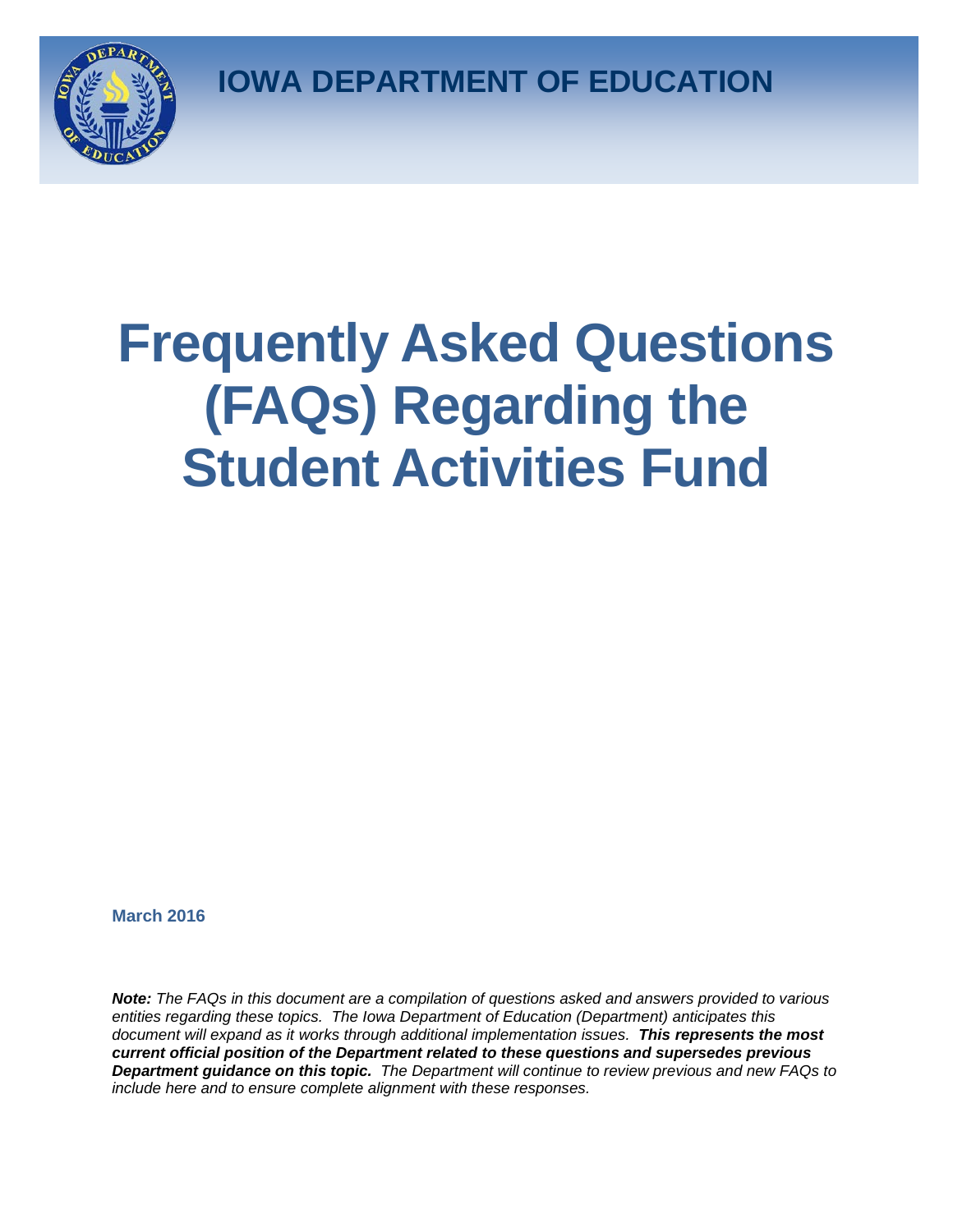| General Guidance: Privately-sponsored Camps/Clinics Using District Facilities 17 |  |
|----------------------------------------------------------------------------------|--|
|                                                                                  |  |
|                                                                                  |  |
|                                                                                  |  |
|                                                                                  |  |
|                                                                                  |  |
|                                                                                  |  |
|                                                                                  |  |
|                                                                                  |  |
|                                                                                  |  |
|                                                                                  |  |
|                                                                                  |  |
|                                                                                  |  |
|                                                                                  |  |
|                                                                                  |  |
|                                                                                  |  |
|                                                                                  |  |
|                                                                                  |  |
|                                                                                  |  |

# **Contents**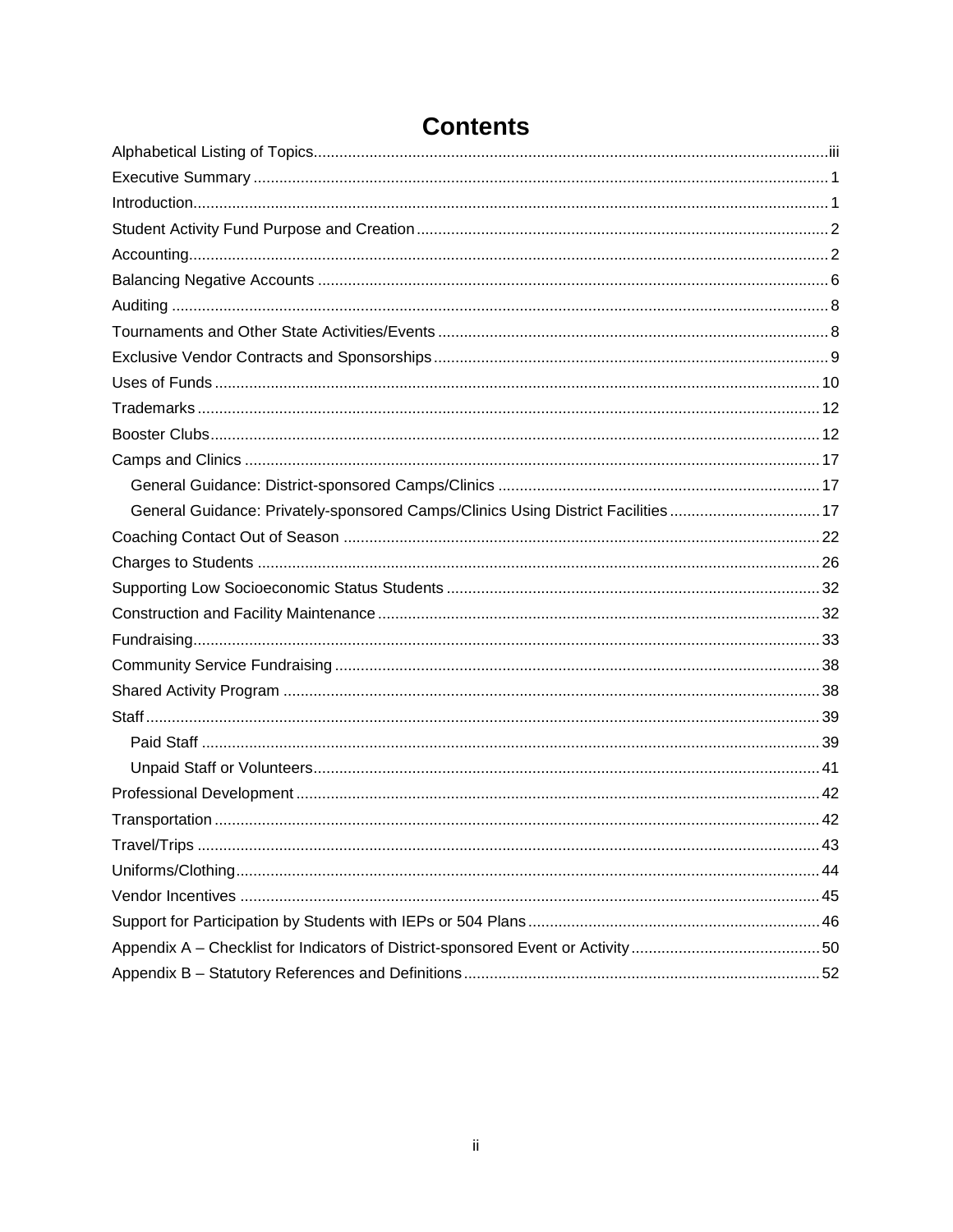# <span id="page-2-0"></span>Alphabetical Listing of Topics

| Accounting                                                   | p. 2  |
|--------------------------------------------------------------|-------|
| Auditing                                                     | p. 8  |
| <b>Balancing Negative Accounts</b>                           | p. 6  |
| <b>Booster Clubs</b>                                         | p. 12 |
| <b>Camps and Clinics</b>                                     | p. 17 |
| <b>Charges to Students</b>                                   | p. 26 |
| Coaching Contact Out of Season                               | p. 22 |
| <b>Community Service Fundraising</b>                         | p. 38 |
| <b>Construction and Facility Maintenance</b>                 | p. 32 |
| <b>Exclusive Vendor Contracts and Sponsorships</b>           | p. 9  |
| Fundraising                                                  | p. 33 |
| <b>Paid Staff</b>                                            | p. 39 |
| <b>Professional Development</b>                              | p. 42 |
| <b>Shared Activity Program</b>                               | p. 38 |
| <b>Student Activity Fund Purpose and Creation</b>            | p. 2  |
| Support for Participation of Students with IEPs or 504 Plans | p. 46 |
| Supporting Low Socioeconomic Status Students                 | p. 32 |
| Tournaments and Other State Activities/Events                | p. 8  |
| <b>Trademarks</b>                                            | p. 12 |
| Transportation                                               | p. 42 |
| <b>Travel/Trips</b>                                          | p. 43 |
| Uniform/Clothing                                             | p. 44 |
| <b>Unpaid Staff or Volunteers</b>                            | p. 41 |
| <b>Uses of Funds</b>                                         | p. 10 |
| <b>Vendor Incentives</b>                                     | p. 45 |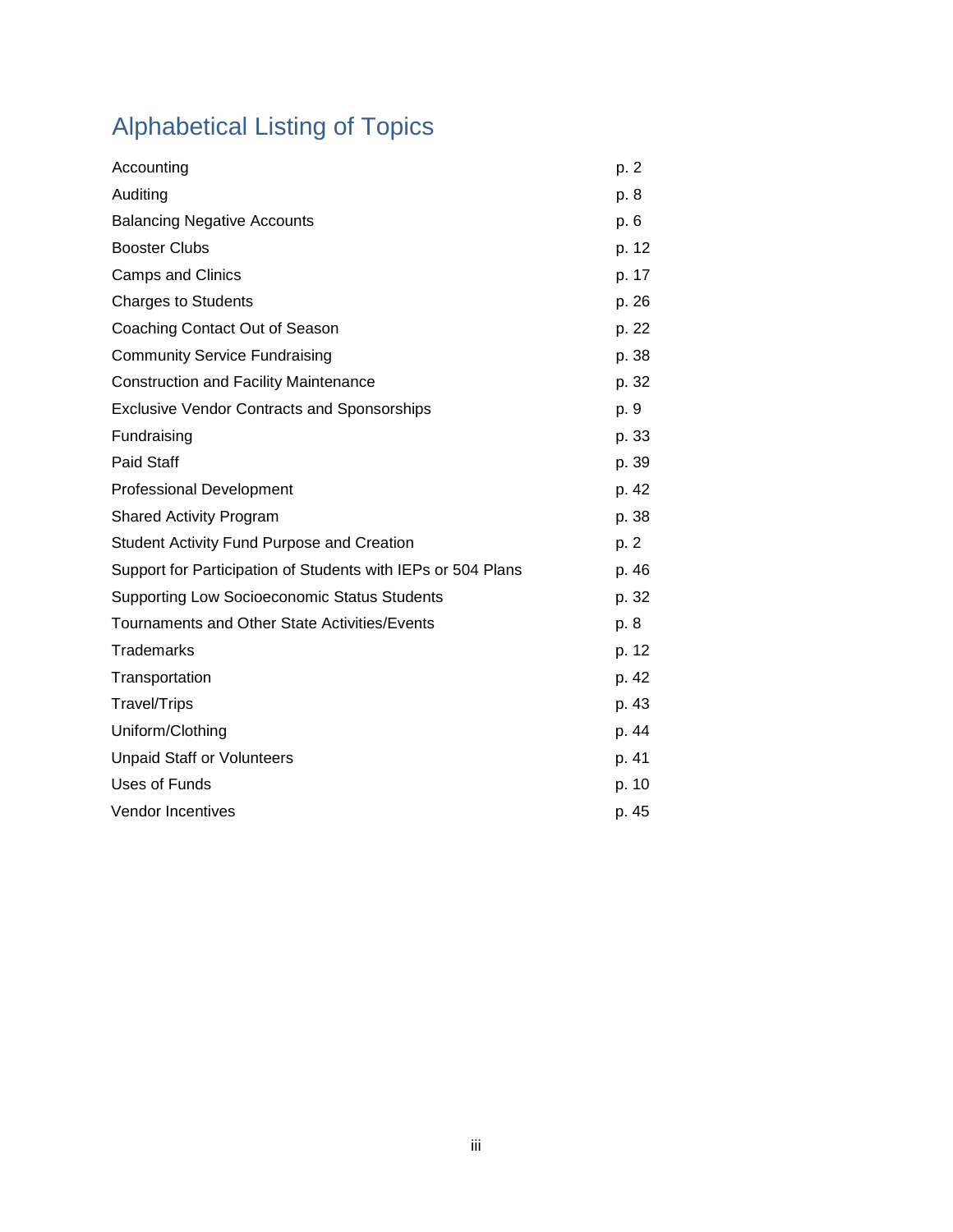### <span id="page-3-0"></span>Executive Summary

This updated guidance coalesces and supersedes multiple prior existing documents, hearing decisions, declaratory orders, and technical assistance into one (large) document. The Department spent the better part of a year working on this update and involved multiple groups to vet the responses, including groups of school business officials and school administrators, representatives of the activity and athletic associations and unions, members of the Finance Roundtable, and multiple internal staff members. While we are confident this document covers more ground than ever before, if there is one thing we've come to understand clearly about the Student Activity Fund is that there is always another twist to the uses of funding that is new or different.

This updated guidance will surely prompt a series of additional conversations locally and at the state level about how these funds are used. The general reaction to this document has been "we appreciate having this in writing." We understand that does not translate to "we like this" or "all of our questions are answered." This will be a continued topic of conversation over the next year as we clarify implementing the provisions of this updated guidance to ensure our uses of the Student Activity Fund are legal.

Topics which are new to this document or which are Points of Interest include:

- Fundraisers and the Authority for the Funds Raised
- How an Expenditure Meets the Public Purpose Test
- Scholarships or Rewards to Individual Adults or Students
- Trademarking, Advertising, and Resulting Revenues
- Directing Donations for Specific Purpose
- Out of Season Individual and Team Camps
- Charges to Students What Can and Cannot be Charged
- Cheerleading, Dance Teams, and Show Choirs
- Indicators to Determine if an event or activity is District-sponsored
- What is a Cash Equivalent
- When to Use General Fund vs. Activity Fund
- Support for Low Socioeconomic Status Students
- Support for Participation by Students with IEPs or 504 Plans

### <span id="page-3-1"></span>**Introduction**

Student Activity funds are public funds. As such, these funds are subject to the statutory requirements for all public funds of the district. Public funds are governed by Article III, Section 31 of the Constitution of the State of Iowa, which stipulates public funds may only be spent for the public benefit. The questions and answers contained in this document are designed to address issues pertaining to internal control and/or statutory compliance requirements, primarily pertaining to school activities.

Student Activity funds are under the fiduciary control and responsibility of the district's board of education (board). The board establishes policies, then procedures are put into place by the district's administration and business office to establish internal control over these funds and ensure compliance with local board policies and statutory requirements. These requirements include the following:

- Code of Iowa, Chapters 279, 280, and 298A
- Iowa Administrative Code (IAC), Sections 281—12.6(1) and 281—98.70
- Court cases
- Iowa Attorney General (OAG) opinions
- Dillon's Rule

When comparing student activity information with other states, or national sports federation advice, keep in mind that Iowa differs from other states. The Iowa Supreme Court has determined that all student activities are under the board of each district in Iowa. By the Iowa Constitution, Iowa school corporations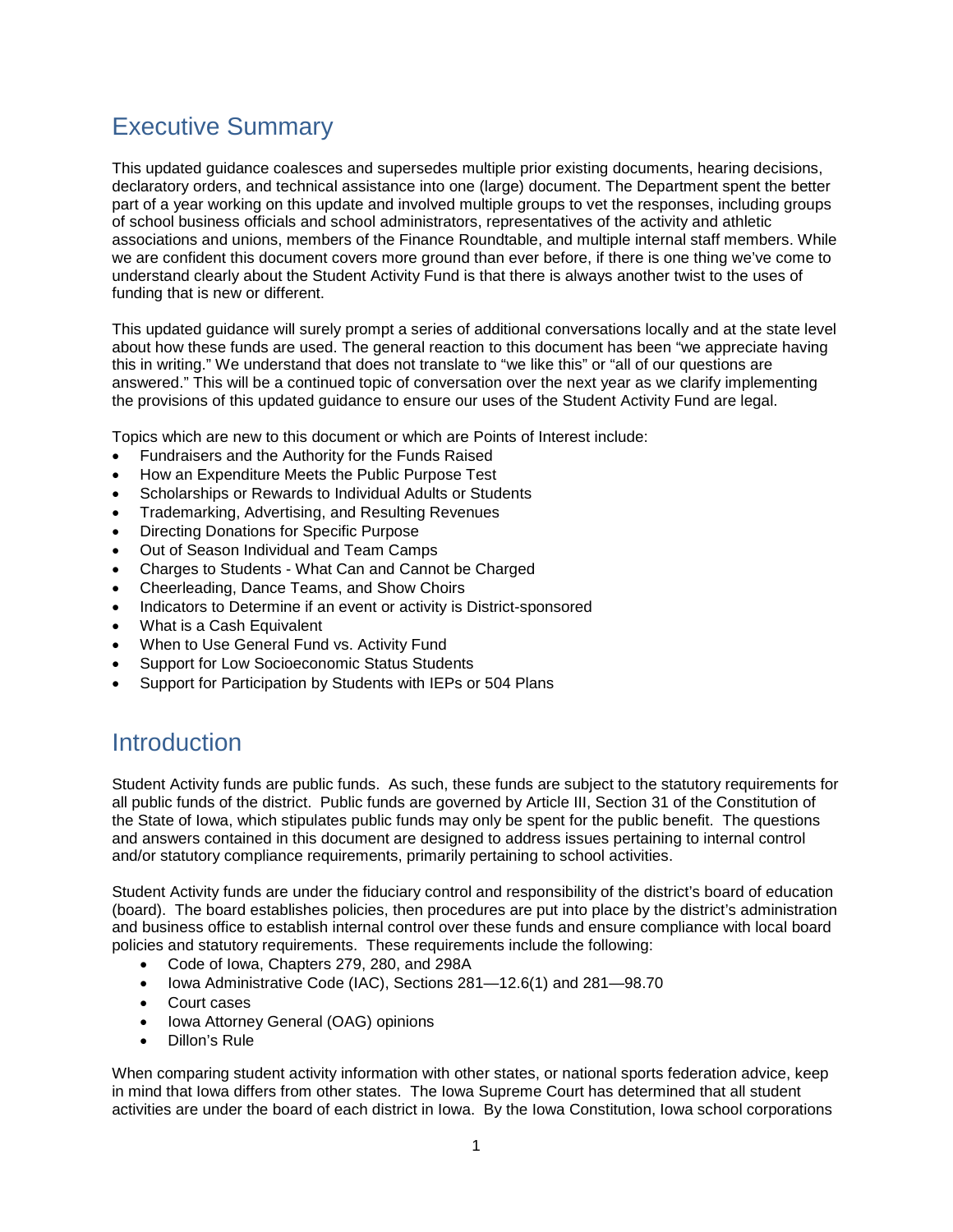operate under Dillon's Rule, which states they possess and can exercise the following powers and no others: 1) those granted in express words, 2) those necessarily implied or necessarily incident to the powers expressly granted, and 3) those absolutely essential to the declared objects and purposes of the school corporation—not simply convenient or desired, but indispensable.

Refer to Appendix B of this document for additional details and definitions related to these requirements.

### <span id="page-4-0"></span>Student Activity Fund Purpose and Creation

1. **Question:** What is the broad plan of activities required by Iowa Administrative Code (IAC), also called "Rules?"

**Answer:** IAC 281—12.6(1) states that each board shall sponsor a student activity program sufficiently broad and balanced to offer opportunities for all pupils to participate. The program shall be supervised by qualified professional staff and shall be designed to meet the needs and interests and challenge the abilities of all pupils consistent with their individual stages of development; contribute to the physical, mental, athletic, civic, social, moral, and emotional growth of all pupils; offer opportunities for both individual and group activities; be integrated with the instructional program; and provide balance so a limited number of activities will not be perpetuated at the expense of others [emphasis added].

Simply because a community member or a district employee wants to do a project, and wants to use students for that project, does not make it part of the district's student activity program.

2. **Question:** How often should the board review its activity program?

**Answer:** The local district should establish a timeline for review. Best practice would be to review the program at least every 3 to 5 years to ensure the activities sponsored by the district are meeting the needs and interests of its current student population. The board could use a needs survey to help determine if current activities are still meeting students' needs and interests and what new activities should be developed. The board might consider developing a chart to show which growth areas stipulated in IAC are being met with each district-sponsored activity to determine growth areas being missed or under-supported by the current program offerings. The chart could also match activities to the instructional program with which that activity is integrated to identify if there is balance among all curricular areas.

3. **Question:** How much education on this topic is being directed to superintendents and athletic directors?

**Answer:** Biennially, a conference on student activities is sponsored by the School Administrators of Iowa (SAI) and the Iowa Association of School Business Officials (IASBO).

### <span id="page-4-1"></span>Accounting

1. **Question:** A district charges admission to its athletic events. What is the best way to account for this?

**Answer:** The district should have internal control procedures established for handling cash for all student activity events, including athletic events. The board would, of course, approve any policies, and the district's business office should be involved in developing the detailed procedures. At a minimum, these procedures should include:

• Establishment of cash or change boxes with a specified amount.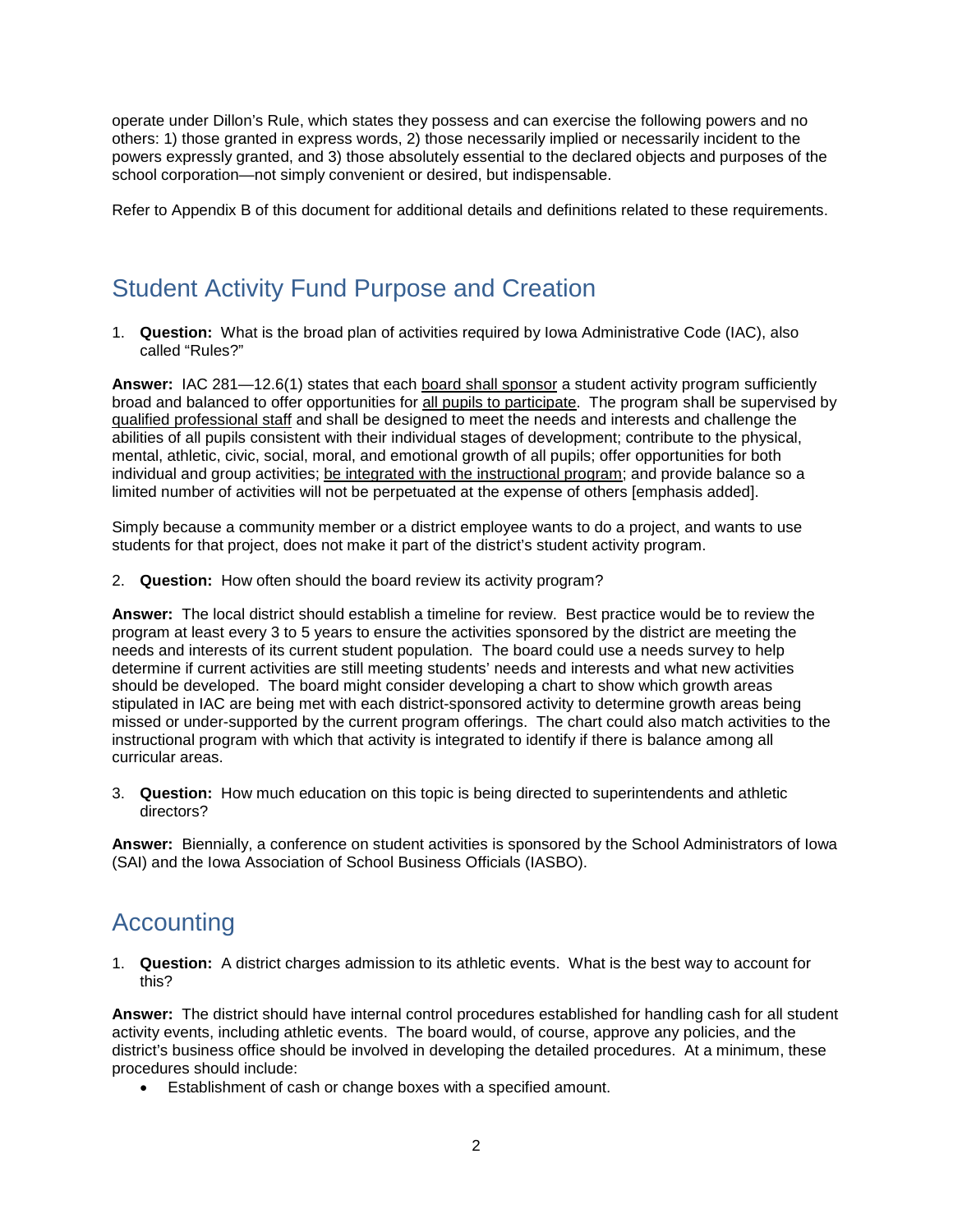- o The cash or change boxes will be given to the administrative personnel responsible for the "accounting" function at the event.
- Use of pre-numbered tickets for admission to events.
- Involving two or more individuals in the cash collection/ticket sales process. In addition to cash collection/ticket sales procedures, instruct the individuals to not leave the cash/change boxes unattended under any circumstances.
- Counting and reconciling cash (by two or more individuals) to sales/pre-numbered tickets sold, including the amount of the beginning cash, at the end of the event.
	- $\circ$  To reconcile, use the next unsold ticket number less the beginning ticket number to determine the number of tickets sold. Multiply the number of tickets sold by the price per ticket to calculate total sales. Total sales compared to total collected should reconcile. Variances, if any should be minimal.
- Completion and signing of a reconciliation form by the individuals responsible for counting and reconciling the cash. A sample [reconciliation form](https://www.educateiowa.gov/documents/school-finance-tools/2013/04/admissions-reconciliation) is provided on the Iowa Department of Education's (Department's) website.
- Requiring the cash or change box be turned in to the administrative personnel responsible for the "accounting" function at the event.
- Requiring the administrative personnel to take the cash collections to the bank night depository or, at a minimum, lock the cash collections in the district's vault or other secure location in the district's office for deposit on the next working day.
	- o Prohibit individuals from taking cash collections home.
- Maintenance of a calendar of district events by the district's business office. Verify on the next working day following the event that the office received either the cash collection or a deposit slip for that event.
- Issuance of a pre-numbered receipt, in the amount of the confirmed deposit, by the district's business office the next working day.
- Periodic review/testing of the above listed processes by administrative personnel to ensure the district's procedures are working as prescribed.

Remember: A district won't be able to know if it has accounted for everything, if it doesn't know how much should have been collected.

2. **Question:** May an athletic director, coaching staff, or other activity sponsors or staff establish separate checking accounts for fundraising or other activities related to district athletics? If so, is it okay to use the district's taxpayer identification number?

**Answer:** No. An athletic director, coaching staff, or other activity sponsors or staff should not establish separate checking accounts for fundraising, or any other purpose, using the district's taxpayer identification number or their own personal taxpayer identification number. These individuals should comply with the accounting procedures established by the district.

If a separate checking account is deemed necessary and appropriate, it should be opened and accounted for through the district's business office rather than an individual. This allows the district to comply with section 291.6 of the Code of Iowa regarding the duties of the district secretary to "keep an accurate account of all expenses incurred by the corporation, and present the same to the board for audit and payment" pursuant to section 279.29 of the Code of Iowa. This also ensures that proper internal control procedures are in place for compliance and accountability and allows legitimate use of the district's taxpayer identification number and sales tax exemption on purchases made from this account.

As a recommended practice where possible, districts are encouraged to annually request from banks all accounts which include the district's tax identification number.

3. **Question:** Does the money collected through a specific sport or activity belong to that sport or activity to be used solely for its benefit?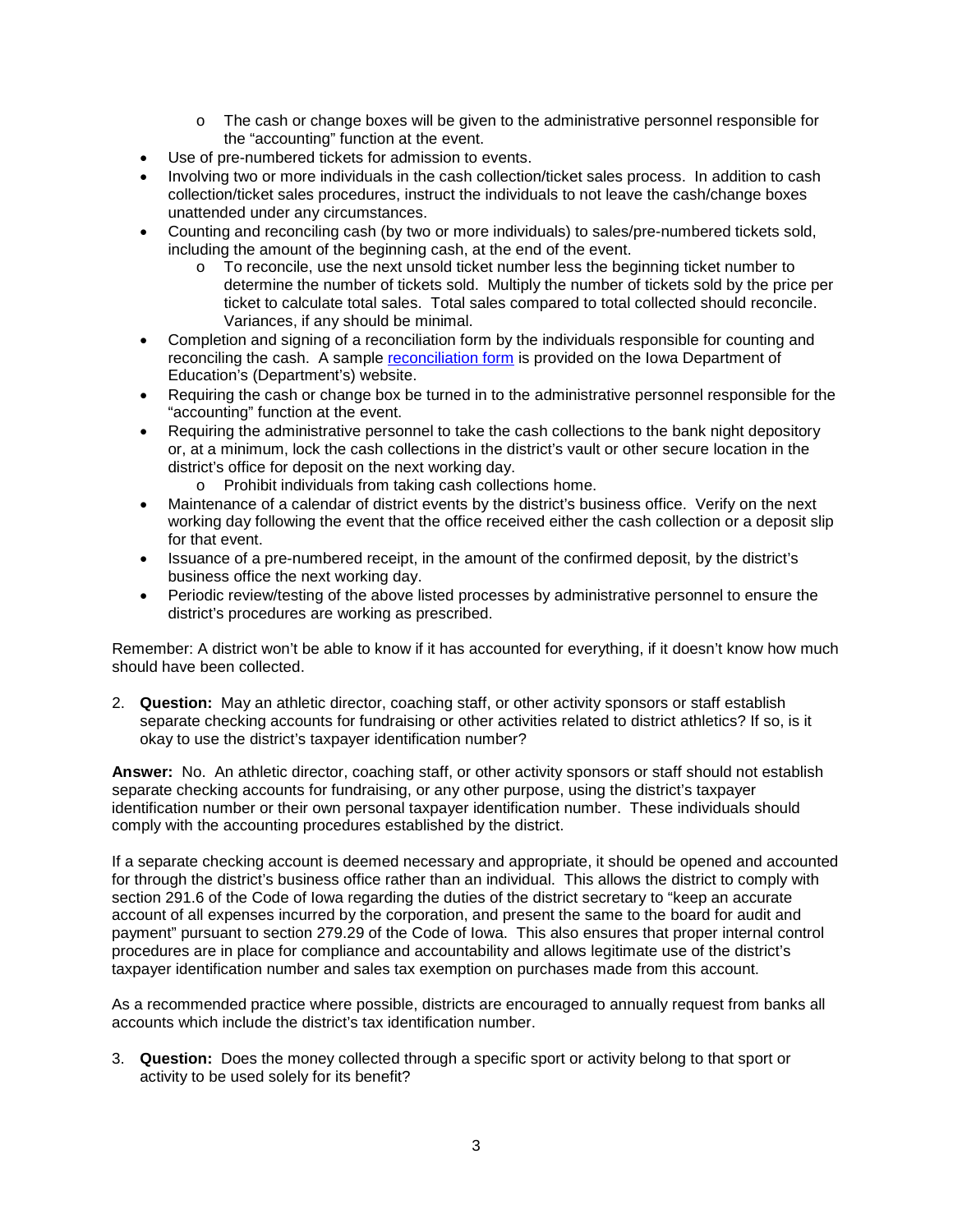**Answer:** If this question is related to a distinct fundraiser for which the public who gave donations or otherwise participated in the fundraiser were told the proceeds would go to one specific activity or use, then the district must honor what it told the public. Otherwise, the entire Student Activity Fund is one fund under the control of the board.

Individual accounts in the Student Activity Fund are for the convenience of activity sponsors to track fundraisers and club activities—they  $\underline{do}$  not imply ownership of any monies by any entity other than the board. The board has authority to move money within that fund from one account to another as it chooses. For example, since cross country and golf are athletics, it would be appropriate to include their costs in the same athletic accounts as athletic activities that receive gate receipts, such as football. So, football gate receipts are not just for the football program—they can be used however the board wants to support the entire program of student activities required to be provided by the district under the law.

Individual accounts in the Student Activity Fund are the same concept as line items in the General Fund.

4. **Question:** What are subsidiary records in relationship to Student Activity Fund?

**Answer:** Subsidiary records are records maintained by activity sponsors or student officers, generally on the cash basis, to record balances, receipts, and disbursements in an individual student activity. The records generally do not consider inventory, receivables, prepaids, payables, or other accrued items. Subsidiary records are not official records of the district, which must be on the Generally Accepted Accounting Principles (GAAP) basis and must be included in the single accounting system of the district.

5. **Question**: What is "Public Purpose"?

**Answer**: Public Purpose is based on the Iowa Constitution, Article III, section 31; public money may be spent only for the public benefit. This topic was discussed in an Attorney General's opinion dated April 25, 1979, but no specific definition was provided. The determination must be made by the governing board on a case-by-case basis with documentation of that public purpose determination in board minutes or in board policy. It is more or less a determination of policy and wisdom, properly determinable in light of public welfare, present and future, in a broad sense, which will be served by the expenditure from public money. It is a governmental action or direction that is intended to benefit the populace as a whole, but not intended to give benefit to private parties or particular individuals. It is not the board simply saying that it believes there is public purpose. The determination must be an equitable, carefully-considered, logical conclusion which an independent prudent person and the auditor during the annual audit would also reasonably conclude to be for the greater public good. It is the responsibility of the board to determine and to document that public purpose exists for an expenditure prior to that expenditure being made. This is not a determination that can be made by district employees beyond clear board policy. The harder it is to document public purpose, the more likely there is none.

6. **Question:** If an expenditure does not meet public purpose, does that mean it must be expended from the Student Activity Fund instead of General Fund?

**Answer:** No; if an expenditure does not meet public purpose, it cannot be expended from any district money in any fund. The Student Activity Fund money is as much public funds as any other fund the district establishes.

7. **Question**: What should a district do with excess student activity money? Does it go to the General Fund?

**Answer:** Revenues or balances from student activities cannot be transferred to the General Fund or any other fund of the district. The board will use funds in the Student Activity Fund to support the entire student activity program developed and provided by the district.

8. **Question:** What kinds of revenues belong in the Student Activity Fund?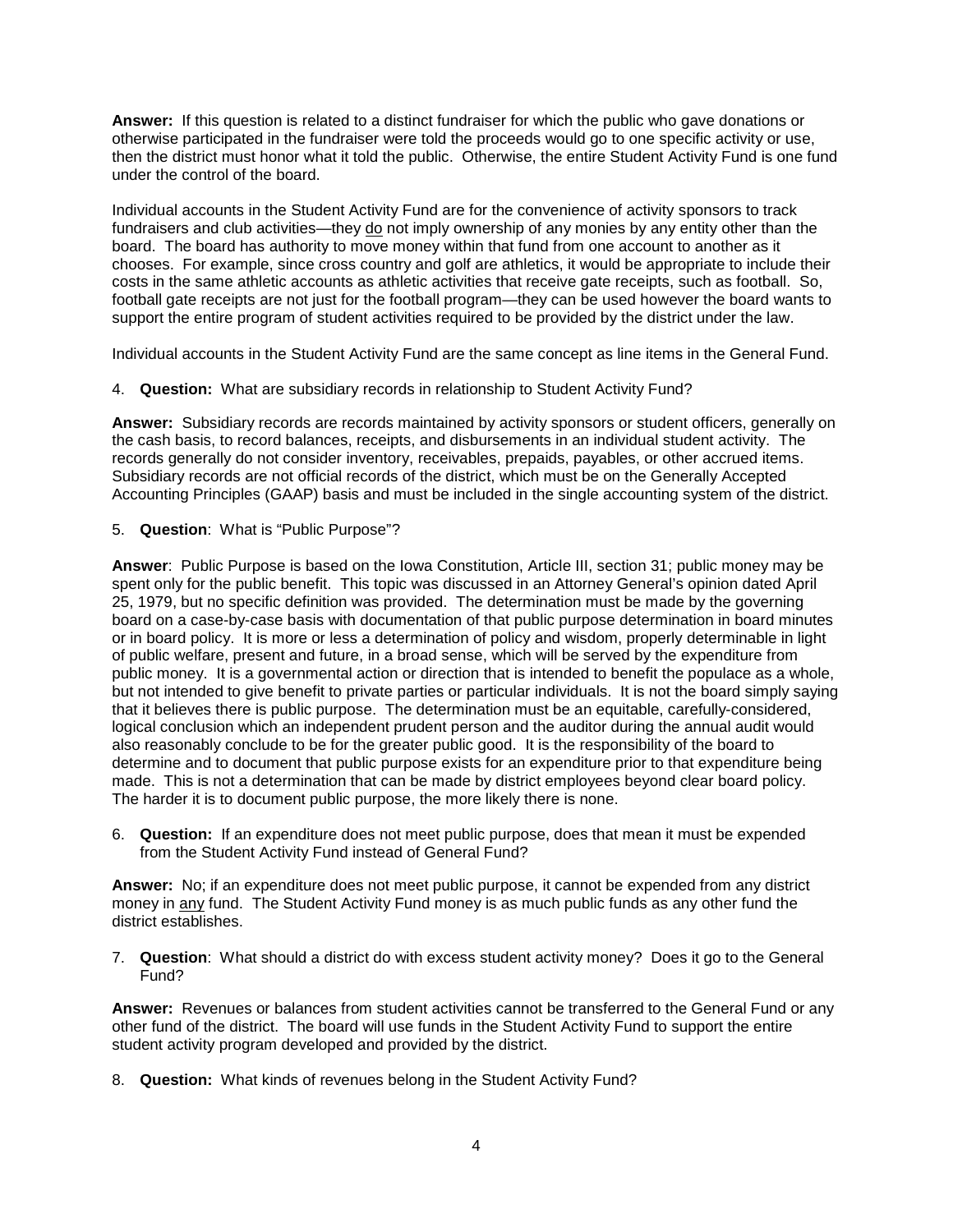**Answer:** Revenues to the Student Activity Fund are those moneys received by the district that are directly related to district-sponsored activities (curricular, cocurricular, extracurricular) for its students beyond the curriculum or student-initiated groups which are sponsored by the district. Revenues would include gate receipts to student activities, activity fees when fees are appropriate, student dues to student organizations sponsored by the district, fundraisers established by student groups or student activities to fund the program of that activity, or other kinds of revenues directly tied to district-sponsored activities for its students beyond the curriculum or student-initiated groups which are sponsored by the district.

The Student Activity Fund should not be used to account for revenues that are more appropriate to another fund. This would include activities that are curricular in nature, which would be more appropriate to the General Fund.

9. **Question:** Should the athletic account in the Student Activity Fund have subaccounts, for example, high school boys' basketball, track, and golf accounts, or how should it be set up?

**Answer:** Most districts establish a locally-defined project code for each activity. A district can pull a report from its accounting records to create a report of all revenues, expenditures, and balances by project code for each activity. A district, though, is not required to keep each activity separate. It could have one generic athletic project code to cover all athletic activities. It is a local decision on what level of detail best serves the district.

10. **Question:** Is there a chart that is very specific to easily determine what can and cannot be paid from the Student Activity Fund?

**Answer:** There are rules regarding the appropriate uses and inappropriate uses of funds in the Student Activity Fund in IAC 281—98. Authoritative sources on the Student Activity Fund have been included in chapter 9 of the Uniform Administrative Procedures (UAP) manual, which is updated periodically to include new or changed authoritative information. These two resources include extensive guidance on what is allowed to be expended from the Student Activity Fund.

11. **Question:** When the Department guidance states something required for a sport must be provided by the district, does that not mean that it must be paid from General Fund?

**Answer:** No. It means the district cannot charge the student a fee or cost for that item.

12. **Question:** Are academic clubs any different than other student clubs? The district accounts for the academic clubs similar to other student clubs, in that they are in the Student Activity Fund and generate donations and conduct fundraising to fund the activities. Is this correct? Examples of academic clubs include debate team, mock trial, Science Olympiad, math team, and robotics.

**Answer:** Yes, this is correct accounting.

Federal financial accounting guidelines (Uniform Financial Accounting) state, "As a general rule, cocurricular activities are any kinds of school-related activities outside the regular classroom that directly add value to the formal or stated curriculum. Cocurricular activities involve a wide range of student clubs and organizations. Extracurricular activities encompass a wide variety of other district-directed activities, typified by organized sports and other nonacademic interscholastic competitions." Cocurricular activities are also called academic activities in some circles and extracurricular activities are also called nonacademic activities. In no case should a non-school activity be considered either cocurricular or extracurricular.

Iowa law specifies what revenues must be deposited in the Student Activity Fund and IAC specifies that the activity program in a district (both cocurricular and extracurricular) must be formally established by the board as a district sponsored activity and be supervised by qualified professional staff.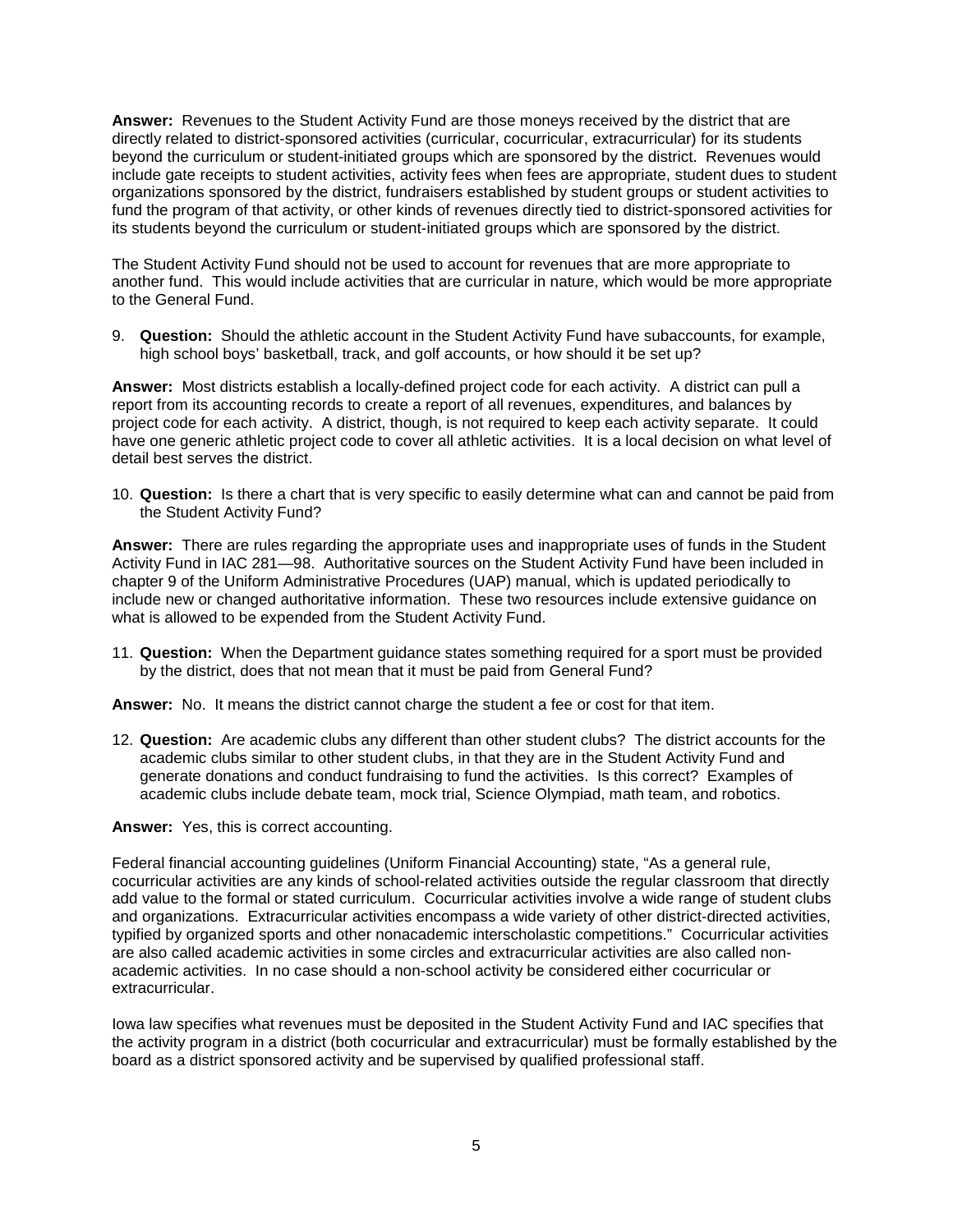13. **Question:** What determines whether high school speech expenses should be paid out of the General Fund or the Student Activity Fund; specifically entry fees and scripts for students participating in speech contests? Is the correct criterion that if it is a student expense, it should be paid out of the Student Activity Fund, but if it is the speech sponsor's expense, it should be paid out of General Fund?

**Answer:** The criterion is whether the cost is ordinary and necessary as related to the student activity.

Speech contests would be a student activity if the board has determined it will provide this as an activity for its students. Ordinary and necessary costs related to the speech contests would be paid from the Student Activity Fund, whether costs are related to the students or the sponsor. However, the stipend or payment for acting as the sponsor, providing supervision on behalf of the board, and instructing students in various skills might be more appropriate to the General Fund. The district would have to determine the role of the sponsor in incurring the cost to determine which is the appropriate fund and also ensure that there is no "pay to play" by either requiring students to do more fundraising or pay higher dues and activity fees to cover the stipend or payment for performing the work of being the sponsor. It is a decision based on the facts surrounding the nature of the activity and its connection to the curriculum. There are student expenses that would be in the General Fund and some that would be in the Student Activity Fund, so separating costs by whether they apply to a student or an adult would not always result in the correct fund being used. All student activities by IAC are to be integrated with the curricular program, in the broader sense, so that couldn't be a measure to determine which fund.

If the activity is part of the classroom experience/enrichment in the class, then it is a General Fund cost. If it is voluntary on the part of students and is not part of the grade, even if much of the work is done in the classroom, then the cost for the students to participate is a cost of the Student Activity Fund. Speech contests that are not required would fall under the Student Activity Fund.

Refer to the [Staff section](#page-41-0) for additional information.

### <span id="page-8-0"></span>Balancing Negative Accounts

1. **Question:** How should districts handle sports that do not generate enough revenue to cover expenditures?

**Answer:** Gate receipts, activity ticket fees, interest, and similar revenues deposited into the Student Activity Fund are distributed by the board to provide the broad program of activities the district is required to provide to all students under IAC. As an example, even though gate receipts might have been from football games, those gate receipts could be used by the board to cover other student activities including those at the elementary and middle school levels.

2. **Question:** Non-revenue generating sports often have negative balances at the end of the year. Past practice in the district is to shift money from an "all-activities" or interest bearing account to zero out the account. The auditor has said the district can't subjectively move that money and suggested fundraising in these areas. Requiring certain student athletes to fund-raise when others are not required to do so seems discriminatory. How should a district balance non-revenue sports that have negative accounts annually?

**Answer:** The auditor probably meant the district may not transfer money from one fund to another fund without special permission of the School Budget Review Committee (SBRC). For example, the district may not transfer money from the General Fund to the Student Activity Fund simply because the Student Activity Fund has a negative balance.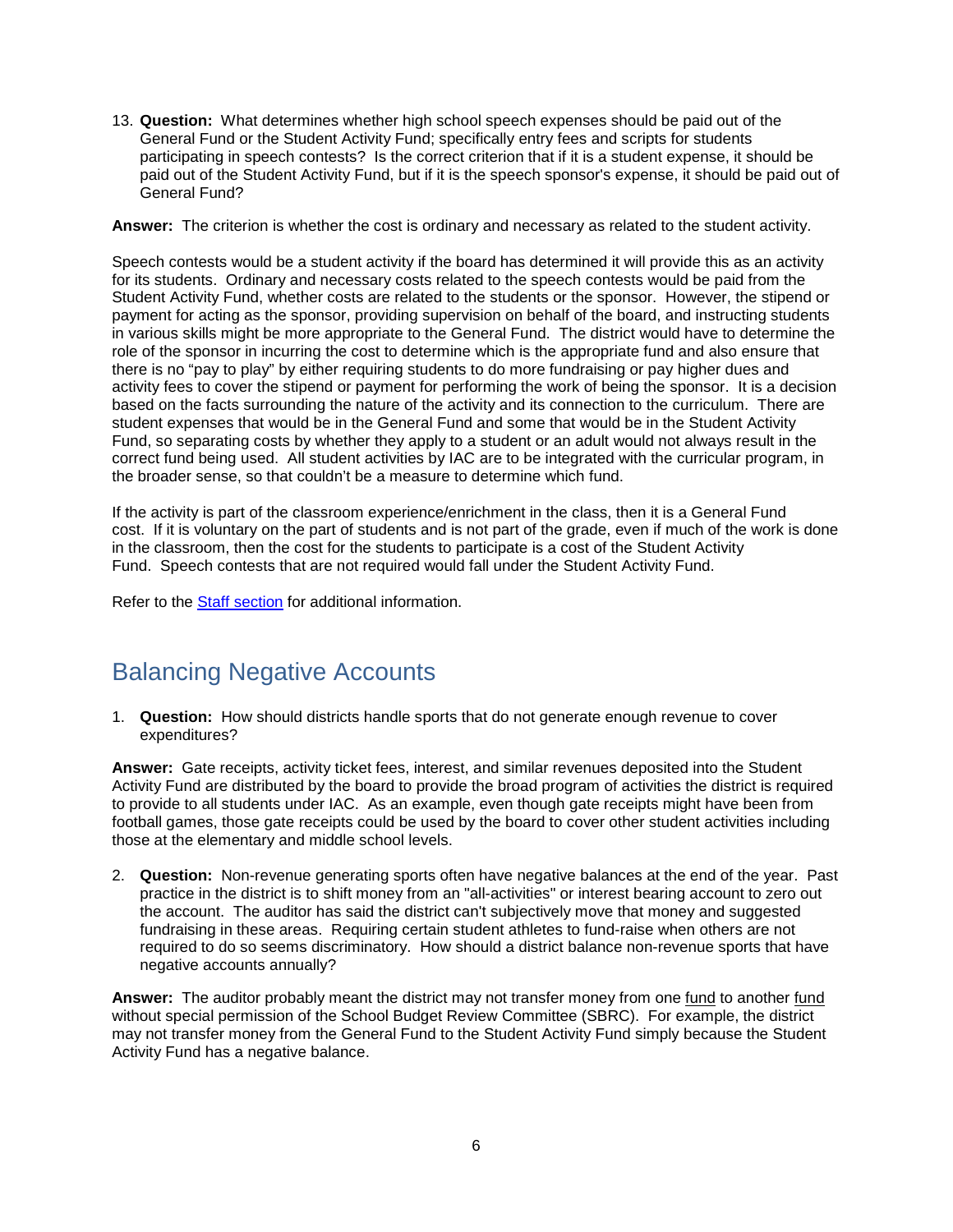Within the Student Activity Fund, however, all funds are public funds under the control of the board. A board may move from one account to another account within the Student Activity Fund, as the board chooses, within certain limits and per the local district policy.

A board is required to provide a balanced program of student activities. Some activities will generate more gate or ticket revenues than others, but all activities are necessary to meet the requirements in rules for an activity program. The board would re-balance these accounts periodically, generally at least at year end, so that activities with lower gate or ticket revenues are not put in jeopardy of discontinuation. It is common for football gate receipts to support other athletics, including those at the elementary and middle school, and for athletic gate receipts to support non-athletic district-sponsored activities (e.g., drama, music, and art). This is appropriate.

It is also permissible, at the board's discretion, to allow individual accounts to be negative and carried forward to the following year as long as the total of all accounts in the Student Activity Fund is positive. For example, the district may want to continue an account with a negative balance if revenues are anticipated in the following year that would offset that negative amount. However, a district would not want to maintain a negative balance in an account that will not continue into the following year, such as the class of 2015 account. The board would move money with a general journal entry from another student activity account to zero out the negative student activity account which will not continue in existence in the subsequent year. This is done through general journal entries within the fund balance accounts, not through operations as intrafund revenues and expenditures transfers.

3. **Question:** The auditor says districts must balance each account in the Student Activity Fund at year end so that no account is negative. The Department only says the Student Activity Fund *as a whole* cannot be negative because the district should not spend more on student activities as a whole than it has generated and can budget for that purpose. This leads to districts moving any money in the Student Activity Fund balances around to cover deficit accounts. Is this appropriate?

**Answer:** A district has certain money in the Student Activity Fund that is not earmarked money, for example all gate receipts, activity ticket sales, and interest. However, some of the money in the Student Activity Fund is from student dues, donations, or a fundraiser where the public was told the proceeds would be supporting a specific item. A district must honor those restrictions on donations and restrictions on fundraiser proceeds as they told the public those proceeds would be used. Generally, that would mean that student clubs or organizations would not have money moved from their balances unless the organization disbands (such as the senior class upon graduation), because most money raised by the club or organization would be dues or restricted donations and fundraisers. When a club or organization goes out of existence, the board should approve using fundraiser money for other purposes. Districts cannot alter the original intent of a donation without first contacting the donor for permission.

4. **Question:** If the Student Activity Fund has a negative balance, can the General Fund be used to cover the deficit?

**Answer:** No, use of General Fund for this purpose is not allowed. Iowa Code section 298A.2 specifies, "All moneys received by a school corporation from taxes and other sources must be accounted for in the general fund, *except moneys required by law to be accounted for in another fund*" [emphasis added]. Section 298A.8 requires establishment of a Student Activity Fund, and requires this fund to be used to support the student activity program defined in Department of Education administrative rules. The associated administrative rules are found in [IAC 281--98.70.](https://www.legis.iowa.gov/docs/ACO/IAC/LINC/04-15-2015.Rule.281.98.70.pdf)

5. **Question:** What options are available to a district that has low gate receipts and unsuccessful fundraisers for its Student Activity Fund?

**Answer:** Some options could include, but are not limited to:

• Verify the negative balance in question is for the full activity fund, not each subaccount. Some subaccounts could have a negative balance as long as the overall fund is positive.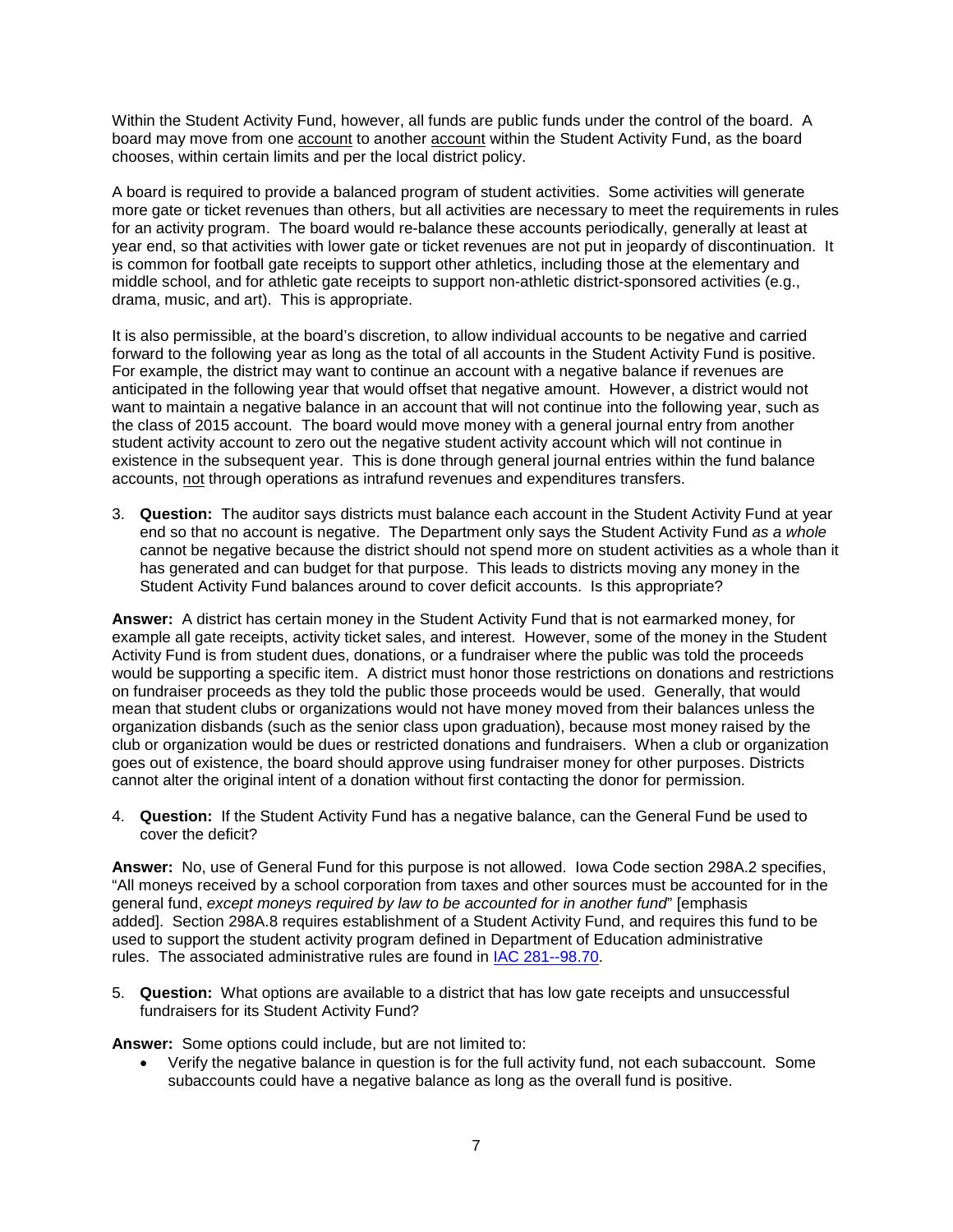- Conduct a detailed review of activity fund expenditures. This might reveal items that should/could have been paid from another fund, such as General Fund.
- It is possible to seek relief via the SBRC, though in the past it has not granted additional authority related to student activities.
- Contact the booster club to see if they would purchase higher-cost items (i.e., certain equipment).
- Discuss the situation directly with the vendors; perhaps they could provide some options.
- Though charging admission for some activities is not an option, seeking free-will donation might be. The same goes for fundraising; though formal fundraisers may be difficult, providing an option to donate for a stated purpose might be worthwhile.
- For some lower participation, non-revenue generating sports, partnering with a neighboring district might be an option.

### <span id="page-10-0"></span>Auditing

1. **Question:** The Athletic Booster Club is a separate nonprofit organization not established by the district pursuant to section 279.62 of the Code of Iowa, but independently established to benefit the district's athletic program. Does it have to be included in the district's audit?

**Answer:** In accordance with criteria established by Governmental Accounting Standards Board (GASB), in GASB [statement](http://www.gasb.org/jsp/GASB/Document_C/GASBDocumentPage?cid=1176160030209&acceptedDisclaimer=true)  $14$ , as amended by statements  $39$  and  $61$ , school business officials and auditors must review the organization and financial information of these potential component units (PCU) to determine if they are part of the district's financial reporting entity. The financial reporting entity consists of the district and organizations for which the district is financially accountable. If the PCU is deemed to be part of the district's financial reporting entity, the school business officials and auditors will include the activity in the district's audit report.

In addition, the district may determine, through exercise of management's professional judgment, the inclusion of an organization that doesn't meet the financial accountability criteria if necessary in order to prevent the district's financial statements from being misleading. This determination should be based on the nature and significance of the organization's relationship with the district.

Some districts perform the accounting and record-keeping functions for booster clubs that are not a component unit. In those cases, the financial information is reported in the district's audit in the Agency Fund since the district has fiduciary responsibility over the booster club's financial activity. Whether or not the district performs the accounting and record-keeping function for the organization, inclusion in the audit report is for reporting purposes only. It does not change or affect the legal status, operating activities, or requirements of the booster club.

### <span id="page-10-1"></span>Tournaments and Other State Activities/Events

1. **Question:** Are there any special requirements for high school tournament events?

**Answer:** The Iowa High School Athletic Association (IHSAA) and the Iowa Girls' High School Athletic Union (IGHSAU) issued a [joint communication,](https://www.educateiowa.gov/documents/student-activity-fund/2013/05/ihsaa-ighsau-sponsored-event-ticket-policy) dated January 20, 2005, regarding the ticket sales procedures to be used by member schools during IHSAA and IGHSAU sponsored athletic tournament events. The boards of these organizations adopted a policy required to be used by schools serving as IHSAA and IGHSAU tournament hosts. Specifically, the procedures required include:

- Collect the money for the ticket(s) sold.
- Tear ticket(s) off the roll in consecutive order and then tear the ticket(s) in half or have the person at the entrance door tear the ticket(s) in half and deposit them in a receptacle, there upon the spectator may enter the tournament venue.

These procedures would also be appropriate to non-athletic state activities and events.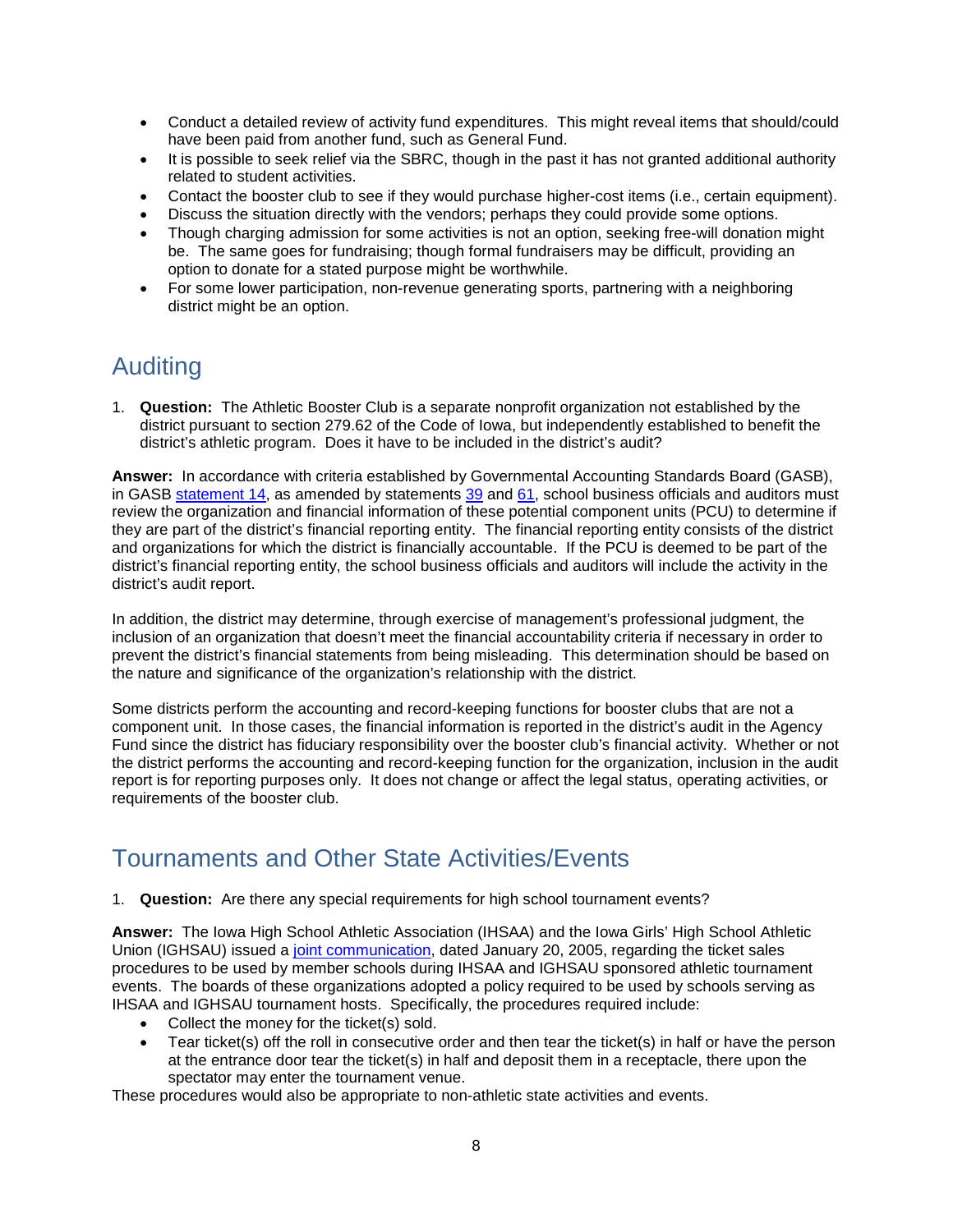2. **Question:** Where should the district record revenue from a state association or organization for hosting tournaments, activities or events, leading to, and including, the state tournaments, and where should the district record the revenue from the state association or organization for travel expense reimbursement?

**Answer:** Districts should record revenue received from the state organization or organization for hosting tournaments, activities or events in the General Fund. Under Iowa Code and [Uniform Financial](https://www.educateiowa.gov/pk-12/school-business-finance/accounting-reporting/uniform-financial-accounting)  [Accounting,](https://www.educateiowa.gov/pk-12/school-business-finance/accounting-reporting/uniform-financial-accounting) the revenue is not otherwise required to be recorded in another fund, and it is the equivalent to rent of the district's facilities and reimbursement for related costs. Also, the maintenance fees and other overhead costs are paid from the General Fund; therefore, the related revenue should be recorded in the General Fund to match and offset the expense. Expenditures would be paid from the revenue received.

Travel expense reimbursements would be recorded in the fund from which the travel expense would have been paid.

3. **Question:** When a school district hosts a tournament, activity or event and receives funds from the state association or organization for that event, can the district record the revenue in the Student Activity Fund and then pay the General Fund a portion of that revenue for rent and overhead costs? The Student Activity Fund account would keep the remaining portion of that revenue for its expenditures.

**Answer:** No. The revenue is General Fund revenue and cannot run through the Student Activity Fund. It may be possible that the payment from the state association or organization includes reimbursement of actual costs, in which case to the extent of those costs, the revenues will be matched with the expenditures in the same fund.

4. **Question:** The state athletic associations give districts money to defray the cost of meals for those individuals participating in sanctioned post-season tournaments. Can the Department clarify how to handle this?

**Answer:** The money is provided by state athletic associations to the districts to defray the actual cost of meals for the participating individuals. These funds should be deposited to the Student Activity Fund.

### <span id="page-11-0"></span>Exclusive Vendor Contracts and Sponsorships

1. **Question:** Are exclusive vendor contracts allowable and, if so, can the revenue from exclusive vendor contracts be recorded directly in the Student Activity Fund?

**Answer:** In accordance with an opinion of the Iowa Attorney General dated February 15, 2000 (Opinion No. 00-2-4(L)), exclusive vendor contracts are allowable. The opinion states in part:

- "The Board of Directors of a public school district may enter into exclusive contracts with vendors for the purchase of products sold on school premises or at school functions.
- Vendor contracts for non-educational goods are proprietary in nature and may extend beyond the term of current board members.
- A marketing firm may be employed to assist with the negotiation and oversight of vendor contracts.
- While statutory public bidding requirements are not applicable to district contracts for the purchase of goods and services, public policy supports use of competitive bidding procedures for such contracts."

According to guidance provided by the Department and Auditor of State, revenue from exclusive vendor contracts must be recorded directly in the district's General Fund, not the Student Activity Fund. There is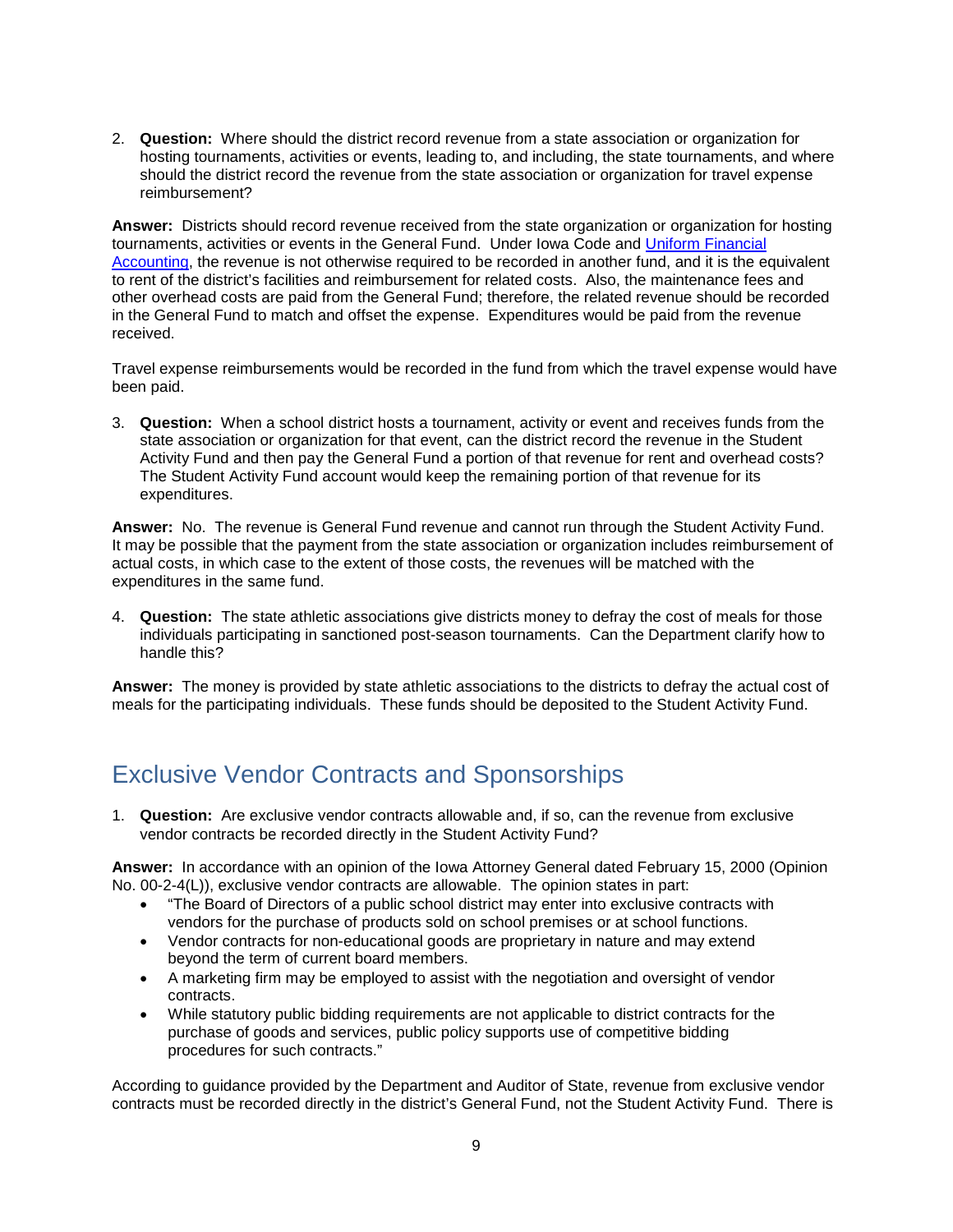no statutory requirement or authority to record the revenue in another fund. It may then be expended for General Fund purposes, including some athletic or other extracurricular activities to the extent the expenditure would be allowable and appropriate from the General Fund.

2. **Question:** A district receives an annual sponsorship payment for a scoreboard. Should that sponsorship revenue be recorded in the Student Activity Fund or the General Fund?

**Answer:** Paying for the physical purchase and installation of the scoreboard is a General Fund or Physical Plant and Equipment Levy (PPEL) Fund cost, depending on the cost of the expenditure. Advertising revenue generated from the scoreboard, if designated as a donation by the donor, could be placed in the Student Activity Fund for the specified activity. If not designated as a donation by the donor, the revenue from advertising is placed in the General Fund.

### <span id="page-12-0"></span>Uses of Funds

1. **Question:** May a district waive admission charges to groups such as parents, students on teams, staff or their families, or senior citizens in the community?

**Answer:** When a board is evaluating waiving admission charges when it otherwise charges admission, it should consider that the district is foregoing district revenue for private purpose, the district is treating students inequitably, the practice may violate Title IX if the benefits are only for gender-specific teams, and may also violate Iowa Code section 282.20(2), which states, "it shall be unlawful for any school district to rebate to any pupils or their parents, directly or indirectly, any portion of the tuition collected or to be collected or to authorize or permit such pupils to receive at the expense of the district, directly or indirectly, any special compensation, benefit, privilege, or other thing of value that is not and cannot legally be made available to all other pupils enrolled in the schools." The ability to establish a public purpose to satisfy the constitutional minimum would not negate the requirements of state or federal law.

2. **Question:** Since the district is required to provide safety items such as helmets and football pads, are these costs paid from the General Fund?

**Answer:** No; the General Fund should not be used for purchase of safety-related uniform components necessary for participation in a district's extracurricular programs, such as helmets, pads, or other protective items. 281 IAC 98.61(2)"s" stipulates the General Fund can be used for paying costs not required to be accounted for in another fund. 281 IAC 98.70(2) specifies appropriate expenditures in the Student Activity Fund includes "ordinary and necessary expenses" for district-sponsored/supervised cocurricular and extracurricular activities.

If the costs were used the majority of the time for general physical education classes, and the uniform or safety gear was required to be worn for those physical education classes, then the cost would be appropriate to the General Fund. In either case, the cost would not be charged to the student.

3. **Question:** If parents are buying and organizing pre-game meals, can the district use the Student Activity Fund to account for this?

**Answer:** No. Parents may provide the meals directly to the students, but that would not be handled through the Student Activity Fund or through the district. If the parents want the district to hold the funds they provide, those would be accounted for in an Agency Fund.

4. **Question:** Can school district accounts pay for team/player meals? For example, a district's football team pays for a pregame meal every Thursday night for all team members and coaches prior to their Friday night game. They also pay for submarine sandwiches for games on the road. Is this allowed or should students be paying for their own food?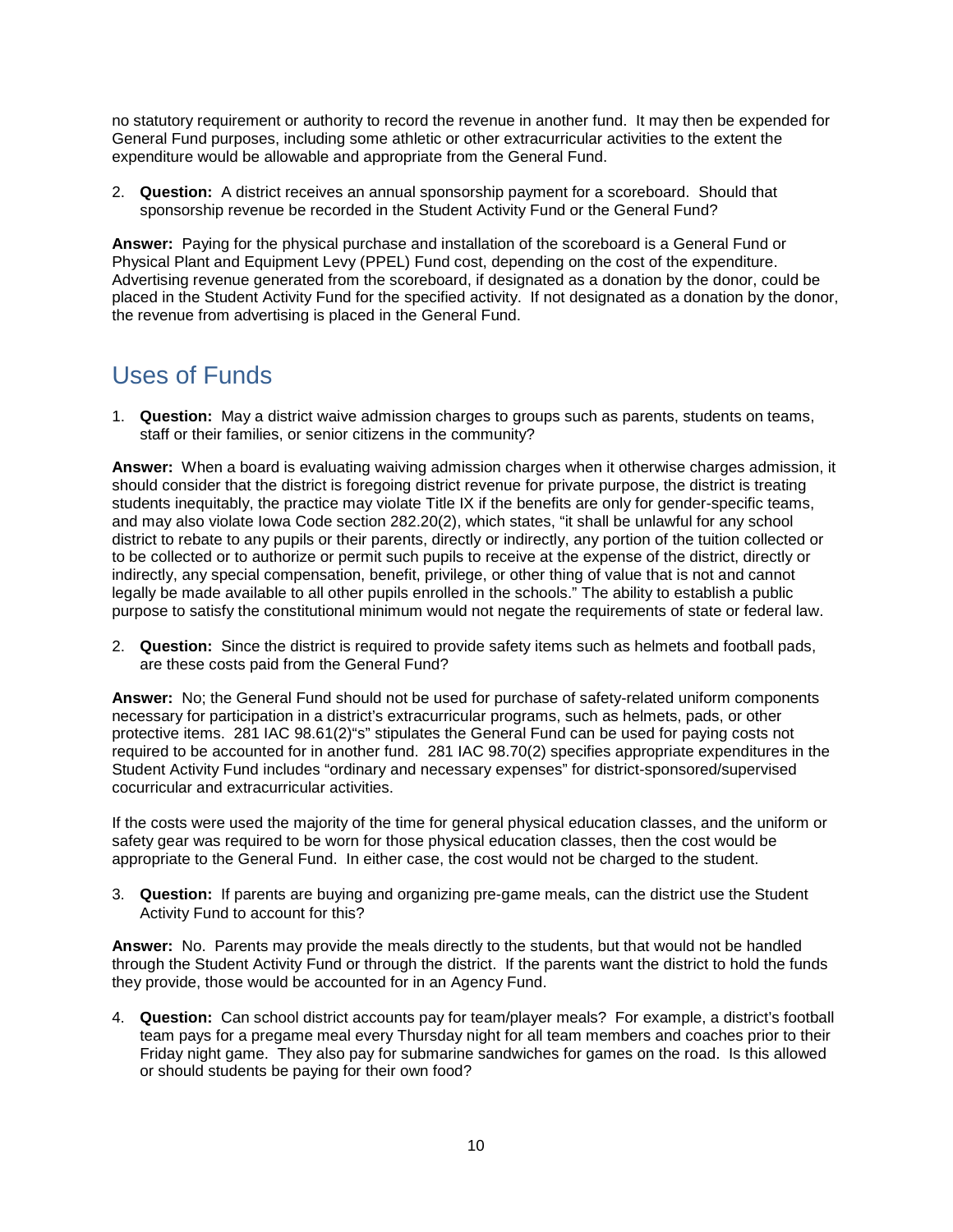**Answer:** Normally meals are personal costs, so a public purpose would need to be established by the board prior to any such expenditures. The first example provided does not meet such purpose—holding the meal on Thursday when the game isn't until Friday.

5. **Question:** Can a district's student council, or other student group, give a scholarship to a graduating senior?

**Answer:** No. This would not be an appropriate expenditure from any student activity; doing so would be using public funds for private purposes rather than a benefit to the student activity program. It is a benefit to an individual student. The student groups should select uses that are appropriate and support the student activity itself.

6. **Question:** An administrator would like to use Student Activity Fund money to purchase student artwork (classroom projects) to display in the buildings. Is this allowable?

**Answer:** No; this would not be an appropriate use of Student Activity Fund money. Because the artwork was a classroom project, the cost of the canvas, paints, and other art supplies would have been paid from the district's General Fund resources. The student could be asked to have their work displayed, but the district could not use public funds to purchase.

7. **Question:** A student club (Key Club) has funds in the Student Activity Fund and also has a checking account at a local bank. The club wants to make a donation to a city playground. The club wants to use the money in the Student Activity Fund for this purpose because it does not have enough in its checking account. Is this allowable?

**Answer:** First, the board needs to determine if the club is actually a school activity or if it is a community organization for students. It is possible the club is not related to the school district even though its membership consists of students of the district. Key Club is the youth organization of a community organization (Kiwanis). Membership might be open to students from nonpublic schools and the homeschooled community as well as the public schools.

If the club is not actually a district-sponsored student club, then if any money is held by the district, it would be in the Agency Fund, not the Student Activity Fund. The club could use that money it owns in the Agency Fund for the contribution to the city playground or in any way that its parent organization permits.

On the other hand, if the district is sponsoring Key Club as one of its student organizations under the board's broad plan of student activities, then the club cannot hold a bank account outside of the district and its fundraising and other revenues would be accounted for in the Student Activity Fund. The donation to the playground would not be allowable from existing funds, but the club could do a new fundraiser with board approval and specify to the public that the proceeds will go to the community playground project.

8. **Question:** A district has an activity related to a business course. One component of the course can be satisfied by attending a meeting in Des Moines, which is not district-sponsored, that would involve a registration fee and overnight stay. However, there are other alternatives to satisfy the component of the course that do not involve travel. Can the district require participating students to pay the cost of registration and overnight stay in this situation?

**Answer:** If attending the Des Moines meeting is required for the course, then the district would pay the associated costs. However, since there are "no cost" alternatives from which students could choose, the district is not responsible if a student chooses the meeting in Des Moines. The district should seek legal counsel in the event a student wants to choose the meeting but is unable to afford that option.

9. **Question:** Can a district's Student Senate use money in its Student Activity Fund account to purchase "prizes" to give away to elementary, middle, and high school students during Thrill Night (Homecoming)?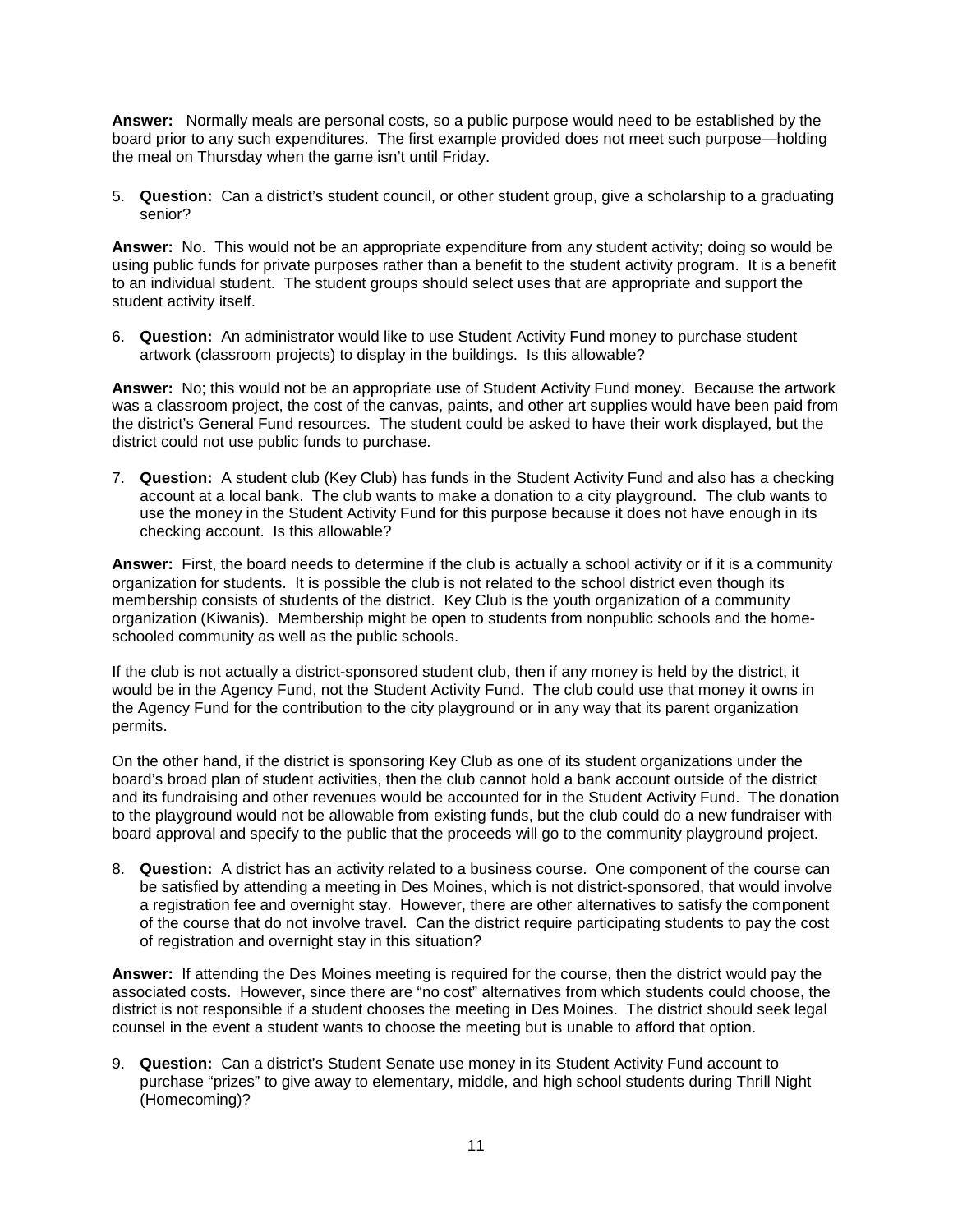**Answer:** No. Student Activity Funds are public funds and should not be used for rewards, prizes, or other private benefits.

### <span id="page-14-0"></span>**Trademarks**

1. **Question:** A district has applied to have its mascot/logo trademarked. Suppliers for clothing and other items that use the mascot/logo will have to submit a small monetary amount for each item that includes either of these. Will these funds need to be deposited in the General Fund or can they be deposited in an account in the Student Activity Fund?

**Answer:** The revenues will be General Fund revenues and are not related to any student activity. The district can trademark its mascot/logo; however, it cannot make a profit. School districts are nonprofit by definition. They exist by law to provide education but have not authority to conduct profit-making activities. Therefore, the payment will indeed be small. It will be the amount of cost the district incurred to pay for the trademark application spread over each request to use the mascot/logo. Once the costs have been recovered, there will be no future fees to charge. The benefit of trademarking is not a financial one. It allows the district to ensure its mascot/logo is used tastefully and appropriately and is not copied for another use. Even though the district cannot continue to charge a fee, this does not prevent any vendor from making a voluntary donation to the district for its student activity program.

### <span id="page-14-1"></span>Booster Clubs

1. **Question:** Should the district request its booster clubs provide items directly that do not meet public purpose or cannot be purchased from school district funds?

**Answer:** The restrictions on school district funds are within law; it would be inappropriate for the local district to use its booster clubs for the purpose of circumventing law.

2. **Question:** Could a district have a booster club, or the park and recreation program, operate its student activity program?

**Answer:** The requirement to provide a student activity program is a requirement of the district (281 IAC 12.6). Park and recreation programs are generally city or county programs and do not relieve the district of its responsibility to provide a broad and balanced activity program. The same issue would be present if the booster club is independent of the district—the district cannot transfer its legal responsibility for offering the program. If the booster club is a part of the district, then it would have the same requirements and regulations in operating the program as the district—it could only operate the program under the direct supervision of district administration.

However, the district could contract with another government or a private entity to operate its student activity program/s. The district would still be responsible for all oversight of the program/s, and all requirements of the district regarding the Student Activity Fund would apply.

3. **Question:** There is a new organization (a sports club) forming in a community outside of the school. The district currently has several booster clubs with which it has a good working relationship, but is concerned about this new organization. The club is being formed to subsidize the district's football program and will buy meals on road trips for the team and purchase equipment for students that cannot afford it, such as shoes. The club is not forming as a non-profit organization, or registering in any way what-so-ever, and is soliciting membership using the school name on its flyers. Can the district's team accept these gifts? If the club buys team shirts and shorts with the school's name on them to give to players, is that a violation of the Iowa gift law? Can coaches accept money from the club to attend clinics? Can coaches accept apparel or other non-cash items?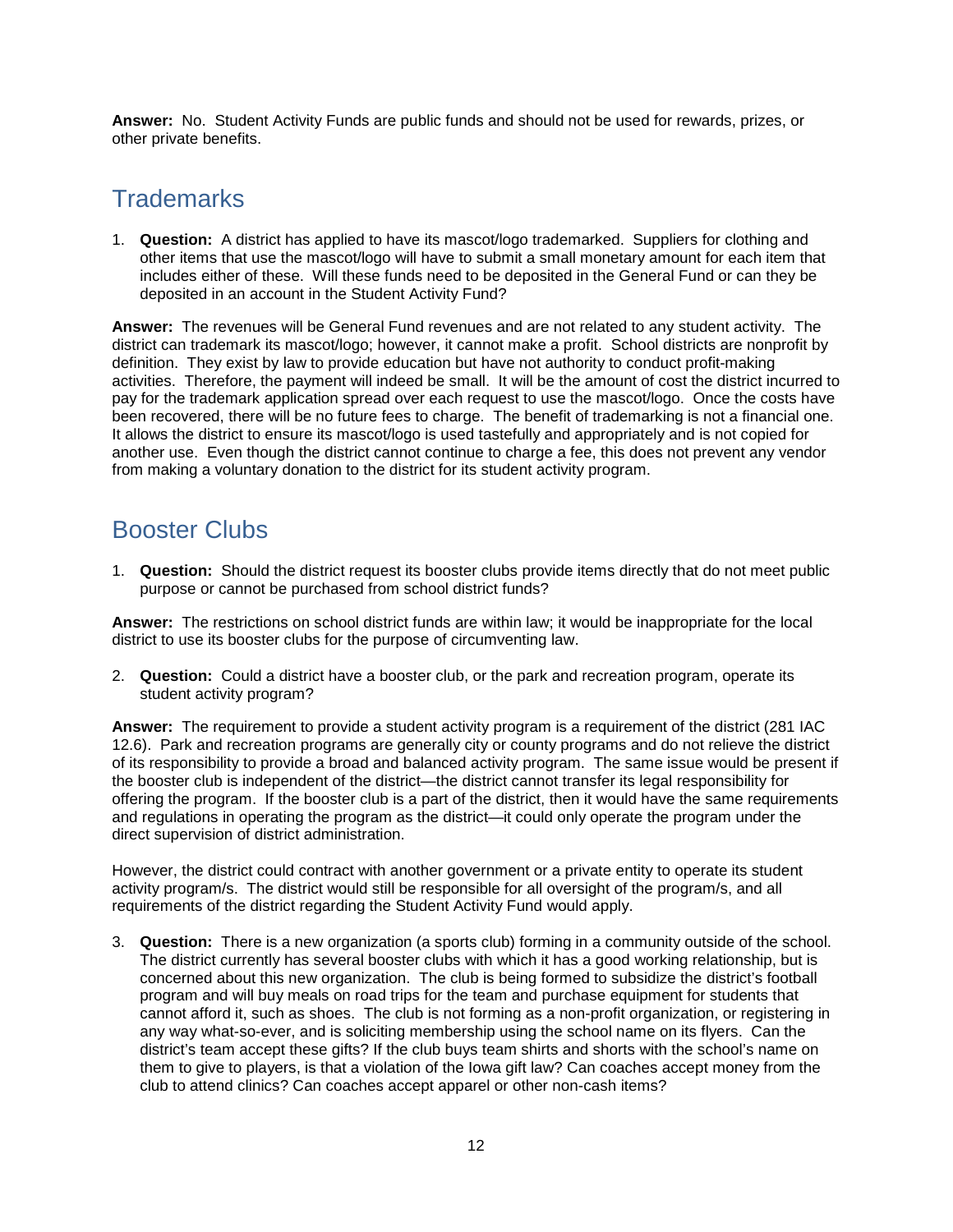**Answer:** Under 281 IAC 36.14(3), a student may receive an award from the student's school, another secondary school, a registered organization or association, or the host of an event sanctioned by a registered organization or association. The value of the award cannot exceed \$50. Generally, no student shall receive any award or accept any trip or excursion of any kind from any individual, organization, or group outside the student's own school or the governing organization unless a stated exception applies. A student may receive an award for an outside school activity provided the award does not violate the amateur award rule of the amateur sanctioning body for that sport. In the absence of an applicable amateur award rule, the student shall not receive any award which exceeds \$50 in value. At no time may a student accept an award of cash.

All public employees are subject to Iowa's "gift law." Iowa Code section 68B.22 prohibits, with specific exceptions, a public official or public employee (or that person's spouse and dependent children) from accepting anything valued at more than \$3 from a restricted donor. In plain language, if the donor stands to benefit in any way from the public agency, the donor is a restricted donor.

The district may accept donations from the club as long as the uses of the funds as requested by the club are legal uses of funds by the district and do not violate other requirements applicable to the district, such as Title IX of the Civil Rights Act. Students, teams, and coaches should not accept gifts directly, and cannot accept donations on behalf of the district unless they directly turn over the donations to the district.

The organization cannot imply it is accepting donations on behalf of the district. It can indicate the donation will be given to the district; however, if the organization is not organized under Internal Revenue Code (IRC), these donations will most likely not be tax-deductible by the donor. Contact the Internal Revenue Service (IRS) with questions regarding deductibility. Also, the organization cannot use the district's federal identification number, discounts, tax free status, or any other district benefit because it is not part of the district.

*Under IRS guidance, the amounts of cash or cash equivalents or the fair market value of non-cash awards received by participants, coaches, or others may represent taxable income. IRS guidance states, "If a booster club confers a benefit on a participant in return for their fundraising activities, such as by crediting amounts raised by a participant toward that participant's dues requirement, or by crediting amounts raised against the cost of a trip, the booster club is providing a private benefit to that participant. Consequently, such practices could result in the organization failing to be described in IRC section 501(c)(3). It is also possible that amounts credited to a participant's account due to fundraising would constitute income from services, and could result in employment taxes."* 

4. **Question:** An opinion of the Iowa Attorney General, supported by the Department, states, "…however, school districts are not required to maintain funds raised by outside organizations in the school's activity fund." Can you please clarify whether the district must account for funds raised by outside organizations in the district's Student Activity Fund?

**Answer:** The confusion is in the definition of "outside organizations." Entities that use the district's federal identification number, discounts, or tax exempt status, or are under the district's insurance policy are not outside organizations. Those organizations are part of the district's organization, and their funds must be accounted for by the district.

If the organization has its own federal identification number, its own liability insurance, and its own tax exempt status or charitable organization status under the IRC, then it is an outside organization. Auditing standards may require the entity be part of the district's audit, but for accounting, the district is not required to directly handle the money or the expenditures on behalf of this organization. The district may do so if requested by the organization and the district chooses to accept that responsibility. In that case, the district would account for these funds in an Agency Fund.

5. **Question:** The district's dance team wants to form a separate organization to fund raise for the dance team because they want control of the money. Can they do this?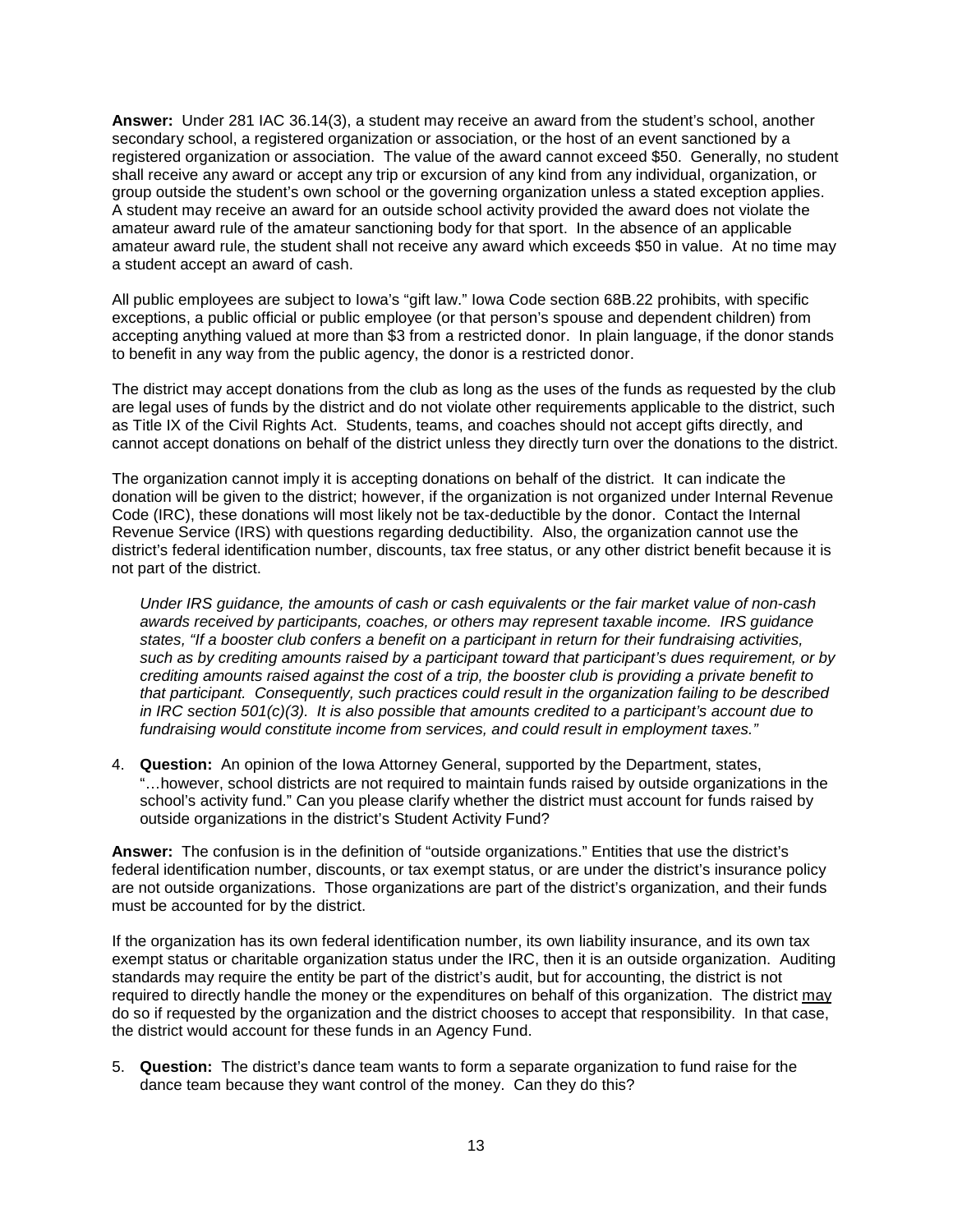**Answer:** If it is a district-sponsored activity, or otherwise associated with the school district, no, the students cannot form a separate organization nor have control of the money.

6. **Question:** We have a booster club at a high school that is independent of the district and we handle its funds in the Agency Fund. They want to run the concession stand at the district's baseball field, then donate to the Student Activity Fund baseball program as they see fit. First, is it acceptable for an outside organization to run a concession stand on school property? Secondly, if so, could the Student Activity Fund purchase the supplies for the concession stand and be reimbursed by the outside organization?

**Answer:** It is allowable for an outside organization to run the concession stand. This could be done in a couple of ways. One option would be to hire (contract) with the organization to operate the stand for the district. In this type of situation, the expenditures (i.e., concession supplies) and generated revenue would be the district's; there would be no donation back from the organization.

Another option would be to set up a rental agreement to allow the organization to use the district's concession stand. For this option, purchase of the concession stand supplies would be the responsibility of the organization and could not be purchased through the district. Revenue generated would also be kept by the organization (is not considered district revenue); however, it would pay the district for use of the facility per terms of the rental agreement.

7. **Question:** Can the district purchase concession items then sell them to an independent booster club at cost?

**Answer:** No. The district cannot use the benefits it holds as a nonprofit governmental entity on behalf of an outside entity. Since the booster club is independent of the school, it would need to purchase its own concession items. The independent booster club would need to look into a sales tax exemption in its own standing, for example. The exemption under which a school district falls is limited to tax-certifying or taxlevying bodies and political subdivisions of the state.

8. **Question:** Can the booster club sell concession items and retain the profit?

**Answer:** If the booster club is independent of the school, it would need to rent the concession stand from the district on the same basis as any other independent organization or group and purchase its own items to sell in order to retain the profit. The district has the right to direct fundraising activities on school property and during school events, including the uses of that money. Rent is whatever the board policy states for all entities, so the district should follow the rental agreement outlined in board policy.

If the booster club is not independent of the school, the sales proceeds belong to the district and must be retained by the district.

If the district contracts with groups to run its concession stand, the booster club could be a purchased service of the district. The transaction should be an arms-length transaction in good faith like any other contracted service of the district.

9. **Question:** What implications are there if the district stores concession items that belong to an independent booster club?

**Answer:** The district could not discriminate by storing items for one outside organization but not another. Also, the district would incur liability for the items while under its custody and therefore, public funds used for district insurance to cover such items would be providing private benefit to the outside organization which owned the items.

10. **Question:** A booster club raises money for a particular team (such as football), that are genderspecific. Are there concerns with this?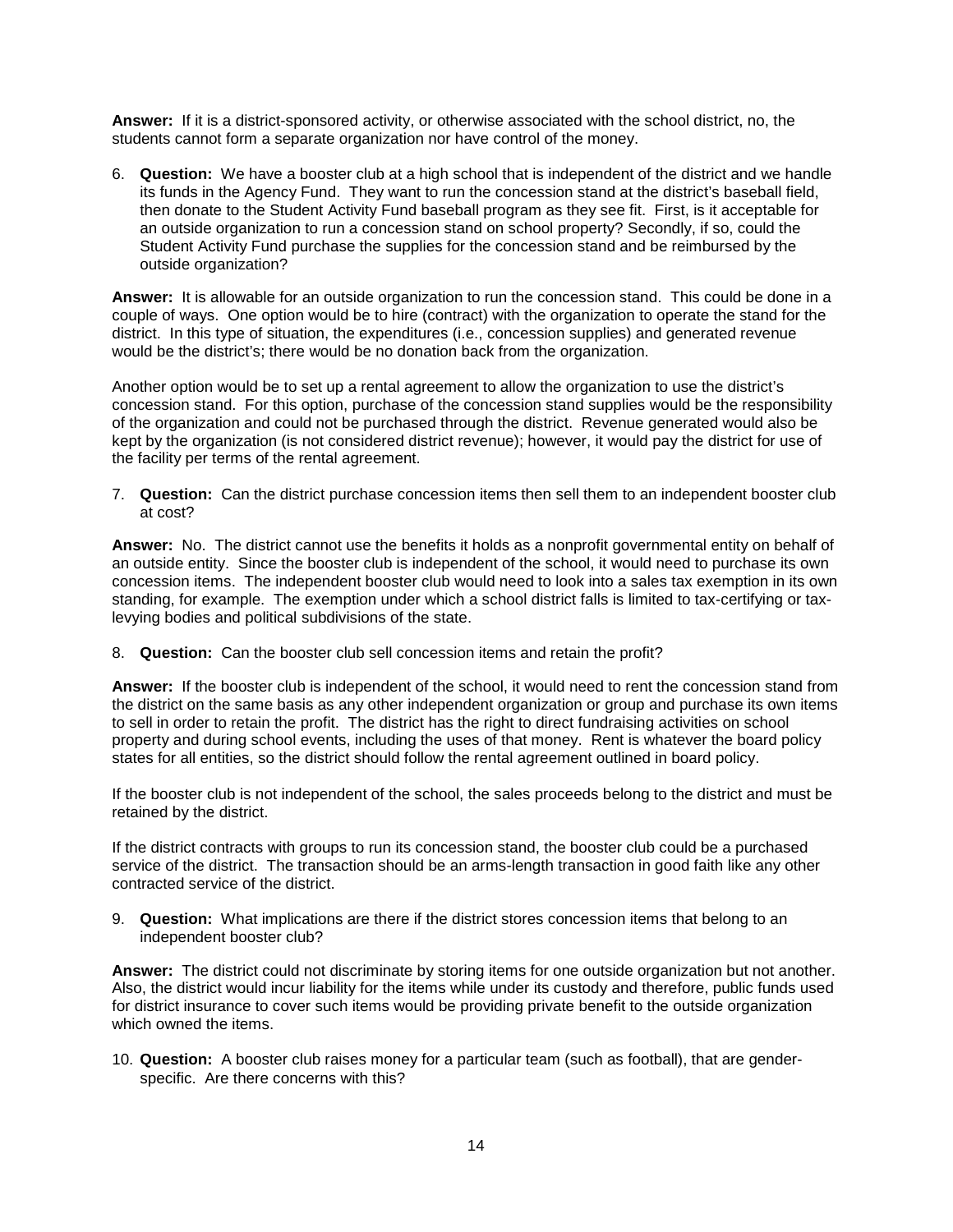**Answer:** According to federal civil rights guidance, a district may have issues related to Title IX if it does not address equitable disbursement of resources. The same issue would exist for a gift from a vendor to a specific group. The district may need to consider how it balances total funding to support all districtsponsored activities in a gender-equitable manner. 20 U.S.C. §§ 1681 – 1688.

11. **Question:** If an outside organization or booster club uses students to help conduct its fundraiser, does that make the fundraiser a district fundraiser?

**Answer:** No. Students may volunteer to assist an outside organization or booster club outside of school hours. The students could not imply they are representing the district or any student activity when they volunteer. If students are volunteering to participate in the outside organization's or club's fundraiser, it would need to be clear to the public that the fundraising event is not school-sponsored or schoolsanctioned and donations to the activity are not donations to the district.

If the fundraising occurs during the school day or on school property, the district has authority to regulate such fundraisers.

12. **Question:** May a district give athletic passes to outside organizations or booster clubs to sell or otherwise use in a fundraiser of that organization or club?

**Answer:** No. All proceeds from admissions to a district-sponsored activity is revenue to the district. This would not prevent the outside organization or booster club from purchasing a block of athletic passes from the district at the same cost as any other community member and then using those purchased passes in some outside fundraiser to generate profit or donations.

13. **Question:** If the district has agency fund accounts specific to individual booster clubs, do the same principles apply to the use of those funds? For example, can the district pay for team camps from the agency fund using booster club accounts?

**Answer:** In order to hold booster club funds in the agency fund, those booster clubs would need to be independent entities (have their own tax ID) rather than a part of the district. The district cannot use booster club funds or any funds in the agency fund except at the direction of the owner of those funds, cannot pay expenditures prior to receipt of funds from the booster club, and cannot pay expenditures in excess of funds on hand from the booster club. The district would only be disbursing funds and receipting revenues on behalf of the booster club. Booster clubs are established for the purpose of supporting school district programs. Out of season team camps are not district programs.

14. **Question:** Is it allowable for a Parent-Teacher Organization (PTO) to host a clothing drive, then "sell" the items collected to the community for a free will donation? The purpose is to fund classroom grants.

**Answer:** If the PTO is under the school district, the proceeds would be district funds. Giving classroom grants to its own classrooms does not appear to meet the public purpose of the district. If the PTO is a separate organization from the school district, this might be a possible fundraiser. The district would have the right to control fundraising during the school day or school events or on school property.

15. **Question:** Is a booster club required to be a 501(c)(3) organization? What changes if the booster club does not obtain or maintain its tax exempt status?

**Answer:** A booster club is not required to obtain a Federal ID Number (FIN) or 501(c)(3) status as an independent organization. However, if it is an independent organization, it cannot use the district's tax exempt status, IRS government status, discounts, FIN, or any other benefit of the district.

If the booster club obtains a FIN, it will not be required to use the social security number (SSN) of one of its members for any banking transactions and will find it much easier to open accounts under the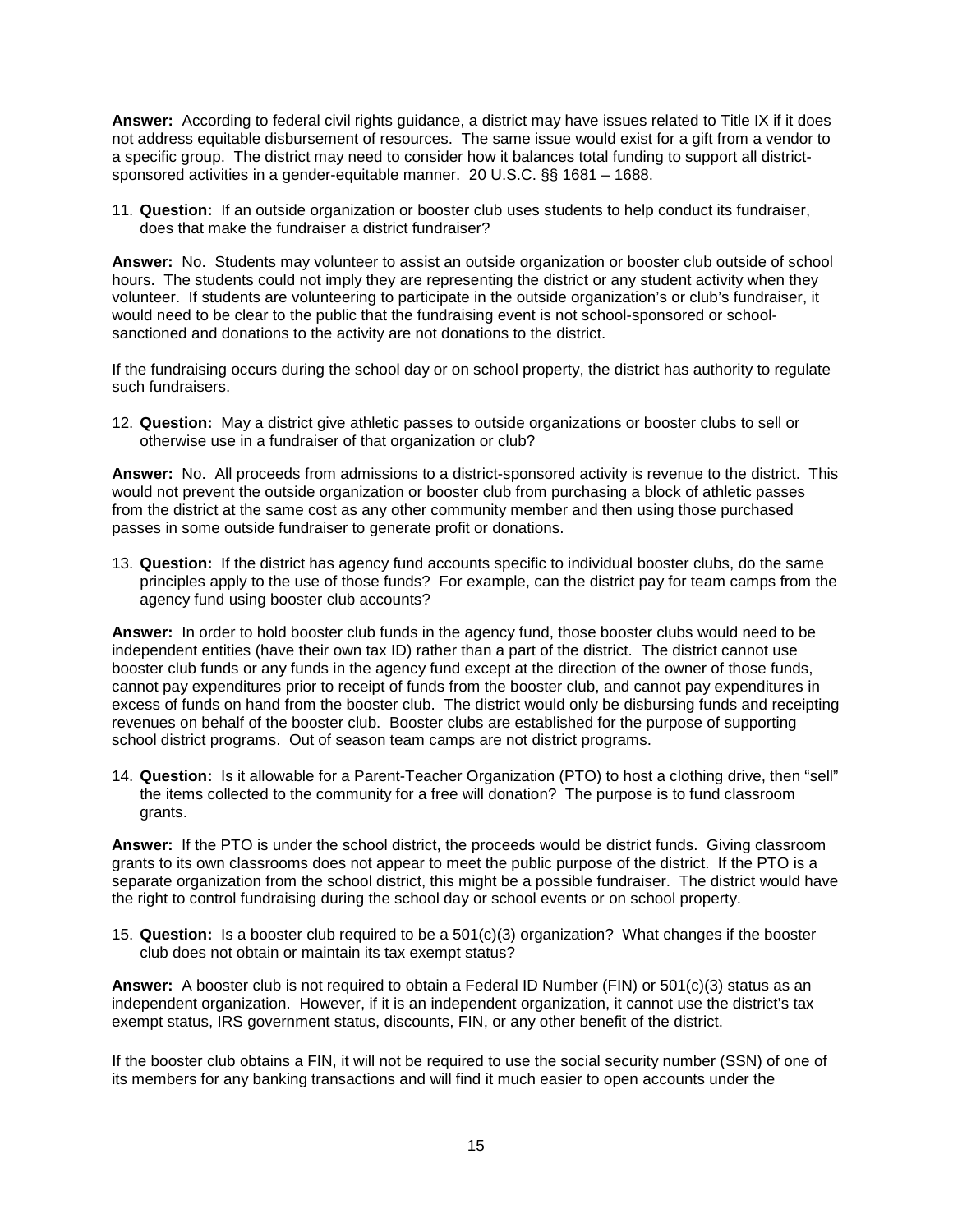regulations of homeland security. If the booster club obtains its own 501(c)(3) status under the IRS, then donations to the booster club may be tax deductible.

16. **Question:** We have a group that is wanting to form an FFA/Industrial Arts/Ag Program Booster Club. They are in the process of going through all the necessary steps to do this. The purpose of their group is to do fundraising in an effort to support these programs where the school is unable. One of the items that they have proposed is that they would like to take over the annual FFA fruit sales fundraiser. This has been traditionally run by the FFA advisor, who is an employee of the district, and the expenses paid and revenues controlled by the district. Would it be allowable to let the new booster club take control of the FFA fruit sales? Would FFA fruit sales be considered a district fundraiser in which case they would not be able to control the revenues? Are there guidelines that could be followed by them in which we could allow them to control and benefit from this fundraiser?

**Answer:** If the FFA/Industrial Arts/Ag Program Booster Club is formed, it would need to ensure that it clearly communicates it is not operating on the district's behalf and that it is an independent entity. Since an FFA chapter must be tied to the district's agricultural education program, anything done in the name of the FFA chapter must be treated as a district fundraiser (and be subject to district control). The outside group could do a fruit sales fundraiser, but it could not conduct "the annual FFA fruit sales fundraiser." Since this has previously been a local chapter activity, it will likely be difficult to separate the two. This could be confounded further if the booster club intends to continue having the FFA chapter members do the selling. Doing so would give a false impression to the public that it was the school organization's activity.

As is always the case, once a donation is received by the district, it falls under district control and its use must follow legal guidelines.

As a side note, you may or may not be aware that the National FFA has an affiliated group called the [National FFA Alumni.](https://www.ffa.org/support/alumni) Iowa has a state organization, the [Iowa FFA Alumni Association,](http://www.iowaffaalumni.com/default.aspx) under which local affiliates can be organized.

17. **Question:** A district has an Athletic Booster Club and a Music Booster Club, which are both separate from the school district. The booster clubs take on projects and make equipment purchases the district can't afford to do within its normal activity accounts. When making these booster purchases, should the district have the booster clubs make the actual purchase directly or should the district require the money from the booster clubs before making the purchases?

**Answer:** The booster clubs could give the money to the school district to help with specific items, but the district would have to agree to that purpose prior to accepting the donation. If the equipment was required for curricular delivery, the district must buy the equipment. If students will be charged a fee for use of the equipment as a school supply, the district must purchase the equipment from the General Fund. Otherwise, the district could purchase the equipment from PPEL or SAVE if the requirements for equipment purchases are met. Booster clubs could also purchase the equipment directly and then donate the equipment to the school district.

18. **Question**: Can the parents of students participating in a sport or other activity like band or show choir, be "assigned" or otherwise required to participate in the activities and fundraising of the applicable booster club supporting that sport or activity?

**Answer**: No. Membership in booster clubs is voluntary.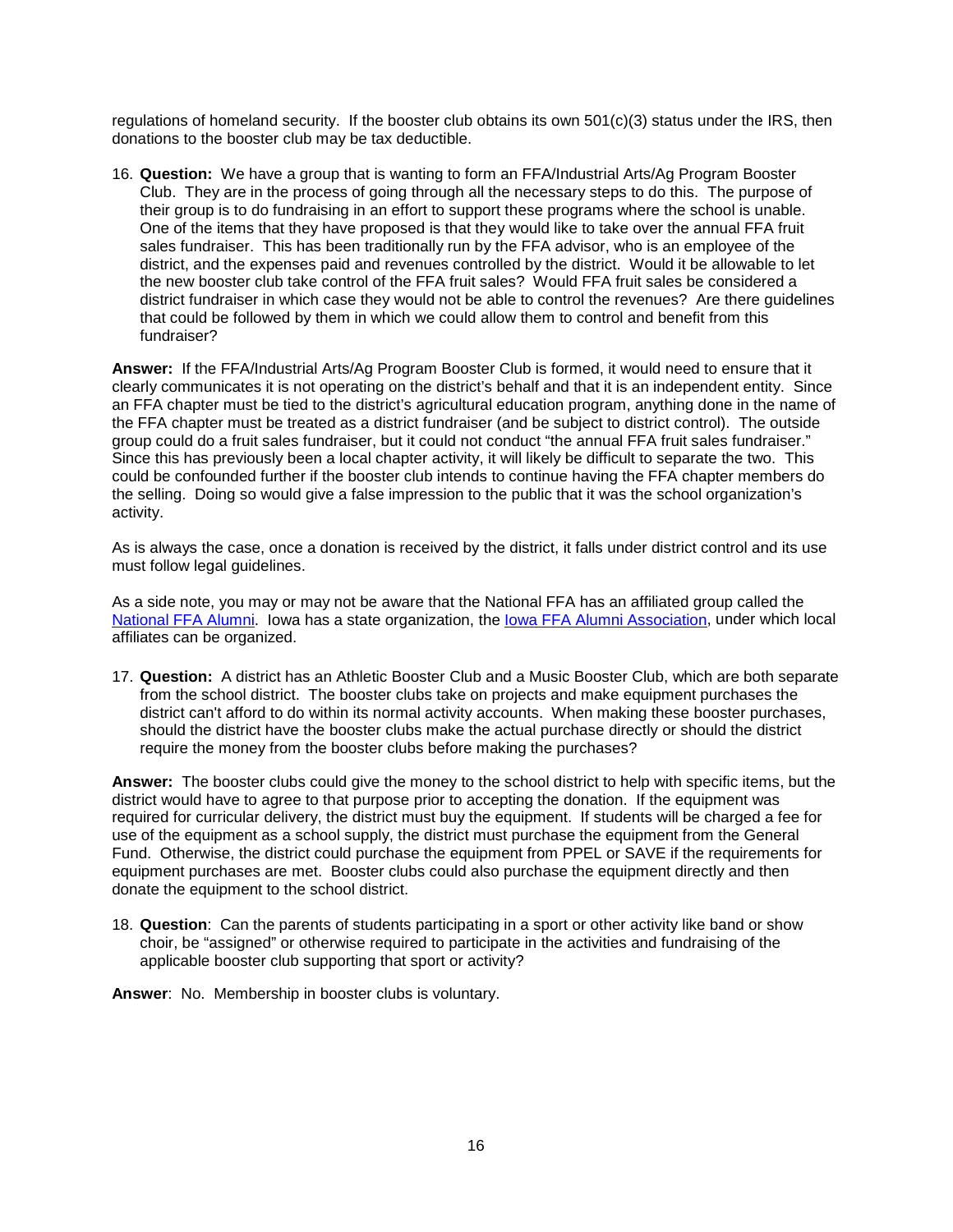### <span id="page-19-0"></span>Camps and Clinics

**Note: Although the rules on which this guidance is based are directed toward athletics, the same principles would apply to any other activity which would be offered as a camp or clinic, such as music camps and clinics.**

#### <span id="page-19-1"></span>General Guidance: District-sponsored Camps/Clinics

Camp/clinic fees should be based on actual costs anticipated and established to at least break even. Excess funds (profit), if any, should be retained by the district in an Enterprise Fund if it is a regular event (on-going or repeated periodically), or in the General Fund if it is not a regular event (a one-time event). Excess funds should not be remitted or retained by the sports camp/clinic coaching staff.

A district's board should approve any salaries/wages along with granting approval to hold the sports camp/clinic. Revenue from fees collected should be deposited and recorded in the appropriate fund. All sports camp/clinic related expenses would require prior approval (purchase order), and payments would be processed through the normal disbursement process. Salaries for district personnel should be negotiated in advance, with the salary payments processed through the district's normal payroll process and be subject to withholdings. Wages would be reported on the district employee's W-2. Nonemployees (sports camp/clinic staff not otherwise employed by the district) would become employees for the sports camp/clinic and be paid through payroll.

#### <span id="page-19-2"></span>General Guidance: Privately-sponsored Camps/Clinics Using District Facilities

The contract between the sports camp/clinic facilitator and a district should address facility and equipment use and rental fees, insurance, and other costs of conducting the sports camp/clinic. The sports camp/clinic facilitator would need to rent the equipment and facility at fair rental value pursuant to sections 297.9 and 297.10 of the Code of Iowa and district policy. The sports camp/clinic facilitator would need to provide a certificate of insurance for liability coverage.

If a district is collecting registration fees, or paying any expenses from fees collected for a privatelysponsored sports camp/clinic, it would be accounted for in an Agency Fund on behalf of the private sponsor. A district may not pay any expenses prior to having cash on hand from fees collected for the organizer. Rental fees and reimbursement of other district costs are receipted into the General Fund.

1. **Question:** How should districts handle sports camps/clinics?

**Answer:** Sports camps/clinics may be handled differently depending on whether the sports camp/clinic is sponsored by the district (i.e., Community Education Program) or privately-sponsored using district facilities.

The rules established pursuant to 281 IAC 36.15(6) must be addressed and complied with. These rules address summer camps and clinics and coaching contacts out of season. Advertisements and other materials related to the sports camp/clinic should clearly identify or distinguish whether it is a districtsponsored sports camp/clinic or a privately-sponsored sports camp/clinic using district facilities.

2. **Question:** A district holds athletic camps and clinics in-season. In what fund should it account for the financial transactions?

**Answer:** If the camp or clinic is only an incidental event, not intended to recur, the General Fund could be used to account for the revenues and the expenditures. However, if the district intends to continue sponsoring camps and clinics on a regular basis, the financial activity should be accounted for in an Enterprise Fund.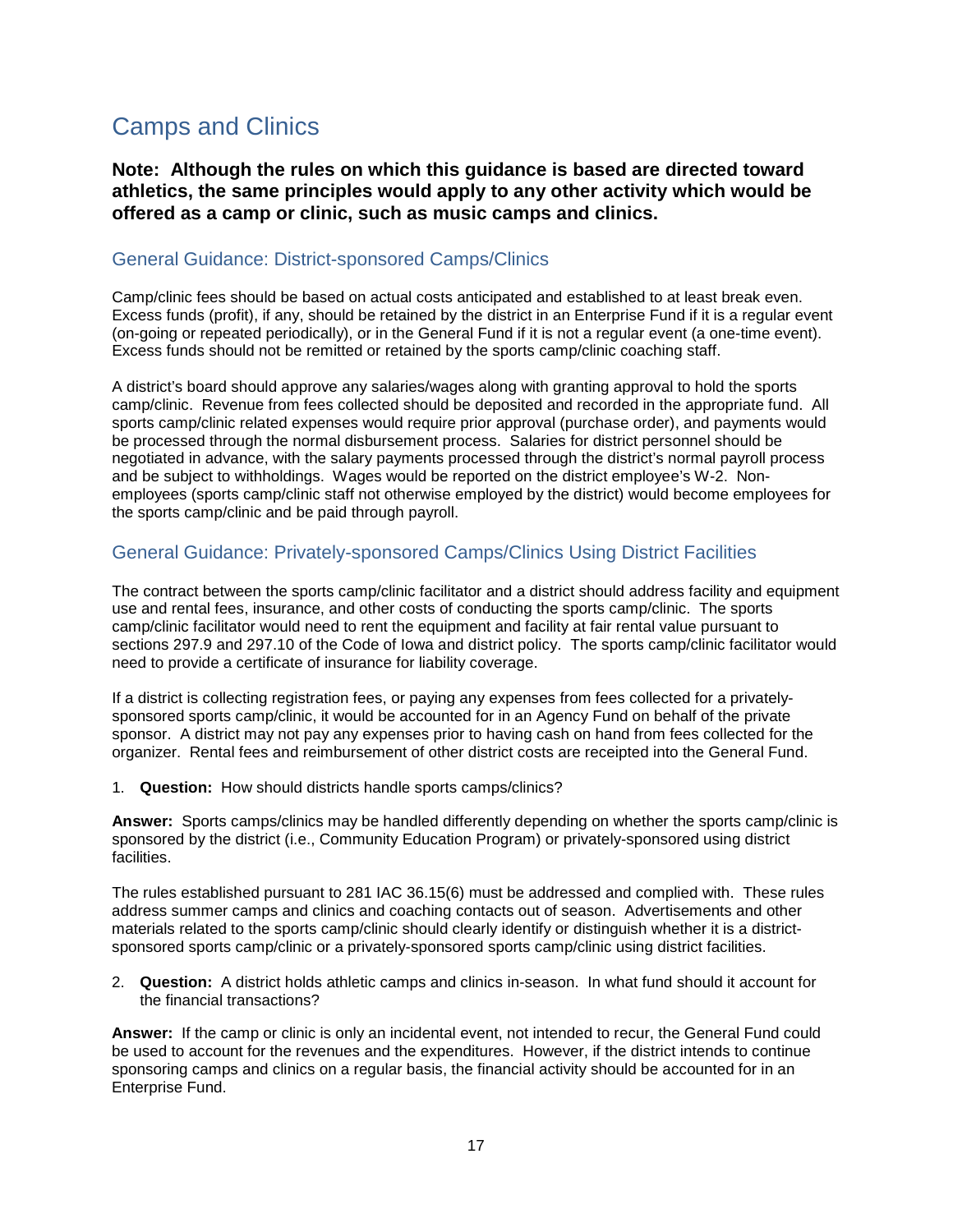3. **Question:** What is covered by the term "school facility?"

**Answer:** A school facility is any facility on campus or off-campus that represents a practice or competition site that is directly affiliated with a school-based activity.

4. **Question:** What are some guiding principles regarding camps and clinics?

**Answer:** In general, there may be no out-of-season contact between coaches/students during the school year. Summertime out-of-season contact between coaches/students is allowed, but only if the student voluntarily engages in the activity.

The fact that entities call their camps "team camps" does not change the fact that such a camp is subject to all the same rules as any other camp attended by a secondary student. No district funds can be used to pay for any student's participation, either in whole or in part, in any out-of-season camp or clinic.

*IRS guidance states, "If a booster club confers a benefit on a participant in return for their fundraising activities, such as by crediting amounts raised by a participant toward that participant's dues requirement, or by crediting amounts raised against the cost of a trip, the booster club is providing a private benefit to that participant. Consequently, such practices could result in the organization failing to be described in section 501(c)(3). It is also possible that amounts credited to a participant's account due to fundraising would constitute income from services, and could result in employment taxes."* 

If a student wants to use school equipment, including school apparel (e.g., a jersey), during a camp or clinic, the district must charge fair rental value.

When a coach employed by the district sponsors a summertime, out-of-season camp or clinic, student participation must be voluntary and there can be no use of district funds. The camp or clinic may be operated under either of the following models:

- *Model 1: The camp/clinic is NOT a district activity.* 
	- o If the district's facilities or equipment is used, the district charges rent at fair rental value to the coach.
	- o All accounting and bookkeeping is done apart from district funds.
	- o **Note: This is the model favored by the Department, IAHSAA, and IGHSAU when the camp or clinic is not district-sponsored.**
- *Model 2: The camp/clinic is sponsored by the district as a service to the community.* 
	- o *The camp/clinic is NOT considered to be either a cocurricular or extracurricular activity because the camp/clinic is not limited only to students enrolled in the public school district*. Registration would be available to any school-age student in the community, including those who are attending private schools, are dropouts, or are homeschooled. Therefore, any funds associated with it are not to be run through the Student Activity Fund. If the camp/clinic is a regular event (on-going or repeated periodically), use the Enterprise Fund; if the camp/clinic is not a regular event (one-time event), use the General Fund.
	- o District funds cannot be used to help students with registration fees.
	- o Any remuneration to the district's coaches that work at the camp/clinic is not part of the coaches' chapter 279 contract. The district will have a separate contract for payment to the coaches. Again, this is because the camp/clinic is not a cocurricular or extracurricular activity of the district. The remuneration will still be wages, subject to withholding, and reported on a W-2.
- 5. **Question:** Is there a recommendation to districts in terms of offering their own camps and clinics or encouraging camps and clinics to be run by outside entities or by coaches privately?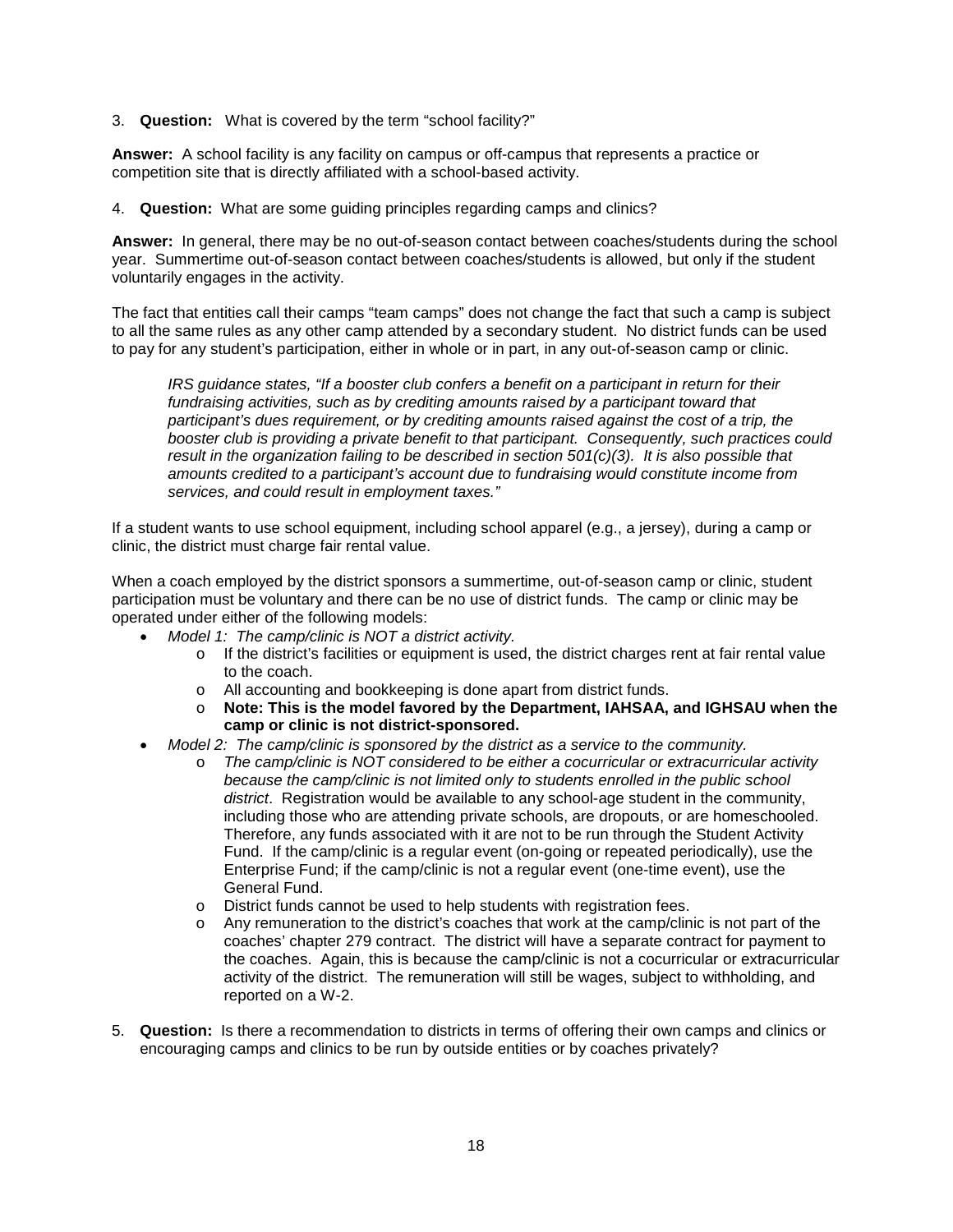**Answer:** The state does not prescribe which method a district must use. It is a local board decision as to which method best supports the district's students and the integrity of the district's activity program. The board would need to consider issues such as:

- Will there be a public perception that the camp or clinic is sponsored by the district, when it is not? For example, would the public incorrectly believe the district will be exercising oversight, ensuring safety concerns are addressed, conducting background checks, ensuring concussion training has been completed, or providing insurance?
- Will fees charged to students be substantially different if sponsored by the district versus not sponsored by the district?
- Will any unanticipated excess of revenues over expenses support the district's student activity program, or will it be retained by the provider for its use rather than the district's?
- How much control will the district have to ensure that local policy, and state and federal requirements are met in regard to students if the camps or clinics are not sponsored by the district?
- How much risk is the district willing to accept in regard to appropriate uses of funds generated by the camp or clinic, potential fraud, and appropriate internal controls when the district is not the sponsor?

#### 6. **Question:** Do the rules (i.e., [281 IAC, Chapter 36\)](https://www.legis.iowa.gov/docs/iac/chapter/03-16-2016.281.36.pdf) only apply to grades 9-12?

**Answer:** The rules were written on behalf of the high school athletic unions, and only addressed students in grades 9-12 within the definition of the IAC chapter. Younger grades were not considered, so the chapter is silent regarding other grade levels. However, the principles behind the rules would be appropriate to apply to all similar activities as the local board determines. The IAHSAA and IGHSAU address topics related to grades 7 and 8 through their respective Junior High Sports Manuals [\(IAHSAA,](https://www.iahsaa.org/resource_center/JR_High_Manual_WEB.pdf) [IGHSAU\)](http://ighsau.org/wp-content/uploads/2015/01/JUNIOR-HIGH-SPORTS-MANUAL.pdf).

7. **Question:** Can the IAC implement more stringent rules than those set by the National Federation of High School Sports?

#### **Answer:** Yes.

8. **Question:** Can a local district implement more stringent rules than IAC includes for camps and clinics and coach contact?

#### **Answer:** Yes.

9. **Question:** If a district has music, drama, cheerleading, or dance as part of its sponsored student activity program, can the district require students who are cheerleaders or dancers or involved in the music or drama programs to attend a camp at the student's expense?

**Answer:** If the camp is during that sport's season (where a season exists), it is permissible for a district to require participating students to attend a camp. If the district requires students to attend a camp, then it must pay for the camp from appropriate resources. A coach or sponsor cannot require students to participate in any activities outside of the season as a condition of participation in the sport, music, or drama activity during the season.

10. **Question:** A district has camp accounts that are separate accounts but currently are in the Student Activity Fund. The district's intent in raising funds for the camp accounts was to assist with the costs of summer camps, which are out-of-season. Can the district use the money in the camp accounts out of season, since that was the intent? If not, can the district transfer the money in the camp accounts to its boosters or school foundation to operate the summer camps?

**Answer:** No; a district cannot use the money in the camp accounts to sponsor a camp or clinic outside of the season for that sport, nor to pay the cost for a student to participate in a camp or clinic outside of the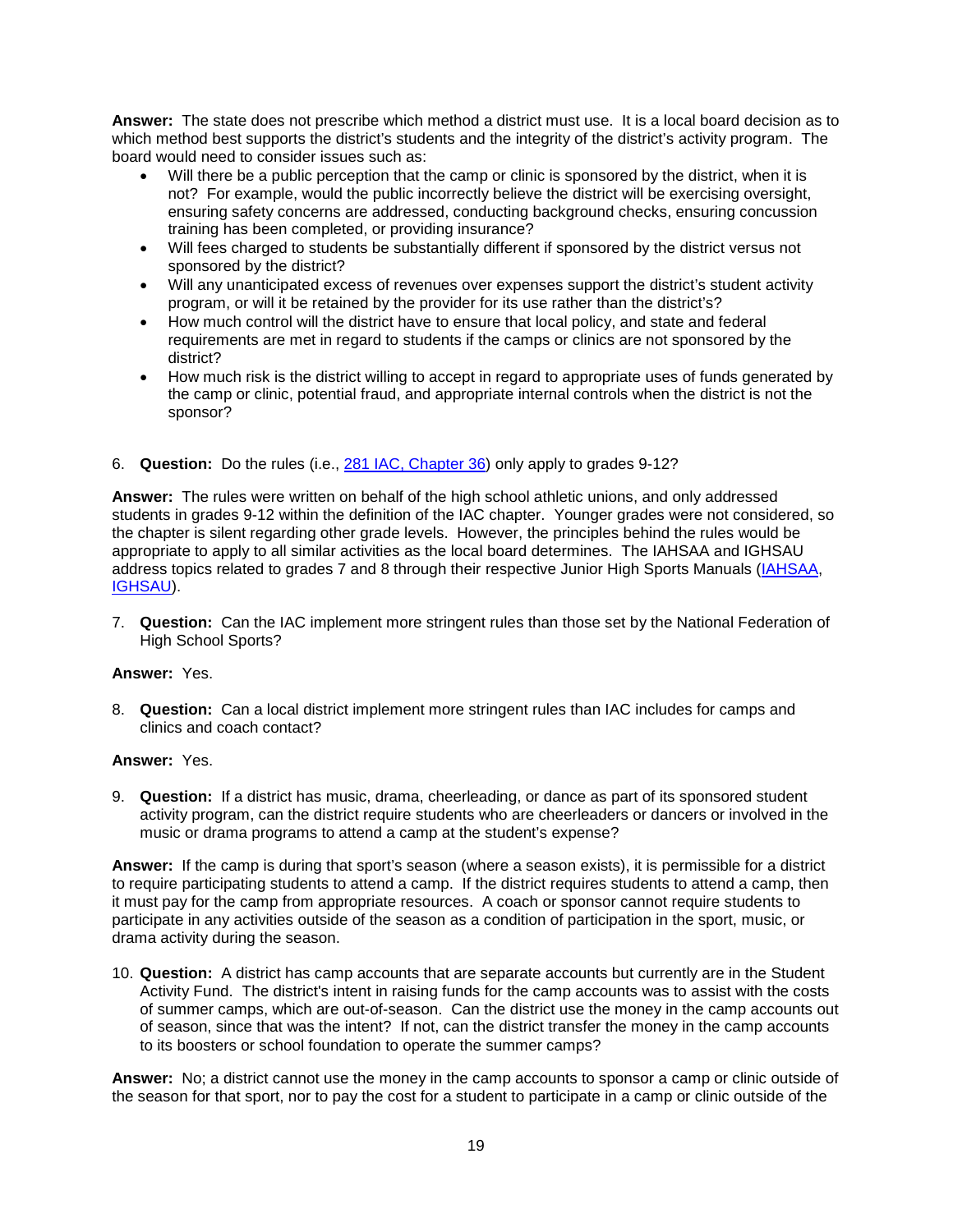season. The district must use the money in the camp accounts for allowable in-season camps and clinics; board intent does not override law. Additionally, a district cannot transfer its public funding to a separate or private entity; therefore, the district cannot give its camp account money to a booster club or school foundation.

The general principles regarding camp/clinic rules state that even if a college is providing the camp the district wants to send its students to, it does not change the fact that such a camp is subject to all the same rules as any other camp attended by a student. Therefore, it is not who is providing the camp or clinic (e.g., college, booster club, or school foundation) that determines whether or not the rules apply, but rather that the camp is intended to be attended by the district's students. A district cannot use its funding for, or require its students (whether a team or individuals) to participate in, any camp or clinic held out of season, regardless of what entity is offering the camp or clinic.

11. **Question:** Can a district have parents pay the school foundation or booster club instead of the district for its out-of-season camp or clinic?

**Answer:** No. A district cannot allow its revenue to be paid or transferred to a separate or private entity.

12. **Question:** Can a district have its school foundation operate out-of-season camps and clinics?

**Answer:** No. Foundations are separate, legal entities from districts, even if established by the district originally. They are organized under IRC as a non-profit organization or charitable organization. Foundations have their own board of directors, legal status, charter or purpose, and economic activity. Generally, foundations conduct fundraising to generate donations from the community or from alumni, invest those funds, and use the earnings or some of the corpus to support the district. It isn't the district that directs what a foundation does, it is the foundation's own board of directors. The foundation determines what activities it will undertake within the limits of its legal or tax status and its charter.

The general principles regarding camp/clinic rules state that even if a college is providing the team camp the district wants to send its students to, it does not change the fact that such a camp is subject to all the same rules as any other camp attended by a student. Therefore, it is not who is providing the camp or clinic (e.g., college, booster club, or foundation) that determines whether or not the rules apply, but rather that the camp is intended to be attended by the district's students. The district cannot use its funding for, or require students (whether a team or individual students) to participate in, any out-of-season camp or clinic, regardless of what entity is offering the camp or clinic.

13. **Question:** Can a district's high school or middle school coach conduct a sports camp for elementary students as a fundraiser?

**Answer:** A coach is not a "student activity." The district would need to determine if the camp is districtsponsored or not. It would then follow the guidance in rules for district-sponsored camps and clinics, or the guidance for privately-sponsored, as appropriate.

14. **Question:** Can a secondary coach be paid to run a camp for elementary students?

**Answer:** If the camp is a district-sponsored camp and meets the restrictions of IAC and local board policy, then the board may hire any qualified professional staff to supervise and provide the event. This could be the secondary coach or any other qualified person and would be run through payroll.

15. **Question:** Can a district send its cheerleaders to a cheerleading stunt camp for safety in the summer?

**Answer:** No. A district cannot require students to attend a camp during the summer. Students may voluntarily attend camps. Attendance at the camp would be a personal expense to the individual students attending. Using district funds, including Student Activity Funds, would not be appropriate. The focus/content of the camp (i.e., "safety") does not determine whether or not it is an allowable cost.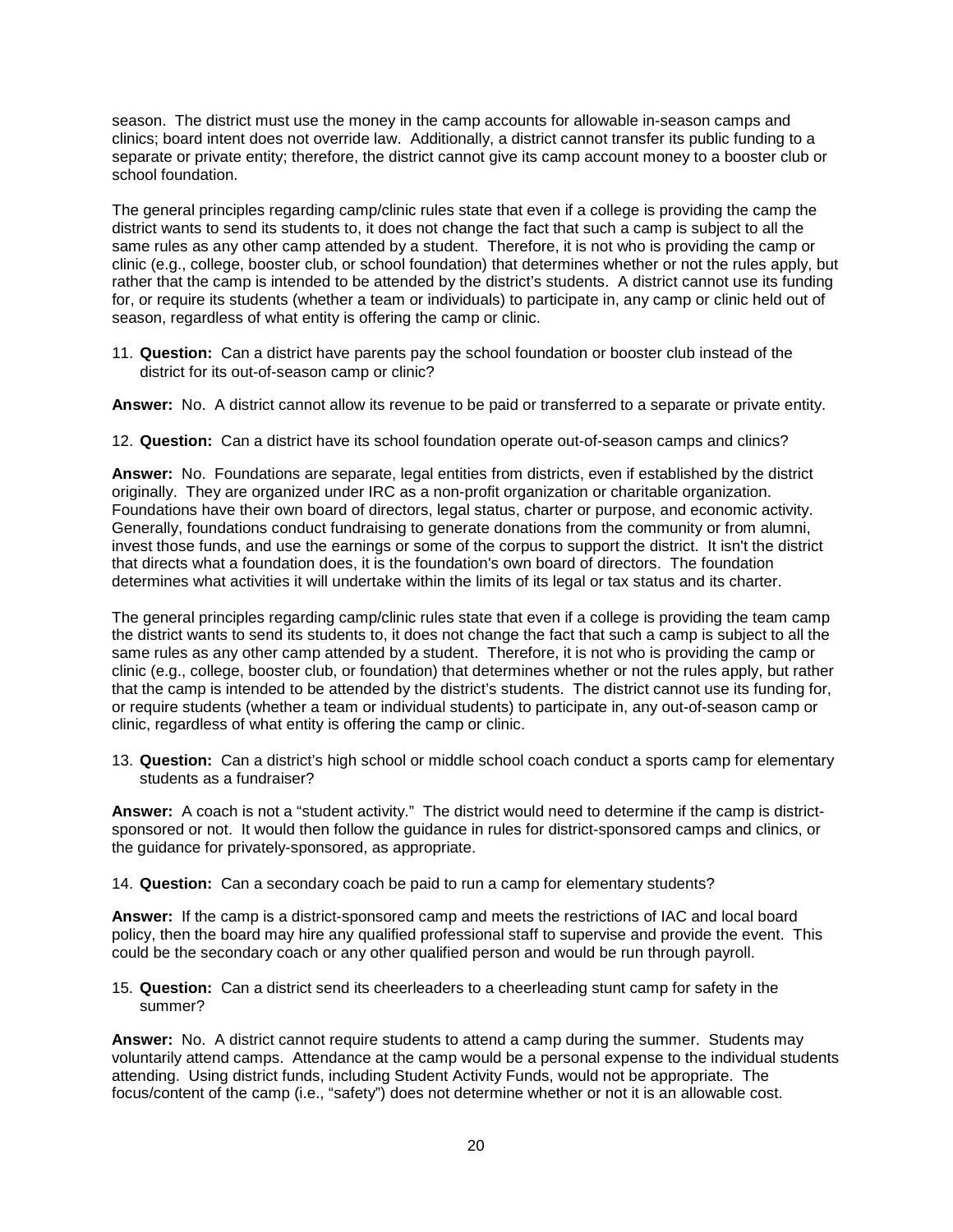16. **Question:** Is there a problem with operating a private camp in a facility that was funded with tax exempt funds because the district would have been required to disclose it would not use the facility for private profit when it issued tax-exempt bonds?

**Answer:** A district would need to abide by any laws or regulations governing its facilities in making the decision on whether or not it will allow rentals if the intended purpose of the renter is to make a profit.

17. **Question:** When is a camp or clinic accounted for in the Enterprise Fund, when is it accounted for in the General Fund, and when is it accounted for in the Student Activity Fund?

**Answer:** It is either the district offering the camp or clinic, or an individual offering the camp or clinic. If an individual is offering the camp or clinic, it is not accounted for by the district unless the district is voluntarily handling the outside individual's money in the district's Agency Fund—it is not district funding. If the district is offering the camp or clinic, the board should decide if this will be an on-going offering (which means it is an Enterprise Fund event) or if it will be a one-time event (which means it is a General Fund event).

18. **Question:** When can an outside facilitator be paid for a team camp, or a camp open to all ages, or open to other districts?

**Answer:** If the camp is a district-sponsored camp and meets the qualifications of IAC, then the board may hire any qualified individual to provide the event and would also need to hire a qualified professional staff member to supervise. The individual hired to provide the camp could be an outside facilitator.

19. **Question:** When does a district need to require insurance and charge rent for facility use?

**Answer:** A district will require insurance and charge rent under the circumstances as described in its board policy covering facility usage. The policy must be equitably applied to all similar potential renters.

20. **Question:** Can a district be paid a percentage of the entry fees as the rental fee?

**Answer:** Yes, if this is stipulated in the rental agreement and is appropriate under the board policy covering usage of facilities.

21. **Question:** The guidance states a district cannot use revenues in the Enterprise Fund or the General Fund to sponsor a camp or clinic outside of the season for that sport, or to pay the cost of individuals or teams. How is this different than paying for registration fees?

**Answer:** There is no difference between the district sponsoring an out-of-season camp or clinic and the district paying registration fees for team members to attend an out-of-season camp or clinic. If students attend those out-of-season camps or clinics, it is a personal expense paid by the student. Student activities, including out-of-season camps and clinics, are covered in 281 IAC chapters 12, 36, and 37. The Iowa Constitution covers the private use of public funds.

22. **Question:** Camps seem to be very confusing: out-of-season camps, team camps, district-sponsored camps, and private camps. What funds can be used to pay for them?

**Answer:** Out-of-season camps are not paid by a district from any funds. Students wishing to attend outof-season camps will pay that personal expense directly. "Team camp" means the entire team is required to attend. This is possible during the season if it is a requirement of all players on the team to attend the camp. A district can sponsor a camp during the season for which students can voluntarily attend and the costs would be paid from the fees charged to the participants. A district can sponsor a team camp during the season and charge the fees to the Student Activity Fund whether or not the district is sponsoring the camp as an Enterprise Operation, or as a special event in the General Fund. A district can pay registration fees for students to attend a private camp during season if it is a team camp and the entire team is required to attend—the registration fees would be paid from the Student Activity Fund.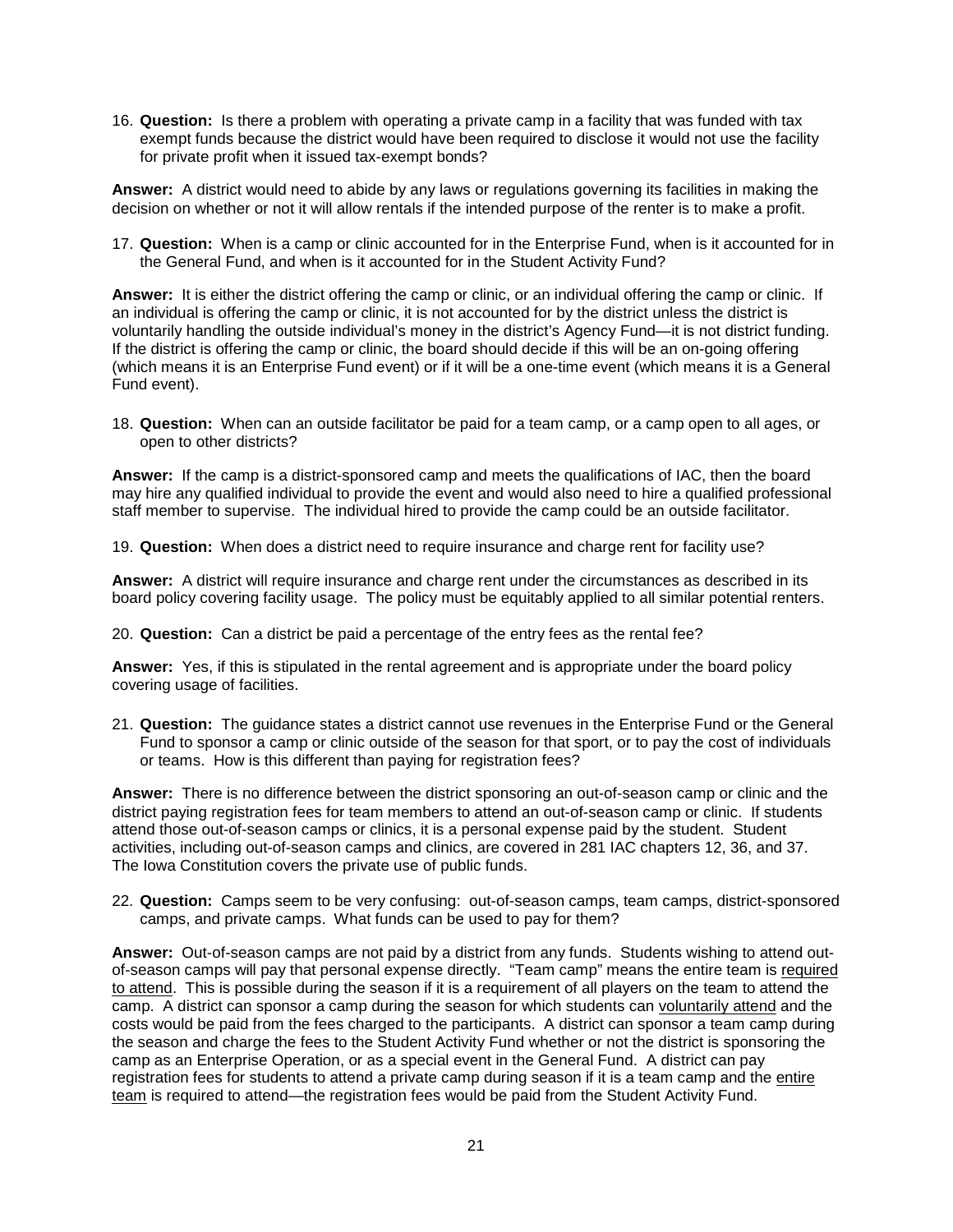# <span id="page-24-0"></span>Coaching Contact Out of Season

#### **Note: Although this section of the FAQs does not specifically address use of the Student Activity Fund, it is has been included to help clarify responses within the previous section regarding camps and clinics.**

1. **Question:** Who is a "volunteer" coach as used in 281 IAC 36.15(6)?

**Answer:** A volunteer coach is an unpaid person who holds a coaching authorization or a coaching endorsement and who is acting under the direction of an employed coach and who has the knowledge and approval of the school administration.

2. **Question**: Who is a "coach" as used in 281 IAC 36.15(6)?

**Answer:** "Coach" means an individual, with coaching endorsement or authorization as required by Iowa law, employed by a school district under the provisions of an extracurricular athletic contract or employed by a nonpublic school in a position responsible for an extracurricular athletic activity. "Coach" also includes an individual who instructs, diagnoses, prescribes, evaluates, assists, or directs student learning of an interscholastic athletic endeavor on a voluntary basis on behalf of a school or school district.

3. **Question:** Can a school's coach have his/her spouse or friend serve as the "declared coach" of a non-school team while the school's coach is providing instruction in the background?

**Answer:** No. A coach diagnoses, prescribes, evaluates and directs student learning and supervises assistant coaches and volunteers in the performance of coaching objectives. If a coach is "directing" student-athlete learning through another person, "prescribing" who should play at what position, and/or "evaluating" and determining who needs to work on certain skills, then the person is coaching.

4. **Question:** When does the school team season begin and end?

**Answer:** The first legal date of practice defines the start of the school team season, and the school season ends on the final day of the state tournament.

5. **Question:** What is "participating" as defined in 281 IAC 36.15(7)?

**Answer:** If a student is a member of the school team, s/he is "participating" in that sport. A student is "participating" on a non-school team when the team is involved in a competition. Practice with a nonschool team does not constitute participation.

6. **Question**: What is included in the term "school facility?"

**Answer**: Any facility on campus or off-campus that represents a practice or competition site that is directly affiliated with a school-based activity.

7. **Question:** What does "conflict with sports in season" mean?

**Answer:** If a student-athlete has to make a choice between participating in a practice, game, or other team activity for a sport in season, or participating in an activity for a sport that is not in-season held at a member or associate member school facility, or supervised or sponsored by an out-of-season school coach, a conflict exists. The sport in season takes precedence. In cases of emergency or rescheduling, the priority is with the sport in season.

8. **Question:** 281 IAC 36.15(6) refers to "summer camps and clinics and coaching contacts out of season." What is the definition of "summer" as it pertains to this rule?

**Answer:** Summer is defined as June 1 until the first day of fall sports practices.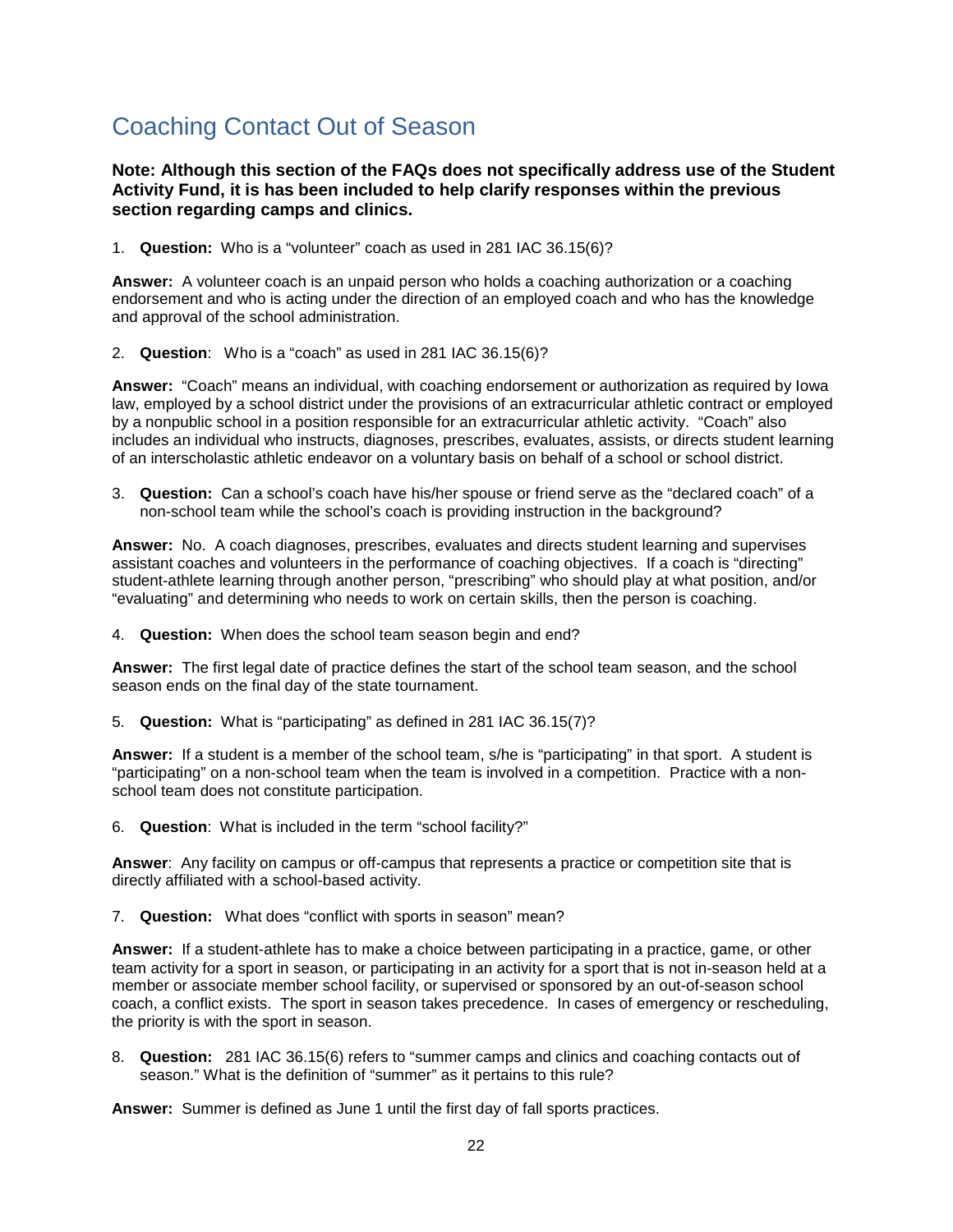9. **Question:** Softball practice is scheduled from 1-3 p.m. A student wants to attend an on-campus camp that would cause her to miss softball practice. Can she miss softball practice for this?

**Answer:** If a potential conflict exists when an on-campus summer camp, clinic, workout, or other team activity is scheduled at the same time as an in-season practice or game, the student athlete shall go to the in-season sport activity, unless released by the in-season coach. The in-season sport has priority. Local school administration shall determine how to avoid conflicts.

10. **Question:** May the high school coach of a summer sport give a player permission to miss a practice, contest, or team activity to attend an out-of-season camp on his/her own in a different sport?

**Answer:** Yes. The in-season coach *may* give permission, but does not *have* to give permission. No violation occurs as long as permission of the in-season coach is given.

11. **Question:** Can a school impose stricter guidelines on its coaches and/or students than those imposed by rules established in 281 IAC chapter 36?

**Answer:** Yes. Stricter policies than outlined by these rules are the prerogative of the local district (281 IAC 36.15(1)).

12. **Question:** Who is covered by these (Chapter 36) rules?

**Answer:** The Chapter 36 rules only address students in grades 9-12 and personnel under contract to coach or who serve as volunteer coaches of a school team involving students in grades 9-12. The rules are silent regarding students and coaches at other grade levels. However, the local school board may choose to extend non-school participation rules to junior high school students.

13. **Question:** Is a team meeting during the school year, outside the season, legal?

**Answer:** Per 281 IAC 36.14(5), this is a determination made by the governing association. The determination of the associations is that each coaching staff is allowed one preseason team meeting during the school year, outside of the season.

14. **Question:** If a high school player works as an instructor at an elementary school camp run by his/her coach during the school year, outside the season, is the coach violating the coaching contact?

**Answer:** Pursuant to rules, during the school year, outside the sport season, each student may work at a one-time, one-day clinic for elementary/middle school students run by his/her coach without the coach violating the coaching contact rule.

15. **Question:** Can coaches officiate their athletes outside the sport season, during the school year or during the summer?

**Answer:** Yes. Officiating does not constitute coaching contact.

16. **Question:** During the school year, outside the sport season, can a coach practice or compete with or against his/her students in the sport(s) s/he coaches?

**Answer:** No. Practicing or competing with or against students on a coach's team constitutes coaching.

17. **Question:** During the softball season, and after May 31, a softball player has enrolled in an offcampus basketball camp in which her basketball coach is a member of the camp staff. Can the softball player still attend the camp?

**Answer:** Yes. The student can participate in any camp or clinic s/he chooses. However, the student's basketball coach shall not require his/her students to participate in the camp.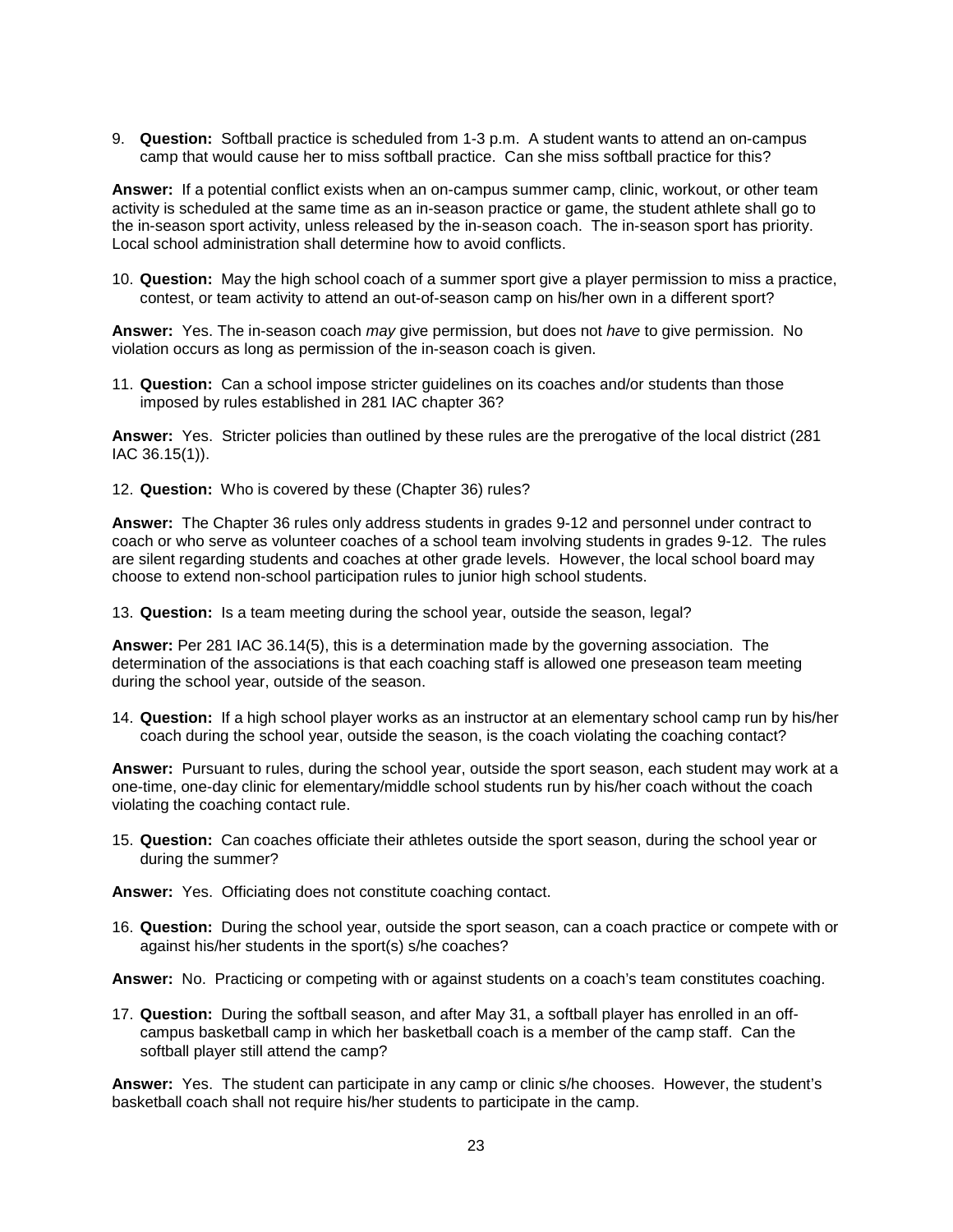18. **Question:** Does transportation during the school year by a coach, outside the season, count as contact?

**Answer:** No. The act of transporting students to non-school competitions, camps, and clinics is permissible during the school year, outside the season, as long as no coaching occurs. A school district is not authorized to provide student transportation, except as specified pursuant to IC 285.10(9). It is not a district responsibility to provide transportation of students to non-school events. A coach should be mindful of putting his/herself in a situation that could be construed as coaching.

19. **Question**: Does transportation by the coach outside of the season and not during the school year count as contact?

#### **Answer**: No.

20. **Question:** The high school football coach has a film session scheduled, during baseball season, for a group of football players who also play high school baseball. Baseball practice is also scheduled at that time. Is this a violation?

**Answer:** Yes, this is a violation. Coaching activities between June 1 and the first day of fall sports practices shall not conflict with sports in season. If a potential conflict exists, the student athlete shall go to the in-season sport activity. The in-season sport always has priority. Local school administration shall determine guidelines on how to avoid conflicts.

21. **Question:** Can the coach of the high school basketball team coach a club or Amateur Athletic Union (AAU) volleyball team during the school year outside the volleyball season?

**Answer:** Yes, as long as the high school basketball coach is not also serving as a high school volleyball coach (paid or volunteer) for his/her school district.

22. **Question:** Can the coach of the high school baseball team coach the high school softball players during the school year?

**Answer:** Yes, as long as the high school baseball coach is not also serving as a softball coach (paid or volunteer) for that school district.

23. **Question:** If a school district has multiple high schools, can the football coaches for one high school provide an out-of-season camp or clinic for one or more of the other high schools where he/she is not the coach?

**Answer:** Coaches of the same sport within the district switching teams for the purpose of circumventing the rules would not be appropriate. Contact the athletic associations for a definitive answer.

24. **Question:** Can the coach of a high school basketball team coach an all-star team that includes a player from his/her own team?

**Answer:** Yes, as long as that player is a senior whose interscholastic athletic season for that sport has concluded (281 IAC 36.15(6)"a").

25. **Question:** Can the coach of a high school team coach a junior high team, or club team in that same sport during the school year, outside the season, if that team does not include any of his/her high school student-athletes?

**Answer:** The coaching contact rules only address 9-12 grade students and are silent regarding lower grades. However, the local school boards may choose to extend non-school participation rules to junior high school students.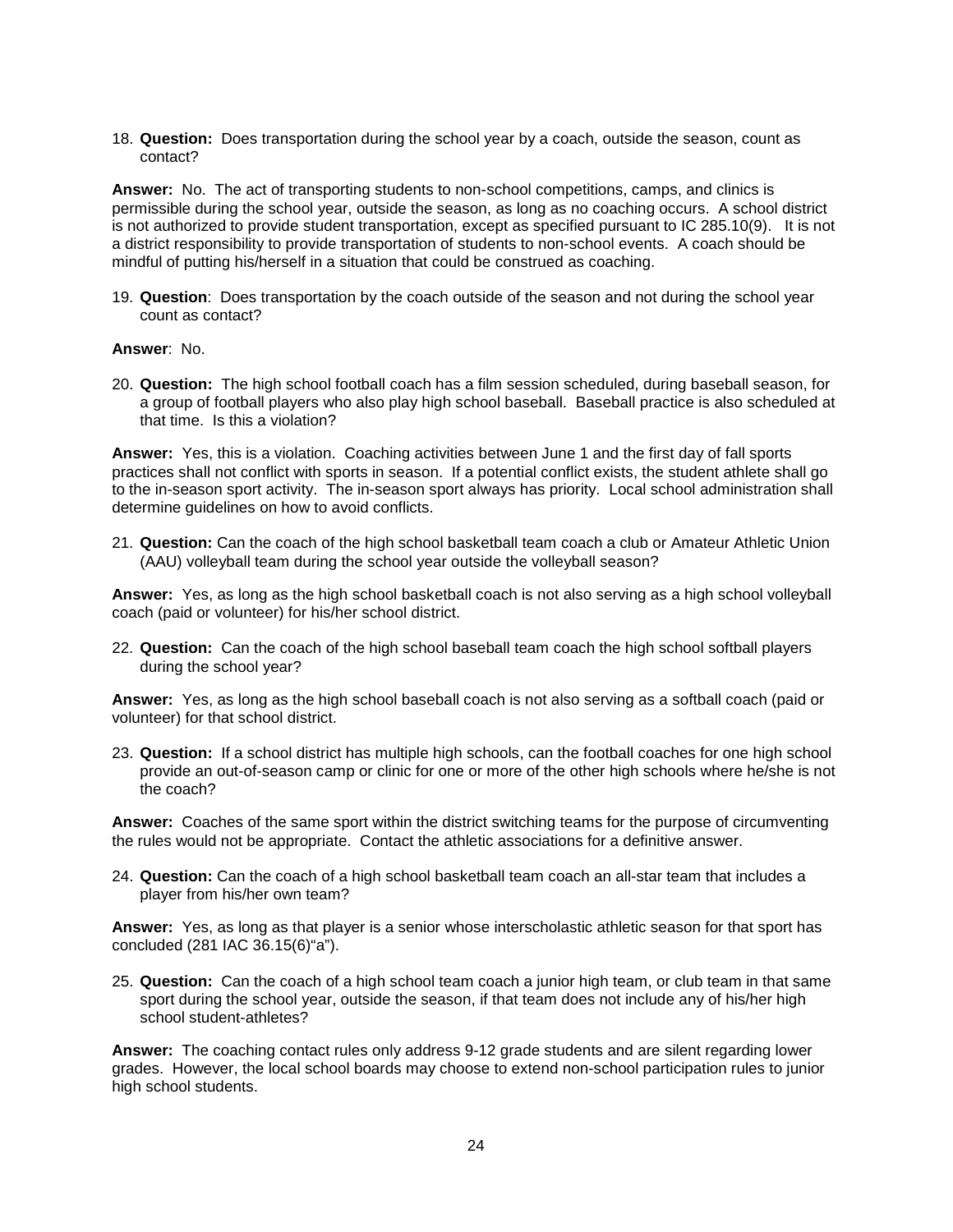26. **Question:** During the school year, outside the season, can the coach of the high school girls swim team coach the youth girls swim club program practice (all students under the 9th grade) if, at the same time, the high school girls' club program is practicing? The youth program practices in lanes 1-3 and the high school girls are practicing in lanes 4-6.

**Answer:** No; this is a violation of the coaching contact rule. This applies to all sports where the same facility is being used at the same time for students in grades below the 9th grade and 9th grade and above.

27. **Question:** May a high school coach of an out-of-season sport require a player to attend any workouts, camps, clinics, or other activities for that sport during the school year? How about during the summer?

**Answer:** No. A high school coach may not require his/her students to attend a camp outside the high school season at any time. Attendance at any out-of-season activities must be totally voluntary. Coaches cannot punish or reward student-athletes based on attendance at any out-of-season activities.

28. **Question:** During the school year, outside the season, can a coach of a high school team coach his/her student athletes in a sport in which he/she is under contract (paid or volunteer) with the school district?

**Answer:** No, during the school year outside the sport season, coaching contact is illegal.

29. **Question:** During the school year, outside the season, can the coach of a high school team coach a non-school team if there are no members of his/her high school team on this team, but they will compete against a non-school team comprised of members of the coach's high school team?

**Answer:** Yes, this would be allowed since the individual is not coaching the student athletes from his/her high school team.

30. **Question:** During the school year, outside the given coach's season, can the coach provide supervision for an open facility, such as the gym, weight room, or batting cages, if his/her team members are present?

**Answer:** Yes, the coach may supervise, but may not coach, his/her student athletes. The open facility must be open for all students in the district and not just his/her team members. The team members may not be given preference over other students of the district. The coach is there to provide supervision for all students present and not to be a coach; therefore, he/she cannot provide sport-specific drills or techniques.

31. **Question:** What procedure must be followed if a student wishes to participate in a non-school event in the same sport during the school team season?

**Answer:** The local school board shall, by policy, determine whether or not participation in non-school athletic events during the same season is permitted and provide penalties for students who violate the board's policy.

32. **Question:** Do the non-school participation rules prohibit any participation in sports that are not currently in season?

**Answer:** No. The only non-school sports prohibited by this rule are those that are concurrent with the school team season.

33. **Question:** If a basketball coach has a son or daughter who plays on the high school basketball team, is it permissible for the coach to have contact by coaching his/her son or daughter at any time of the school year or between June 1 and the first day of fall sports practices?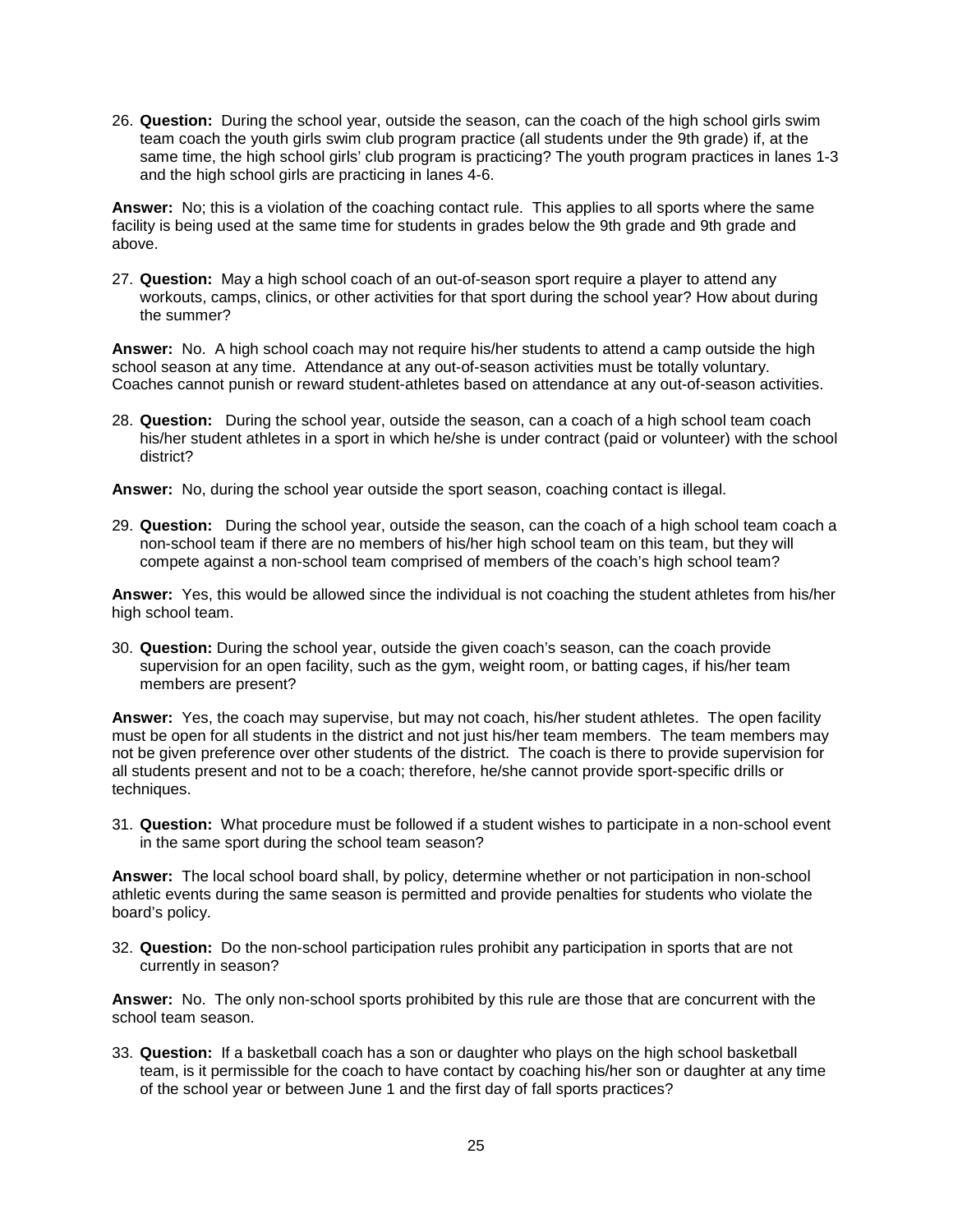**Answer:** Yes. At no time is coaching contact with a son or daughter a violation of any rule. However, during the school year outside the basketball season, if other members of the high school basketball team are present, this becomes a violation.

34. **Question:** If a team's head coach and assistant coach each has a daughter playing for the school's volleyball team, may the head coach and the assistant coach be in the gym giving instruction out-ofseason to his/her respective daughter at the same time?

**Answer:** Yes. Coaches may work with their family members at any time without being assessed coaching contact. If other members of the team are in the gym, or if one of the coaches works with the other coach's daughter, this becomes a violation.

35. **Question:** May a high school student athlete participate in college tryouts?

**Answer:** Yes. Although 281 IAC 36.15(2)"h" prohibits high school students from participating and/or training with or against college athletes who are representing their collegiate institution, or as part of an event sanctioned or sponsored by a collegiate institution, "nothing in the rules prohibits a high school student from participating in a one-time tryout with or against members of a college team with permission from the member school's administration and the respective collegiate institution's athletic administration."

#### <span id="page-28-0"></span>Charges to Students

1. **Question:** What can be charged to students?

**Answer:** Iowa Code allows only seven items for which a student fee may be charged: textbooks and school supplies, summer school, driver education, transportation fees for students not eligible for free transportation, eye protective devices, ear protective devices, and school meals. In addition, district may charge nonresident students for tuition, but tuition is not considered a fee in that case. These fees can only be implemented with board action and for the rates the board approved. These items are charged at cost (or depreciated cost in terms of textbooks), and no other student fees may be charged nor, in lieu of a student fee, may the student or parent be required to provide. The cost of the items for which a fee will be charged and the fees charged are accounted for only in the General Fund.

Items that are tangible personal property not related to instruction, the purchase of which is strictly voluntary, and ownership of which inures to the purchaser, can be sold by the district to students and others. The district may charge the actual cost of such items as activity tickets, school newspapers, yearbooks, and class rings.

2. **Question:** Does the list of allowable student fees also apply to student activities, and is there a basic guideline to determine which supplies a district may charge a fee?

**Answer:** Yes; if the student activities are curricular. The Iowa Attorney General has stated that if an item is essential to the teacher's presentation of a course, the item must be free to students. Specific examples given by the Attorney General were fees for art supplies for art classes and chemicals for science classes. On the other hand, if a student voluntarily desired to "upgrade" materials for a project (for example, in a woodworking course to go from the district-provided pine wood to cherry wood), the student would have to pay for the upgrade. The district must provide the basic pine for the instruction, but the student pays for voluntarily choosing a better quality of wood. The Attorney General also stated a fee may be charged for such items as paper and writing utensils purchased by the district and used by students because, while clearly important to the education process, those items are not essential to the teacher's presentation of a course. OAG #79-12-22.

This would translate to student activities in this way:

• A reasonable rental fee may be charged to students for musical instruments owned by the district, purchased from the General Fund, and used for a student activity such as marching band.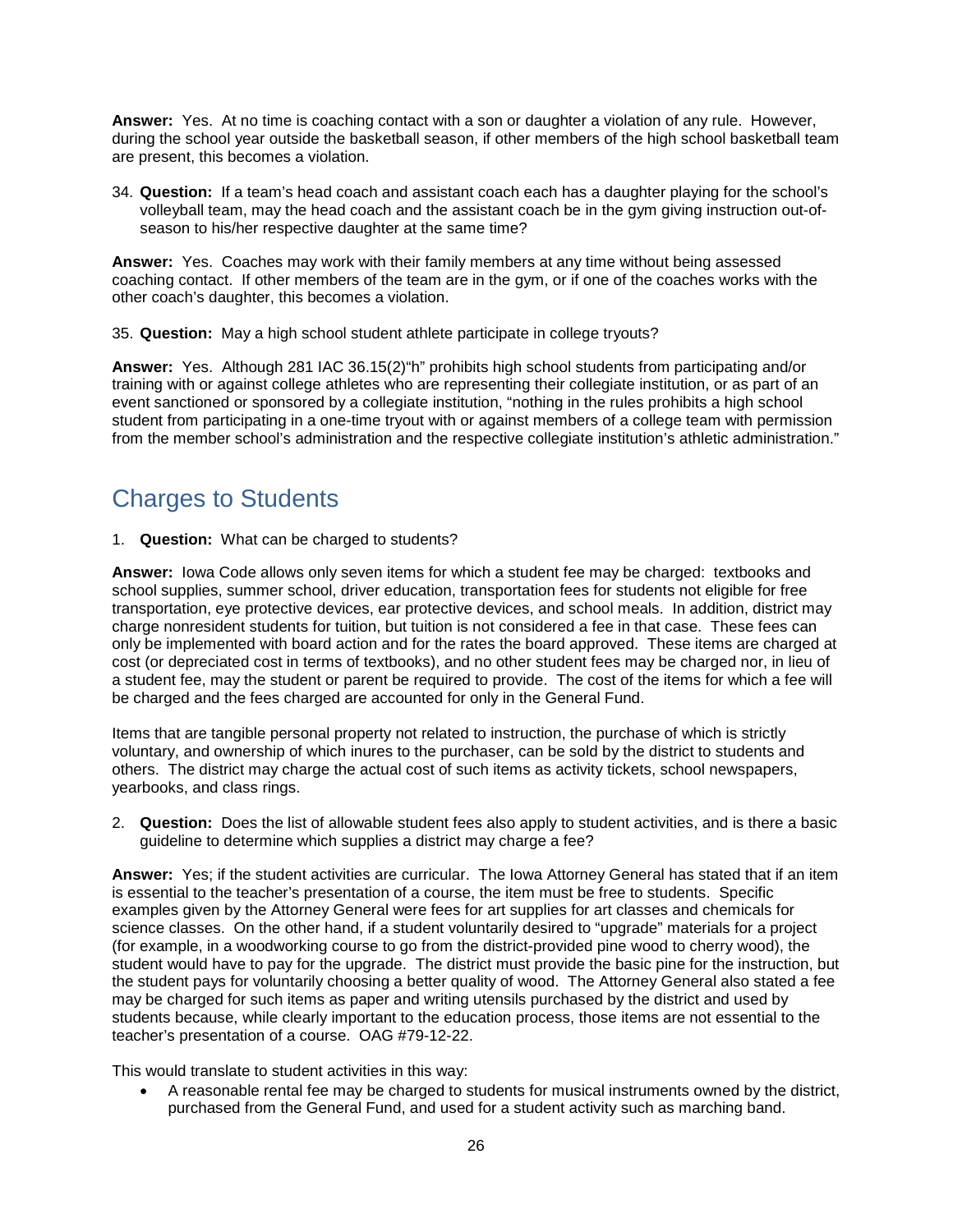However, if the musical instruments were purchased from the Physical Plant and Equipment Levy (PPEL) or SAVE instead of General Fund, then no rental fee is allowed. The fee is deposited in the General Fund.

- Lockers and locks are a fixture of a school. No fee can be charged for their use to students participating in a student activity.
- Performance uniforms/robes may be important for instruction but are not essential to the instruction. These fall under the "school supplies" aspect in terms of fees. A cost-based rental fee could be charged to students to cover the cost of dry cleaning or mending the uniforms/robes, if those uniforms/robes are worn as part of the curricular program. The fee would not apply if the uniforms/robes are only worn as part of the cocurricular or extracurricular program.
- Athletic protective gear, which is part of a uniform regulated by a governing association, is equivalent to "essential to instruction" and is purchased from the Student Activity Fund, and no fee may be charged to students.
- No student may be assessed a fee merely for being a participant in an extracurricular activity or program as Iowa is not a "pay to play" state. However, this does not mean fees which can appropriately be charged as school supplies, pursuant to Iowa Code section 301.1, cannot be charged in connection with tangible items (OAG #81-8-29). For example, a towel is not essential to instruction; thus, a student can be required to provide a towel or to pay a modest towel fee for the district to provide a towel. A fee may not be charged for equipment, protective gear, coaching salaries, or the cost of officials. These costs are equivalent to "essential to instruction" in the extracurricular realm (25 D.o.E. App. Dec. 62).
- 3. **Question**: Can a district charge students for sheet music or charge students the replacement cost for sheet music the student loses?

**Answer**: Sheet music would be considered "textbooks" under the allowable fees and would follow the board policy on fees. Sheet music, like textbooks, can be loaned to students, rented to students for a fee, or sold to students, as determined by the board. Fines to students for lost sheet music cannot be the replacement cost. Instead, it would be a calculation of the remaining value of that asset.

4. **Question:** If a district has activities such as cheerleading, dance, band, or show choir as part of its sponsored student activity program, can the district require students who are cheerleaders, dancers or band or choir members to purchase their own uniforms/costumes?

**Answer:** No. Anything that is required or essential for any student activity of the district would fall under "no fee." Cheer, dance, choir, or band uniforms are necessary and required for cheer or dance squads and bands or choirs, so those are the responsibility of the district to provide. A district may hold fundraisers if it does not have sufficient funding. Historically, many districts ask a booster club to donate funding or to lead fundraisers for this purpose.

Districts can require students to provide and wear undergarments to keep the uniforms sanitary and provide shoes that will be worn exclusively by the student and can be worn as street wear.

5. **Question:** Can a district charge parents of a student on the bowling team for the cost of bowling lanes and shoes?

**Answer:** No. If equipment or fees are required to play a sport or participate in an activity sponsored by the district, the district is required to pay the cost. In Iowa, students do not "pay to play." Students cannot be required to pay for things which are required to play the sport. This is also true if bowling is a unit in physical education—the district is required to pay the cost.

6. **Question:** Could a district "group purchase" uniforms or safety gear from a single vendor to exceed the \$500 threshold, thereby purchase the uniforms or safety gear from PPEL or Secure an Advanced Vision for Education (SAVE) funds?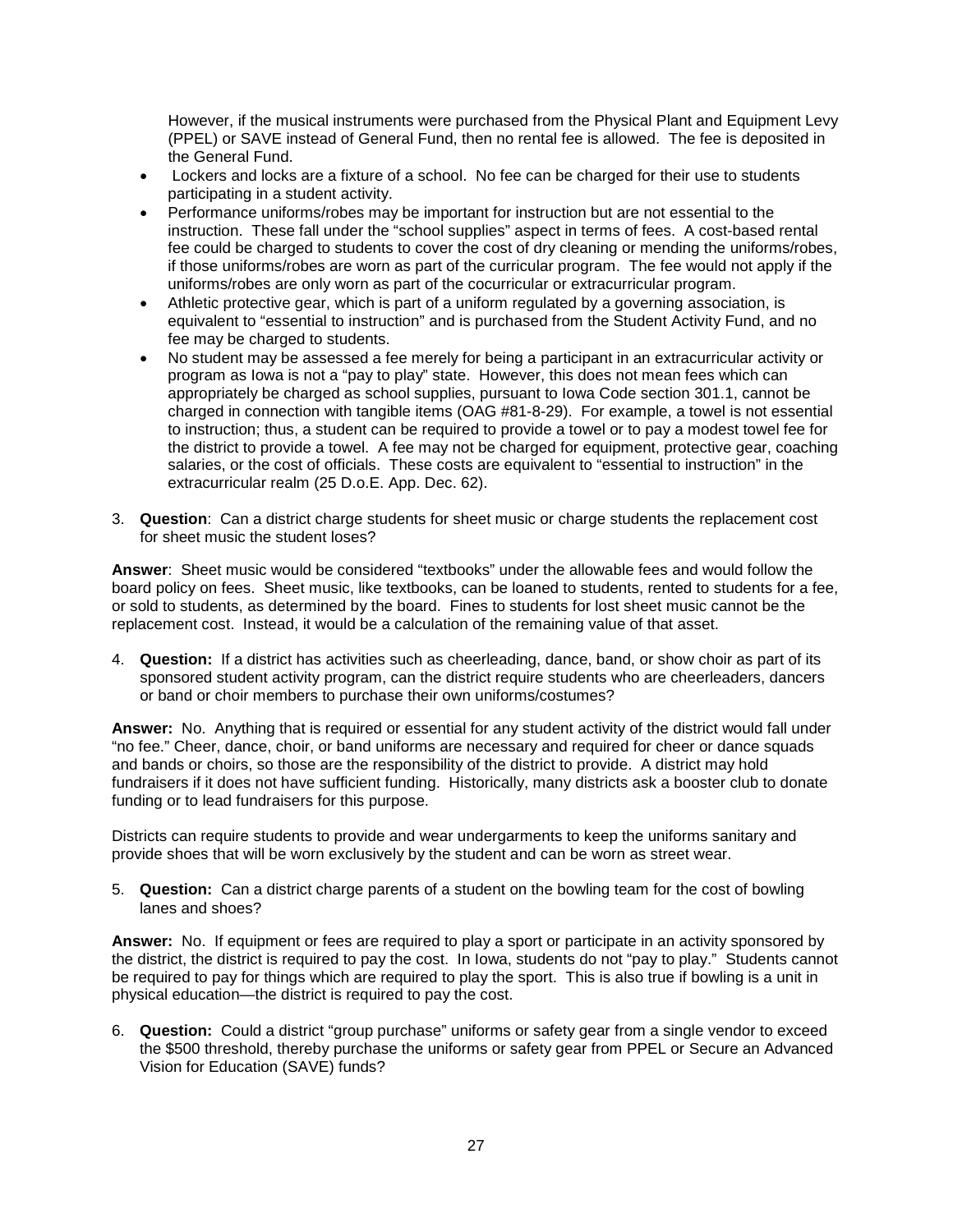**Answer:** No. The ability to group purchase to exceed the cost threshold in PPEL is limited to equipment and technology. Uniforms and safety gear are not equipment and are not technology.

7. **Question:** Could a district charge a fee to students for cleaning or repairing equipment which was purchased from PPEL?

**Answer:** No. Fees to students for books, supplies, and equipment fall under Iowa Code chapter 301, which limits such fees to items purchased with General Fund money. The fees must be accounted for in the General Fund.

8. **Question:** Students at an activity event splattered clay mask cream in the locker room, creating extensive cleaning by the custodial staff. Can the district charge the cost to clean the locker room to the student activity that was not well supervised?

**Answer:** No. The district cannot charge the cost of custodial services to the student activity. This is a supervision issue that should be addressed with the district's sponsor of the group. If students' behavior rises to the level of vandalism, the district should address this through its insurance policy and board policies regarding vandalism.

9. **Question:** A district currently charges the senior class for caps and gowns, class composite, flowers, and a breakfast. The current senior class does not have enough money to cover these expenses. What costs can the school pay, what expenses are the responsibility of the senior class, and what costs are the responsibility of the individual seniors?

**Answer:** None of the items listed are directly prohibited for the district to provide under the right circumstances; however, some would require public purpose to be established prior to the expenditure.

The senior class could pay for any of the items from its student activity account as long as the revenues came from class dues, or from fundraisers or donations where the contributors knew the money would be spent for these costs.

In general, students can be charged for items that are voluntary in nature, are voluntarily customized to the student, or are retained by the student, and where the individual cost can be determined. Charges are considered charges for school supplies and cannot exceed actual cost.

Following is additional information regarding each of the items:

- Caps and Gowns: These are "uniforms" for the graduation ceremony. If students are required to participate in the ceremony and wear the cap and gown, this requirement would support the district paying for the rental of gowns or purchase of gowns the district retained. If the student can choose to either wear the cap and gown or wear dress clothes, then it would more likely be a cost to the senior class or the student directly. If the cap and gown are retained by the student, or are customized (e.g., the student's name in the cap or something similar), then it would be expected that the student pay for the item. If the district pays for the rental or purchase of gowns from the General Fund, they are recorded as graduation supplies in the principal's office function and are retained by the district.
- Class composite (picture): If this is a gift to the students, and public purpose is established, then it could be paid by the district or it could be paid from the senior class funds. If this is optional and the student either purchases it or not, then it would be expected that the student pay for it.
- Flowers: These are like the class composite if we are talking about items the student receives, like a carnation when they walk across the stage. However, costs that are part of the ceremony (e.g., sprays of flowers, balloon drops, decorations, and security) are more likely to be district costs or senior class costs and would not be charged directly to individual students.
- Breakfast: Food is generally a personal cost, but OAGs have said if a public purpose could be established, the district could pay the cost. The example in the OAG is a retirement party for staff. If the district wants to provide it, talk with the district's auditor to determine if the breakfast is similar, then work with the board to establish public purpose prior to the expenditure. Some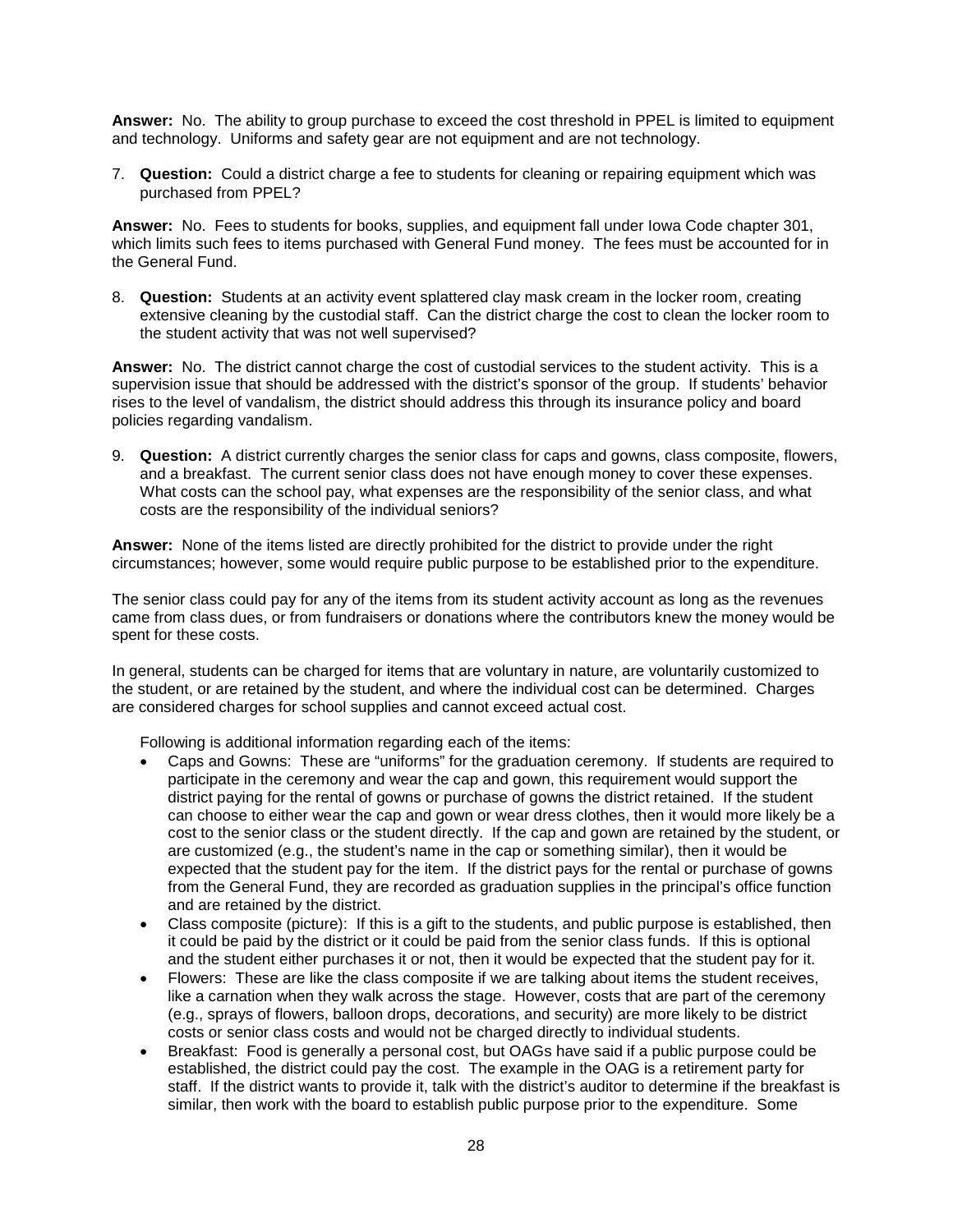districts take donations from staff to cover the senior breakfast. This would also be allowed from senior class funds as long as the money came from class dues, or came from fundraisers or donations where those giving the donations realized this was the intended purpose. If the breakfast is totally voluntary, it could be provided at a fee (cost) to each student who chooses to participate.

10. **Question:** The district received a contract from a golf course stating each student that participates on the golf team must pay a student golfer fee in order to use the course. This is a membership fee for the months of the school's golf season only. If the student has a family or individual membership for the entire year, the membership fee is considered paid. The district would collect the fee from students and pass it on to the golf course. The same situation might occur for range charges for the district's archery and trap shooting teams and bowling lane costs for the bowling team. Is this an appropriate process?

**Answer:** No; the relationship between the golf course and the student is not a school issue. If the district uses the golf course at a specific time for the golf team's organized practices or competitions, then the school should pay those fees, not the students. If individual students are practicing on their own time and not a school schedule, then where they practice is up to the student and his/her family. This may require a membership at certain golf courses. If so, the student should pay that membership fee to the golf course directly; the school should not collect fees from students on behalf of the golf course. For these situations, the district could not pay an individual's or his/her family's membership fee as it would constitute use of public funds for private benefit.

The same thing would be true for bowling. What the school establishes (i.e., its competition or scheduled practices) is a cost of the district. If a student wants to practice bowling outside of required practices or competition, then the student would pay his/her own lane, shoe, and/or membership fees for those times.

Districts charging fees for trap shooting and/or archery need to be careful to ensure they are following law. Again, the district needs to provide whatever is necessary for the school-sponsored activity and must follow Iowa Code chapter 301 regarding renting or selling supplies related to curriculum. They cannot have a general participation fee. Districts should only pay for district-established meets and practice times, not for what students do on their own time. For example, if the range does not donate range time and use for students to practice on their own, the school should not pay these costs on the students' behalf. Shotguns and bows could be rented to students because they are likely sized to the individual student and there may be a requirement for uniformity in equipment for competition purposes.

11. **Question:** Can the district charge a fee for show choir if it flows those charges through the booster club?

**Answer:** No. The district cannot use a booster club to obtain fees for the show choir or any other district activity.

12. **Question:** What is the difference between student dues and student activity fees?

**Answer:** Student dues are established by student organizations as the cost of membership in that organization. Joining the student organization or club must be voluntary and cannot simply be an assessment for a status the student otherwise has a right to, such as "membership" in the junior class. An activity fee is a purchase of a right to get into some or all student activity events without further gate charges, and is generally a discounted rate. Paying an activity fee is also voluntary.

13. **Question:** What recourse do districts have if a family refuses to pay damage fees?

**Answer:** For actual damage or vandalism by a student or any individual, the district would go through its own insurance policy first, and the district's insurance company would work with the family's insurance company to determine liability. Otherwise, districts can use the collection process to obtain charges that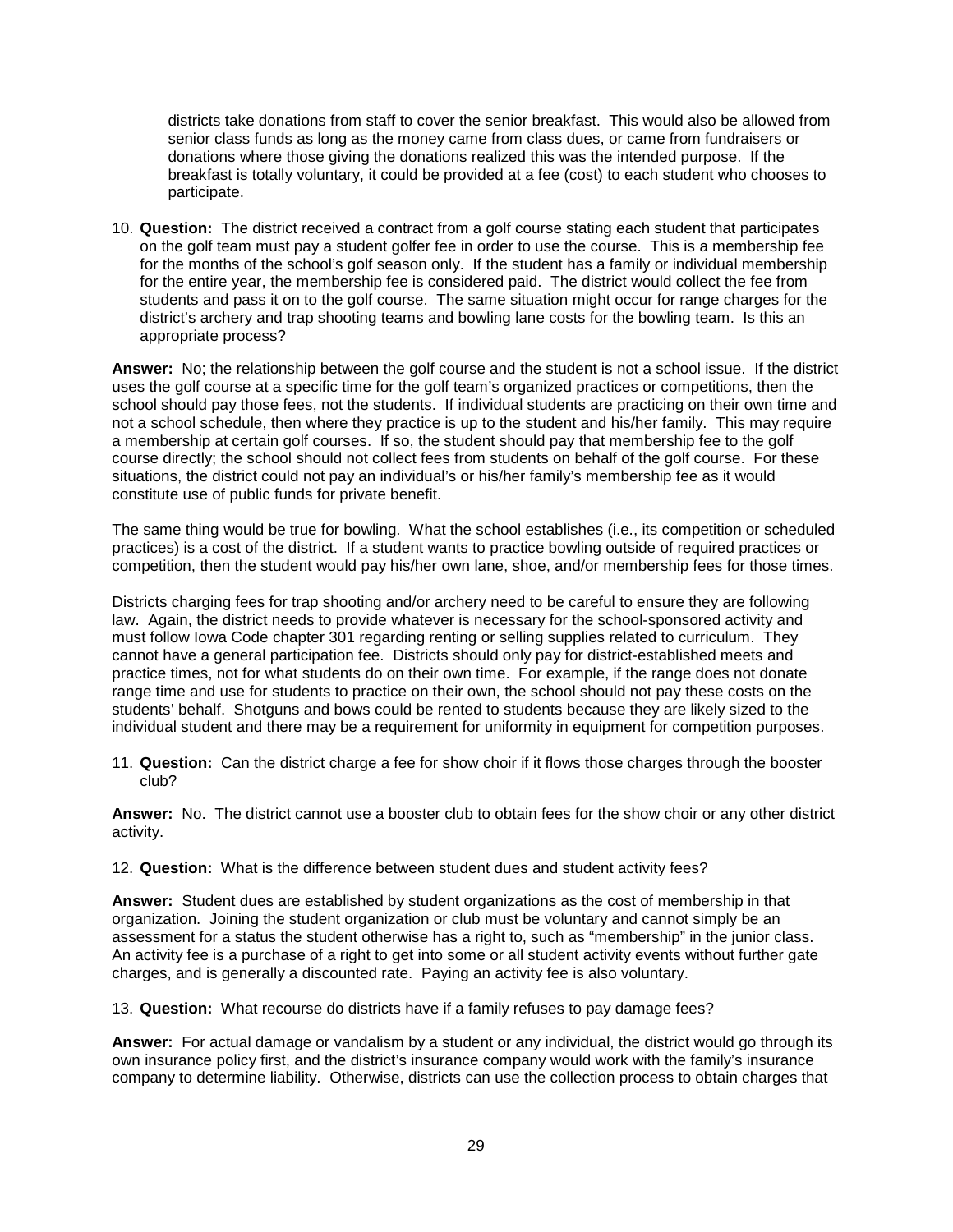are rightfully due. Be sure the "damage fee" is not simply an arbitrary fine, but is instead an actual cost to the district, and that the cost is not covering something for which the district is responsible.

14. **Question:** Are there any circumstances where a district can charge fees to students (e.g., participation, uniform costs, and transportation) for activities such as show choir, band, cheerleading, and dance team? If so, what is the distinguishing factor(s) between these extracurricular activities and athletic teams?

**Answer:** If an activity is established by the board as part of its broad plan of student activities to meet the needs as required in IAC, then there is no difference between one student activity and another. Under no circumstances may there be a participation fee to students in Iowa to participate in student activities.

Districts are permitted to charge fees to students for school supplies for the instructional program. Since most extracurricular activities and athletics are not directly related to the instructional program of the district, a fee is not possible. If any of the costs are related to an instructional program, and the costs (as well as the associated fees) are reasonable and accounted for in the General Fund (only), it might be possible to charge a small fee for school supplies. Items that students retain or that are personalized are generally purchased by the students.

If the activities are not part of the board's broad plan for student activities sponsored by the district as required by IAC, and the students involved just happen to also be students of the district, the district needs to be very careful to separate these from the district's program. It is recommended the district discuss these outside activities with its legal counsel and independent auditor.

15. **Question:** Can a district charge an annual party fee to students to cover the costs of classroom celebrations?

**Answer:** No. That is not a fee authorized by Iowa Code.

16. **Question:** Can high school student clubs charge membership dues?

**Answer**: If joining the club is voluntary and it is not necessary for some classroom purpose, then yes, the club can charge dues to students who want to join the club.

17. **Question:** Can students be required to pay class dues in order to participate in events, such as prom?

**Answer:** Class dues are not mandatory dues. There is no way to compel any accountability related to payment or nonpayment, and there can be no repercussion related to nonpayment.

18. **Question:** May a district charge a participation fee to students for student activities or student athletics?

**Answer:** No. Students cannot be charged to participate in district-sponsored or provided activities. However, a district could have a sharing agreement with another district under certain circumstances and charge the resident district for the proportionate cost of the students participating.

19. **Question**: If a student does not participate in fundraising, can the district or activity sponsor/coach prevent that student from participating in the activity or event?

**Answer:** No. Participation in fundraising activities cannot be used as a criterion for participating in district-sponsored student activities.

20. **Question:** Can a district charge a field trip fee to students for the year's anticipated field trips?

**Answer:** No. That is not a fee authorized by Iowa Code.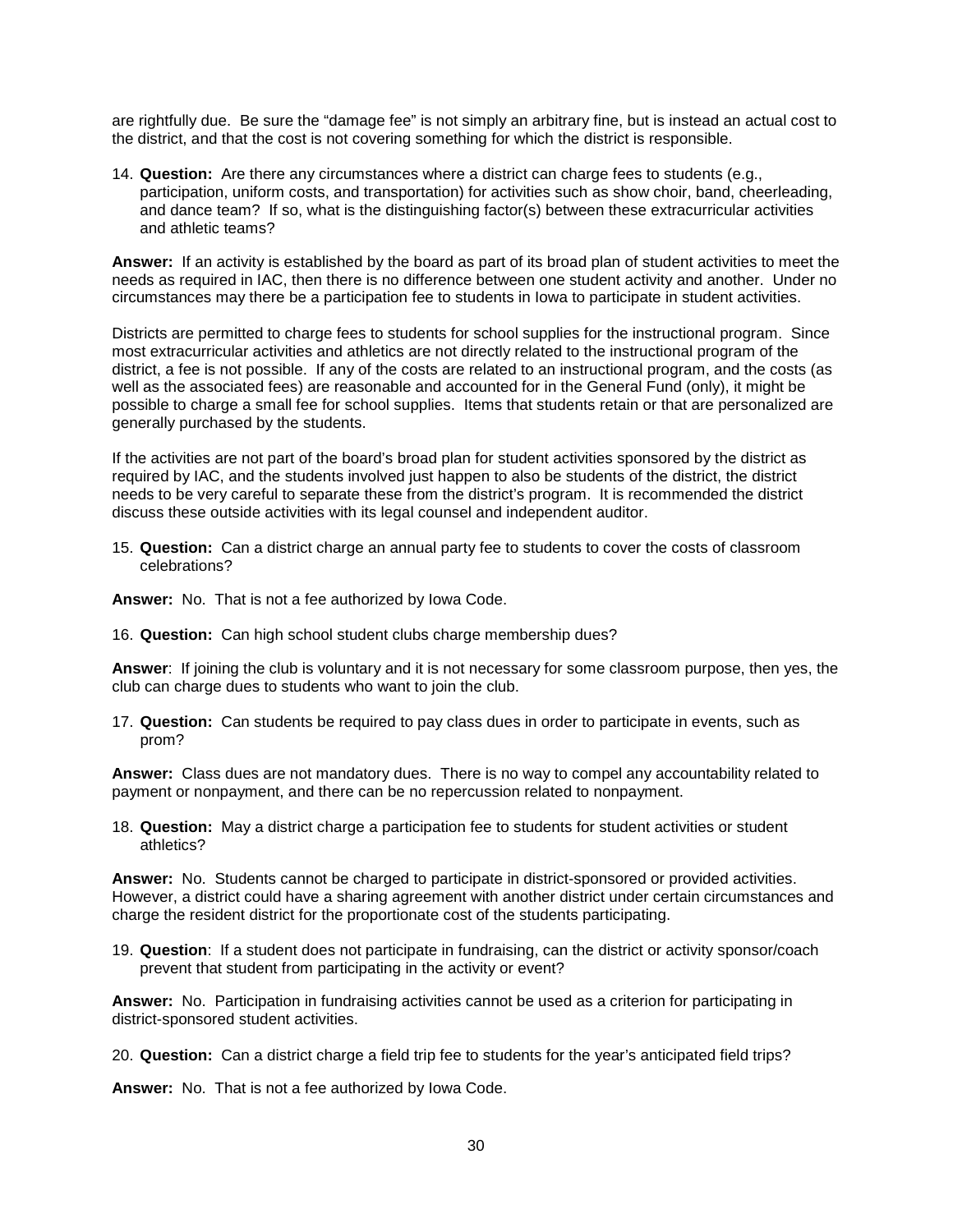21. **Question:** Can a board require parents to pay a fee for children to go on a field trip that is districtsponsored and scheduled during regular school hours?

**Answer:** No. Any field trip offered on a day of school, and for which the students have been counted as present and the school day has been counted as a day of instruction, would be paid by the district.

22. **Question:** Can a board require parents to pay a fee for children to go on a field trip that is not part of the school day, not connected to the classroom, and participation is voluntary?

**Answer:** Yes. The parents could be charged actual costs for their students to participate in an optional field trip outside of school instruction. Example might include weekend enrichment or day camp activities.

23. **Question:** Can a district require students to bring a sack lunch, or to pay a fee for a district-provided sack lunch, to go on a field trip that is scheduled during regular school hours?

**Answer:** No. If the day of the field trip is a day of attendance, the district is required to provide the school lunch program the same as any other day. The district could provide a sack lunch from the school's kitchen, or purchase a lunch during the field trip for students. The student may, but cannot be required to, bring a sack lunch from home or bring money to purchase lunch during the field trip.

#### 24. **Question:** May organizations donate money for field trips?

**Answer:** Yes. Organizations may raise funds and donate that money to the district to cover costs of field trips. The donations cannot be student specific, however. These donations would be accounted for in the General Fund.

25. **Question:** May a district share costs with students for a field trip during the school day? For example, could the district pay for the ski slope entrance and transportation, but require the students to pay for ski rental and lift costs?

**Answer:** No. If the intent of the field trip is clearly to go skiing, and it is held during a school day, then the school should pay all associated costs of skiing. However, the students could be required to pay for optional activities available at the slopes, unrelated to skiing, such as snow tubing or snowboarding equipment and fees.

26. **Question:** May a district take students to an etiquette dinner where the sole purpose is to learn table manners and require the students to share the costs of the meal?

**Answer:** If the trip occurs during the school day, the district may not charge a fee and must cover the costs. If the meal occurs after school hours and is optional, then the district may charge a fee for the meal. The district may want to consider using food from the school lunch program for the meal and having someone come to the school to provide the etiquette lesson.

27. **Question:** If a district makes all field trips optional, and provides alternatives for students at school during the field trips, is it then permissible to charge a fee to those students that choose to go on the field trip?

**Answer:** No. If the field trip is during the school day and students that go on the field trip are counted as in attendance for a day of school, there can be no charge to the students for the trip. This is true whether field trip is mandatory or optional.

28. **Question:** Can a district charge a rental fee for students to use football helmets and pads after the season is over for use in a post-season football tournament that the school is not associated with?

**Answer:** Yes. This is equivalent to a normal rental fee for using district equipment by outside parties. The fee would be allowable as long as it is reasonable and your district normally charges such fees for rental of school equipment by the community.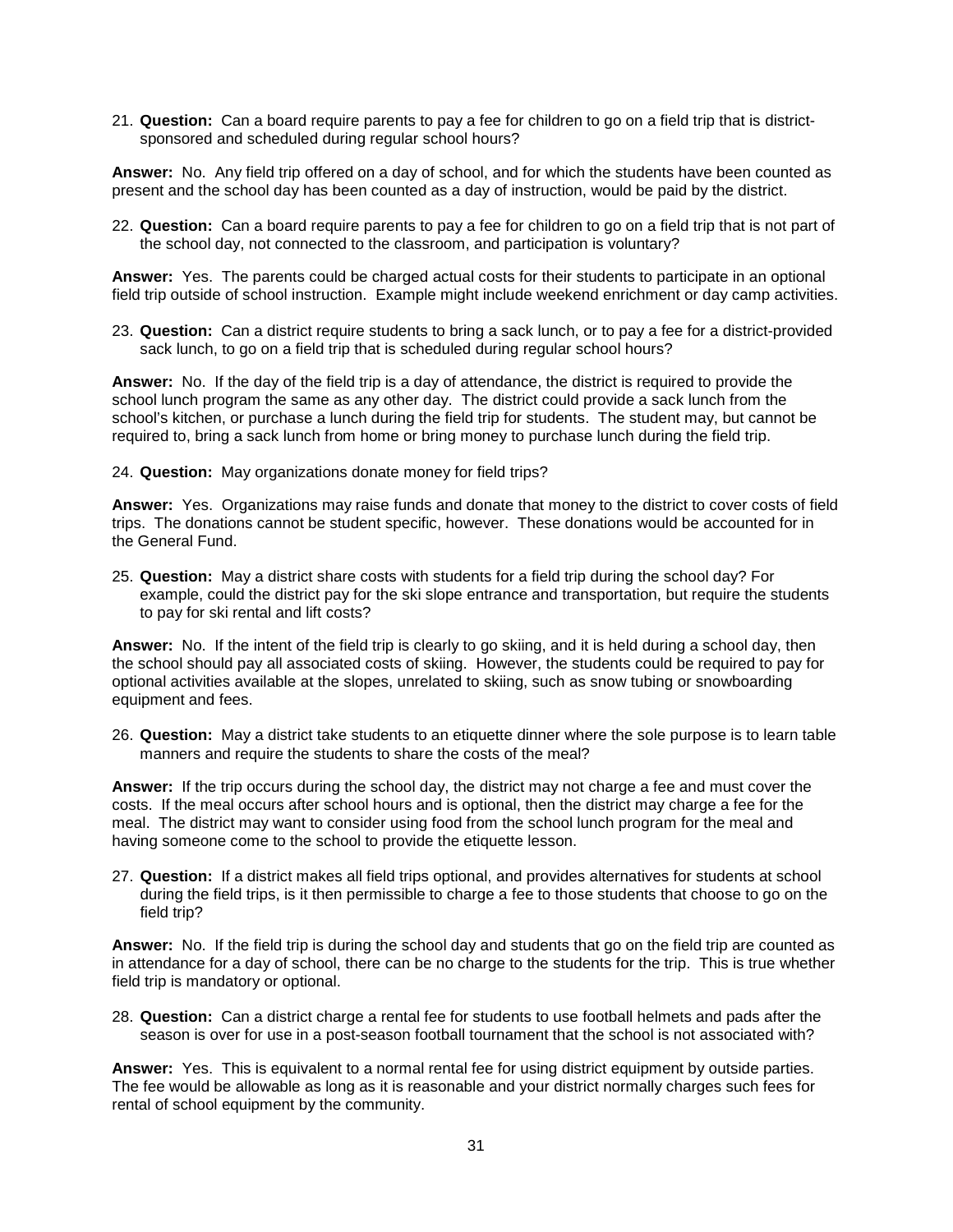If the district does not normally charge rent for the community using school equipment, then the district could consider a deposit instead of a rental fee to cover any repair of damage, if necessary, and then return the deposit when the equipment is returned in good shape.

29. **Question:** Is there a limit on how high a rental fee could be, such as a helmet fee?

**Answer:** There is not a dollar amount set in Code. Instead, Iowa Code chapter 301 refers to "cost" when selling and "reasonable" for fees. Reading "reasonable" and "cost" together would suggest that a fee should be no more than the cost of the item spread over the years the item is expected to be used (similar to straight line depreciation) and could be less.

### <span id="page-34-0"></span>Supporting Low Socioeconomic Status Students

1. **Question:** How should the district buy equipment for low socioeconomic status students (i.e., track shoes) that are required for participation in an activity?

**Answer:** The district is not positioned to be able to provide personal items for students, nor would a fee waiver apply. The district could refer the students to organizations which are established to provide such assistance.

2. **Question:** Can a district receive a donation to cover FFA dues for a student who cannot afford the dues? Are FFA dues subject to the fee waiver?

**Answer:** A district cannot receive a student-specific donation. Once a donation is given to a school, it becomes public funds and cannot be used for individual benefit. The donor should give the donation directly to the student and the student can use the donation to pay the dues. Dues are not subject to the fee waiver requirement.

3. **Question:** If a community member gives a donation to the district to purchase clothes or books for students, what should the district do?

**Answer:** The district should return the donation and direct the individual to an organization that provides those social services. If the donation was for a specific student or students, it is not permissive to go through the school district in order to obtain a tax deduction for something that would not have been tax deductible if given to the student(s) directly.

### <span id="page-34-1"></span>Construction and Facility Maintenance

1. **Question:** The district's Athletic Booster Club (or Band, Vocal Music, Parent-Teacher Organization [PTO], etc.), which is a separate nonprofit organization, requested permission from the district's board to construct a concession stand on district property. They have asked the district to share in the cost. Can the district make a contribution from the Student Activity Fund or Capital Projects, PPEL Fund to the Athletic Booster Club for this specific purpose?

**Answer**: The district may not contribute public funds to a separate organization such as this Athletic Booster Club. Building on district property, if the facility will not be entirely owned by the district, would require a 28E agreement (see Iowa Code chapter 28E). Consult the district's attorney to determine if a 28E agreement is possible for construction with a private entity on district property where the district is not the sole owner of the facility.

If the construction is allowed pursuant to a 28E agreement, the district's share of the cost may be paid from the PPEL or SAVE Fund, but not from the General Fund or the Student Activity Fund, because the General Fund and the Student Activity Fund may not be used for construction. Alternatively, the district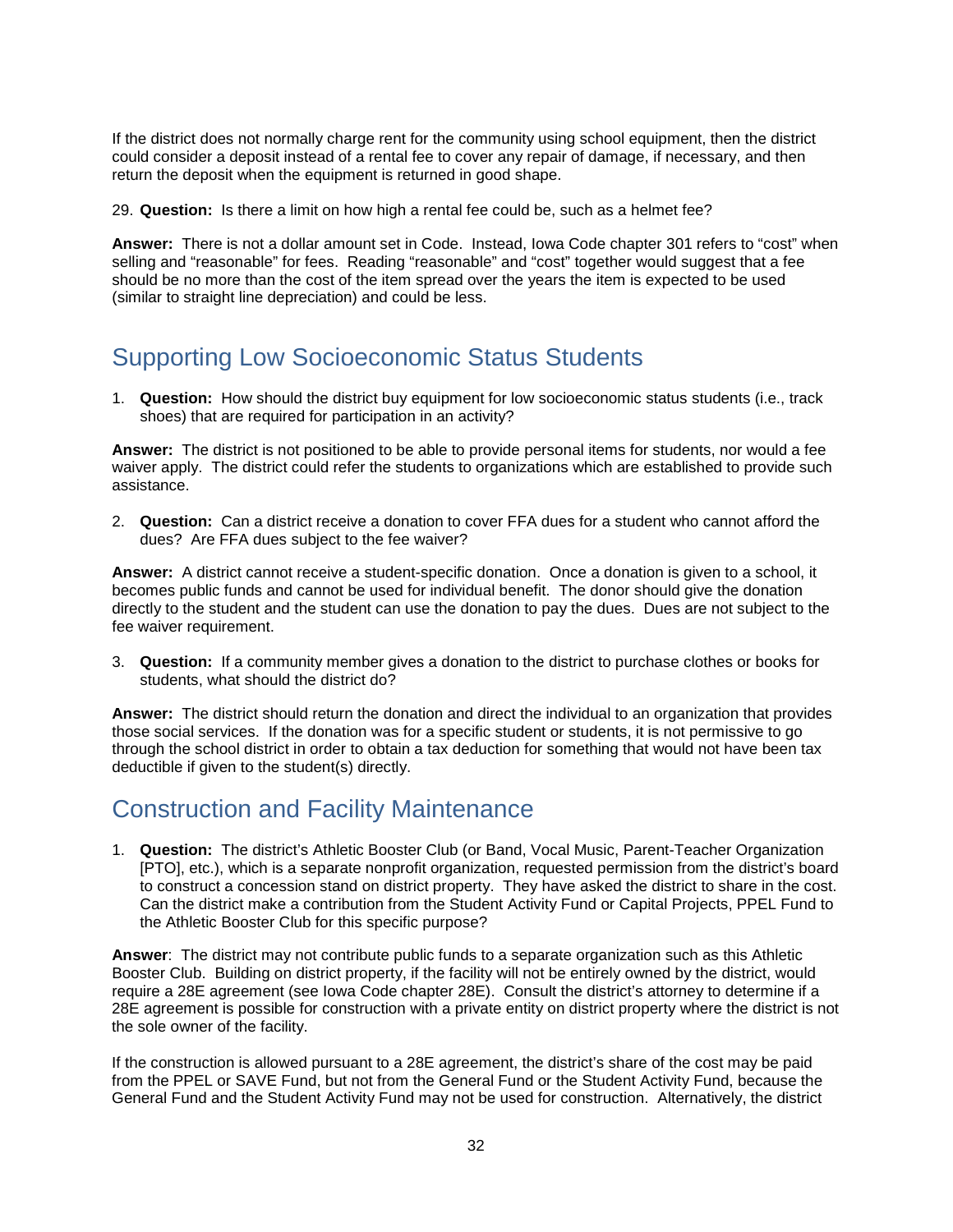could make payments to a contractor or other vendor pursuant to section 279.29 of the Code of Iowa for a portion (or percentage share) of the cost of the concession stand. The district (and private entity) must comply with the bidding requirements for public construction in Chapter 26 of the Code of Iowa.

The district would need to manage the project in order to ensure compliance with these statutory requirements, as well as to ensure adequate insurance coverage is in place. Best practice would be for the Athletic Booster Club to donate its share to the district, if joint construction is permitted, and the district account for the entire project.

2. **Question:** What fund should pay for painting a district's track?

**Answer:** If painting the track or chalking the baseball or football field is needed each time there is a meet, then the cost is paid from the Student Activity Fund. If painting the track is done periodically, such as annually, it is property maintenance and would be paid from General Fund. Upgrades to the track are accomplished using either PPEL or SAVE funds.

3. **Question:** The FFA chapter has been accumulating a balance in their Student Activity Fund account for the purpose of constructing a facility for the agricultural program. Can FFA funds be used for that purpose?

**Answer:** No. Facility acquisition or construction costs would not be appropriate from any student activity account. The construction cost of a facility for the district's program would be paid from the district's Capital Project Funds, such as PPEL or SAVE. Distinct fundraisers could be designated for the facility and deposited to PPEL.

### <span id="page-35-0"></span>**Fundraising**

1. **Question:** Can Statewide Voluntary Preschool Program (SWVPP) students fundraise with the elementary students?

**Answer:** No. SWVPP students are not included in student activities, which are K-12. The SWVPP program would be allowed to participate in fundraising activities of its own, if authorized by the board, to support the SWVPP.

2. **Question:** Do districts have to approve and account for all fundraising activity, including fundraising activities of affiliated organizations as well as board-sponsored fundraising activities?

**Answer:** According to an opinion of the Iowa Attorney General dated September 1, 1983 (Opinion No. 83-9-1(L)), "Iowa law does not require school districts to maintain funds raised by outside organizations in the school activity account. A school district board may regulate fund-raising activity during school hours and district-sponsored events, and it may regulate the use of funds derived from those sources."

Districts should have policies and/or procedures in place to address fundraising activity. Consideration should be given to the following:

- The board or its designee approves all district-sponsored fundraising activity.
- The board may adopt a policy requiring board approval of all fundraising activity, including fundraising activities of affiliated organizations such as booster clubs and the PTO.
- The board establishes procedures for district-sponsored fundraising activities, as well as fundraisers sponsored by outside groups and organizations, to help ensure consistency and accountability.
- The board determines the extent, if any, of administrative support to be provided for districtsponsored and affiliated organization fundraising activity including, for example, the cost and/or expense associated with staff time used in collecting payments; preparing, printing and/or assembling mailings; and postage.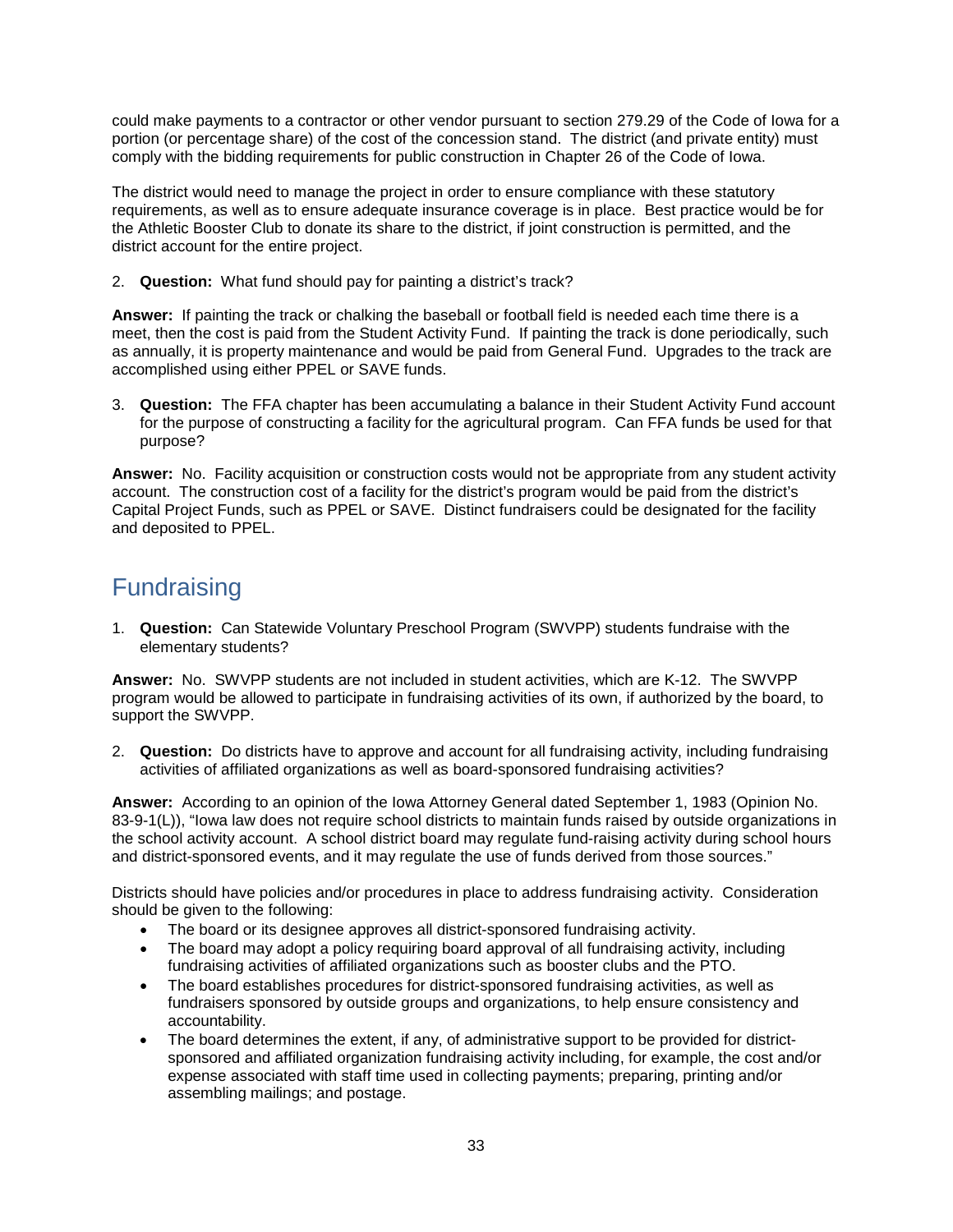- Fundraising activity should be clearly designated as district-sponsored or as sponsored by an outside group or affiliated organization to clearly establish responsibility and accountability.
- If district-sponsored, the district accounts for the fundraising activity.
- 3. **Question:** Can a district require students to participate in fundraising efforts as a requirement to participate in an activity or event?

#### **Answer:** No.

4. **Question:** A community youth club (Key Club) is sponsored by the local Kiwanis. Even though most of the students in the youth club are also students of the school district, the club is not part of the district-sponsored student activities. District policy allows district-sponsored student organizations and other district-sponsored student activities to work the concessions at school events as a fundraiser. Key Club would like to do this also. Is this allowable?

**Answer:** Given the board's policy, because the community youth club is not a district-sponsored student activity or student organization, and working the concessions is an option for school clubs as a fundraiser, the Key Club is not eligible. If working the concessions as a fundraiser was open to all organizations in the community, then Key Club would fall under that opportunity. Because many of the members of the community youth club are likely students of the district, it should be made clear to the public that the concessions is a fundraiser and which organization (school or otherwise) is receiving the net proceeds.

5. **Question:** Can student fundraising activities in high school result in students being paid cash? 281 IAC 98.70(3)"h" says cash payments should not be made to student members of activity groups. In one district, an outside fundraising company oversees the fund raising done by students for a school club and pays out cash to students. However, all promotional materials about the fundraiser and the card they sell are on school letterhead, bear the name and logo of the high school, and say nothing about the private company. Are these cash payments to students appropriate? Could the school give shirts or bags or something else to students instead of cash?

**Answer:** If the district is using an external company to conduct a fundraiser, it is no different than the district doing the fundraising themselves; the external fundraiser is a purchased service of the district. All the associated rules apply, which means students cannot receive cash. The students also cannot receive merchandise or personal benefits in lieu of cash—that is still providing district (public) resources to benefit individual students.

If the external fundraiser is its own entity, it must in fact be independent of the district. It cannot use the district's letterhead, discounts, tax exempt status, or federal identification number (FIN). The company could state it is raising money to give to the district, but cannot give a false impression to the public that the fundraiser is a district activity. The Attorney General has stated a district has the right to regulate fundraising activities during school and during school-sponsored events, and to regulate the use of the proceeds for such events. Therefore, if the external company conducts its fundraising activity during school or during school events, then the district regulates that activity according to the rules that apply to districts.

If the external fundraiser is independent of the school and presents itself to the public as such, then the external fundraiser might be able to give money to students as long as the fundraiser does not occur during school or during school sponsored events and it does not violate the student's amateur status. Under IRS guidance, the cash, or cash equivalent, or the fair market value of non-cash items given to students, would most likely be taxable income reportable to the IRS. In addition, IRS guidance issued June 27, 2011, states "If a booster club confers a benefit on a participant in return for their fundraising activities, such as by crediting amounts raised by a participant toward that participant's dues requirement, or by crediting amounts raised against the cost of a trip, the booster club is providing a private benefit to that participant. Consequently, such practices could result in the organization failing to be described in IRC section 501(c)(3). It is also possible that amounts credited to a participant's account due to fundraising would constitute income from services, and could result in employment taxes."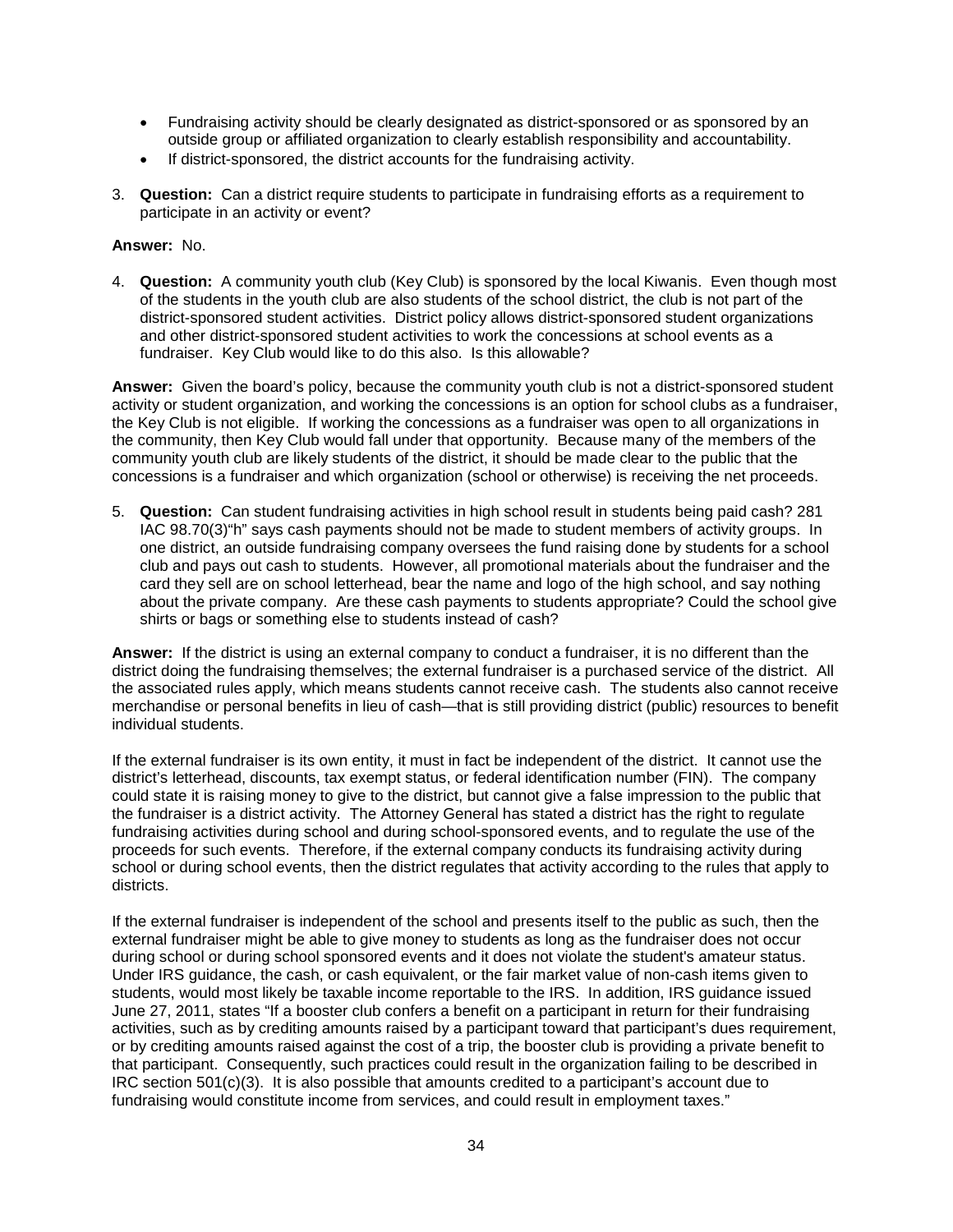6. **Question:** Can a scholarship be awarded to the "top sellers" of a fundraiser?

**Answer:** No. Giving an individual benefit to students would not be allowable. Using public funds for purposes of scholarships is also not allowable.

7. **Question:** The district's band goes on a trip every four years. The band members fund-raise those four years to pay for the cost of the trip (does not include spending money). One of the students raised money above and beyond, believing she was raising the extra money for her mother to go along as a chaperone and to help with her mothers' expenses. This mother was not selected as a chaperone and wants her daughter to have the excess money raised as her "spending money." Can the district do this?

**Answer:** No. Money cannot be given to a student nor used for that student's personal benefit (or the benefit of the student's family). All of the money raised belongs to the district, is under the control of the board, and needs to be used according to law, board policy, and what was publicized during the fundraisers.

8. **Question:** Annually, the band/vocal music participants hold a magazine sale. Can the proceeds go directly to the Music Booster Club?

**Answer:** No. The district may not allow revenue collected in the name of the district and belonging to the district to be paid to or transferred to a separate or private entity.

9. **Question:** There are social fundraising websites where individuals or groups can post a fundraising idea/need and solicit donations via the Internet. Generally, the funding company keeps five percent of the total collections. Can student activity groups, or individual students, use these sites to support district activities and trips?

**Answer:** No district employee, or other individual who is not a board official, can set up a fundraiser in the name of the district. Absent board approval, the individuals would be requesting funds for themselves personally and would NOT be representing the district. The district might not be able to prevent people from creating individual accounts and soliciting personally, but those individuals could not do this in the name of the district. It would be good practice to establish a board policy clearly stating that no individual shall set up any social fundraising web account stating or implying the district is involved.

If a board officer or designee is authorized to set up the account, all money raised goes into the student activity account to fund a portion of the total trip or activity costs—not individual students' costs. The funds belong to the district and it is the board who determines its distribution.

A board officer could set up an account to offset fee waivers where they apply—but that may not apply for a voluntary trip or event where there are no fee waivers required. The district would need to talk with its attorney due to IRS regulations and whether or not this provides an individual benefit disallowed by Iowa Constitution.

10. **Question:** An activity sponsor would like to give a game playing piece with each purchase at the concession stand (similar to a fast food restaurant). Each game piece would have a letter on it. If a student collected the game pieces to spell the words of the prizes, the student would win that prize. To satisfy the "no purchase necessary to win" requirement, the group would give each team a quantity of game pieces before the game. The district does have a gambling license. Would this be allowable?

**Answer:** No. The students are not purchasing the game pieces, and there would be no gambling receipts from which to purchase prizes, if allowable. The only revenue the activity would have is the concession revenues, and those are not revenues from a gambling activity. The concession sales would merely be the method used by the district for giving out the game pieces. Therefore, the prizes would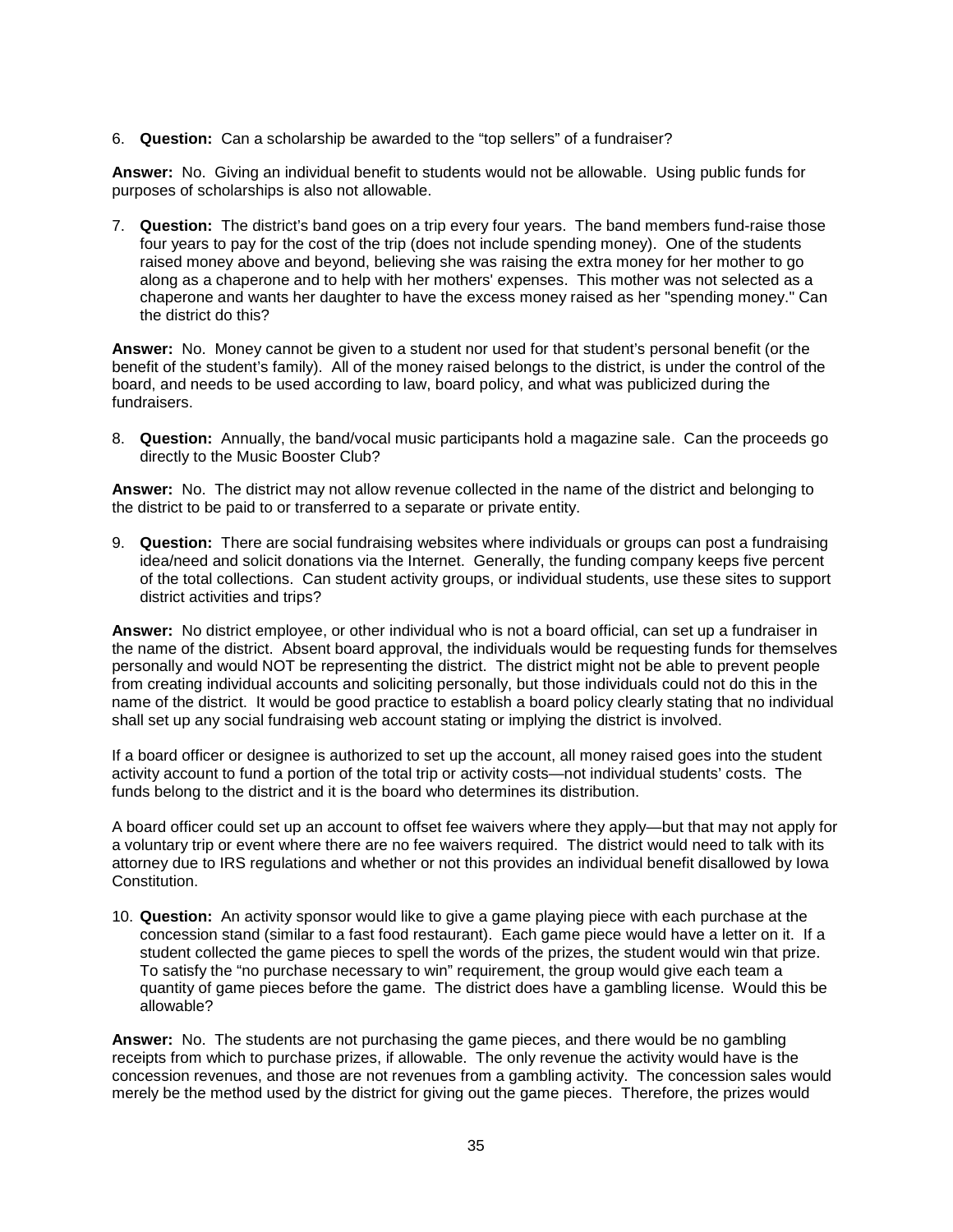have to be donated for that specific purpose and could not be purchased from district funds, including the funds generated through the concession stand.

11. **Question:** Is there a de Minimis level of public funds that can be given to students as an incentive without being concerned about public purpose or public property for private benefit? Does being paid from the Student Activity Fund rather than a tax fund make a difference?

**Answer:** There is no de Minimis level to which public funds can be used for private purpose; all public funds are subject to the same limitation. Activity funds are public school district funds.

12. **Question:** Can private individual community members conduct fundraisers?

**Answer:** A private individual would be no different than any other outside organization or entity. The private individual could not express nor imply a fundraiser is district-sponsored or that donations given to the private individual would be tax deductible as a donation to the school district. The district board may regulate fund-raising activity during school and school-sponsored events, and it may regulate the use of funds derived from those sources.

13. **Question:** Are gate/ticket receipts considered a fundraiser for the student activity for which there is a gate receipt charged or ticket sold?

**Answer:** No. Gate receipts or ticket sales for student activities, such as sports, music, or drama, are district revenues which are accounted for in the Student Activity Fund and used by the board to support the broad plan of activities the district sponsors in compliance with IAC. The board would determine how much of any gate receipts it will use to support any single student activity.

14. **Question:** Can a district's cheerleaders have camps for younger girls and boys and state that the camps are a fundraiser for cheerleading?

**Answer:** It is possible that the board would approve a camp or clinic as a fundraiser for a student activity. However, the student activity is part of the district's program and would be subject to the same rules as if the district were directly providing the camp or clinic.

15. **Question:** A district's teams/coaches do fundraising and the district maintains an account for teams with these proceeds. Can these fundraising proceeds be used to enter teams in shootout tournaments in the summer? The purpose of the fundraising is for students to be able to attend these events without having to incur cost.

**Answer:** No, as stated with guidance related to team camps, the funds cannot be used for that purpose. The district should not conduct any fundraising for purposes that are not legal to the district. The students who voluntarily choose to participate in out-of-season tournaments will pay their own entry fees and other costs.

16. **Question:** The district has athletic fundraising accounts that give coaches the ability to spend the money as they wish for their programs, with proper approval from the activities director and superintendent. What are the rules for what this money can go towards? Is it allowable to go towards coaching staff apparel and apparel for their wives?

**Answer:** There are a number of issues the district needs to address in its operations. No accounts should exist where individuals make the determination on how that money will be expended. Student activities are not the programs of the coach or the sponsor; they are the programs of the board. The board should establish the program of student activities it will sponsor. The board should also approve all fundraising under the district name, including those by groups in the Student Activity Fund. All expenditures from the Student Activity Fund should utilize the purchase order system like any other fund in the district.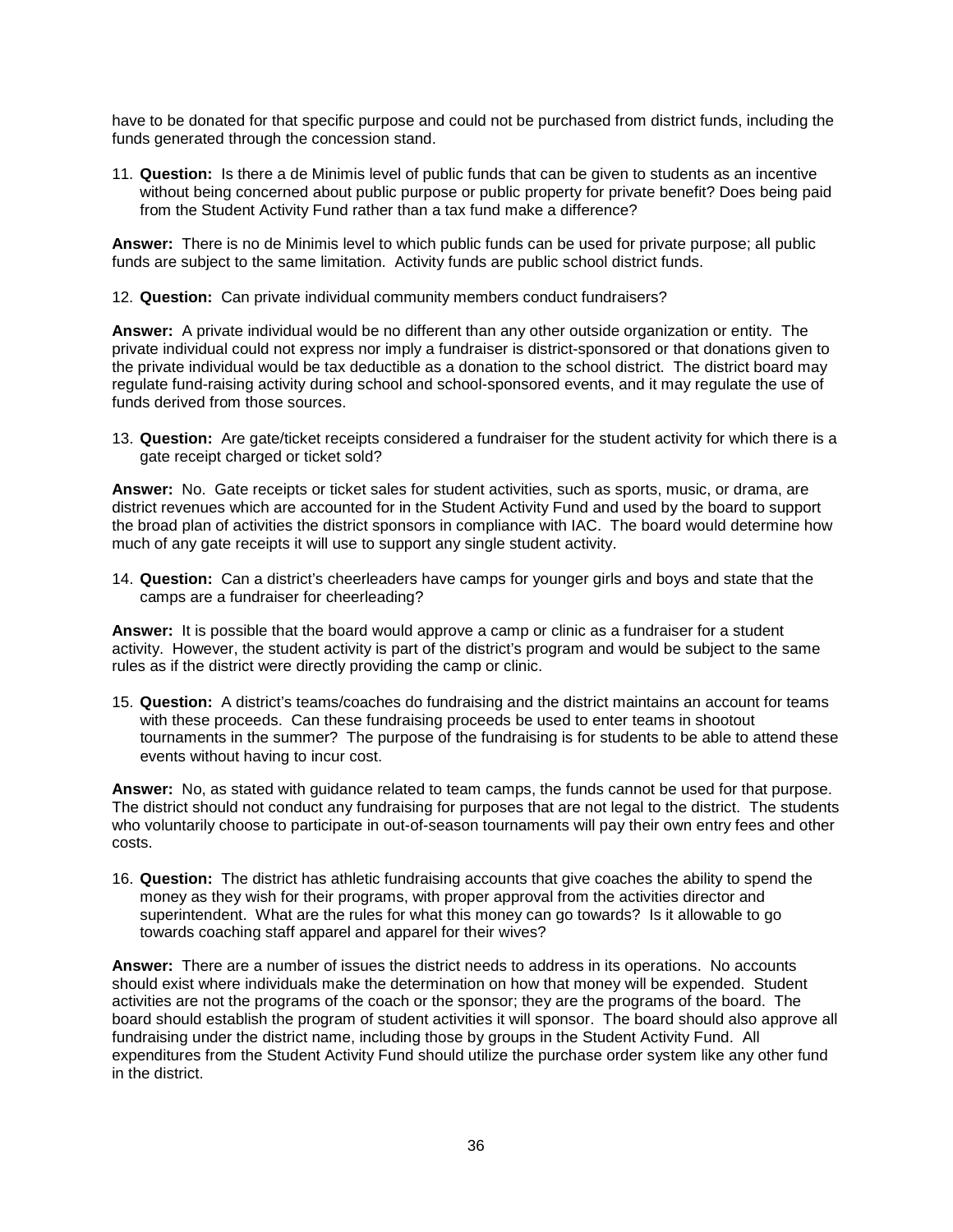The activities director and superintendent are not authorized by law to independently approve expenditures of district funds; only the board can do so. Even expenditures paid prior to board approval still have an approval process and must be listed by the board in policy as costs that may be paid before full board approval. All expenditures must be for verified bills presented to the board secretary (no designees are allowed by Code).

Coaching apparel is either a personal expense or the apparel is owned and held by the district. No family of the coach should be provided any apparel from district funds. The apparel the coach wears, if provided by the district, may not be customized or individualized at district expense and must be returned to the district for other coaches when the coaching season concludes. If the coach wants to pay for removable customization to the apparel, as long as there is no damage to the apparel in applying or removal of the customization, that is allowable.

17. **Question:** A class offered by the district (Ag Business) sells candy bars as a fundraiser for expenses for the class to take a field trip to the Chicago Board of Trade (e.g., meals). Past practice has been to allow students to keep half of the money raised. All other trip expenses are paid by the district. Is this allowed?

**Answer:** No.The students cannot receive any of the money raised directly. All money raised should be used to pay the expenses of the trip for all students who go on the trip.

18. **Question:** The district has three students who will travel to Europe with the Iowa Ambassadors of Music next summer. One of their fundraising projects is working the concession stand, where they will earn approximately \$100 each. Can the Activity Fund pay this money to the company who is providing the trip on behalf of each student?

**Answer:** If the district operates its concession stand by contracting with individuals, the money earned is considered compensation and is paid directly to the individuals who earned it (per Iowa Code section 279.30 the district can't by-pass the individual). If various activity groups are allowed to work the concession stand and retain the net profit as a fundraiser for that activity, then the net proceeds would be deposited into that student activity's account in the Student Activity Fund.

The relationship between the district and the Iowa Ambassadors of Music must also be clear. If this or any other trip is not directly related to a curricular or co-curricular activity, the district would not pay any public funds to the company providing the trip.

Generally, Iowa Ambassadors of Music is a non-school event and is not a board-approved student activity. In this case, the district would need to determine if board policy permits individual students to be contracted to operate the district's concession stand when those students are doing so to pay for a nonschool trip or for their own use rather than to raise money for a student activity of the district. It would not be appropriate for individual students to fundraise for personal use through the district when the event for which they are fundraising is not a school district activity or event. Again, any money earned by working in the concession stand, if permitted, is considered compensation and is paid directly to the individual students who earned it.

19. **Question:** The orchestra teacher is willing to take any orchestra student that would like to go to a concert in Chicago, IL. The concert is not required, nor is it needed, for the curriculum to be taught in this class. The estimated cost is \$90.00 per student to cover the bus and ticket to the concert. This event would take place on a regular day of school, so any student who did not wish to take this opportunity will receive instruction like a normal day. Can those students that want to go to Chicago fundraise for this trip knowing that any profit from the fundraiser is going to cover an equal amount of the cost for all the students going (not based on individual selling profit)?

**Answer:** This is not a student activity or field trip established and approved by the board. It is an opportunity that individual students may choose. The costs would be personal costs to the students and not district paid. It would not be appropriate to fundraise through the district under these circumstances.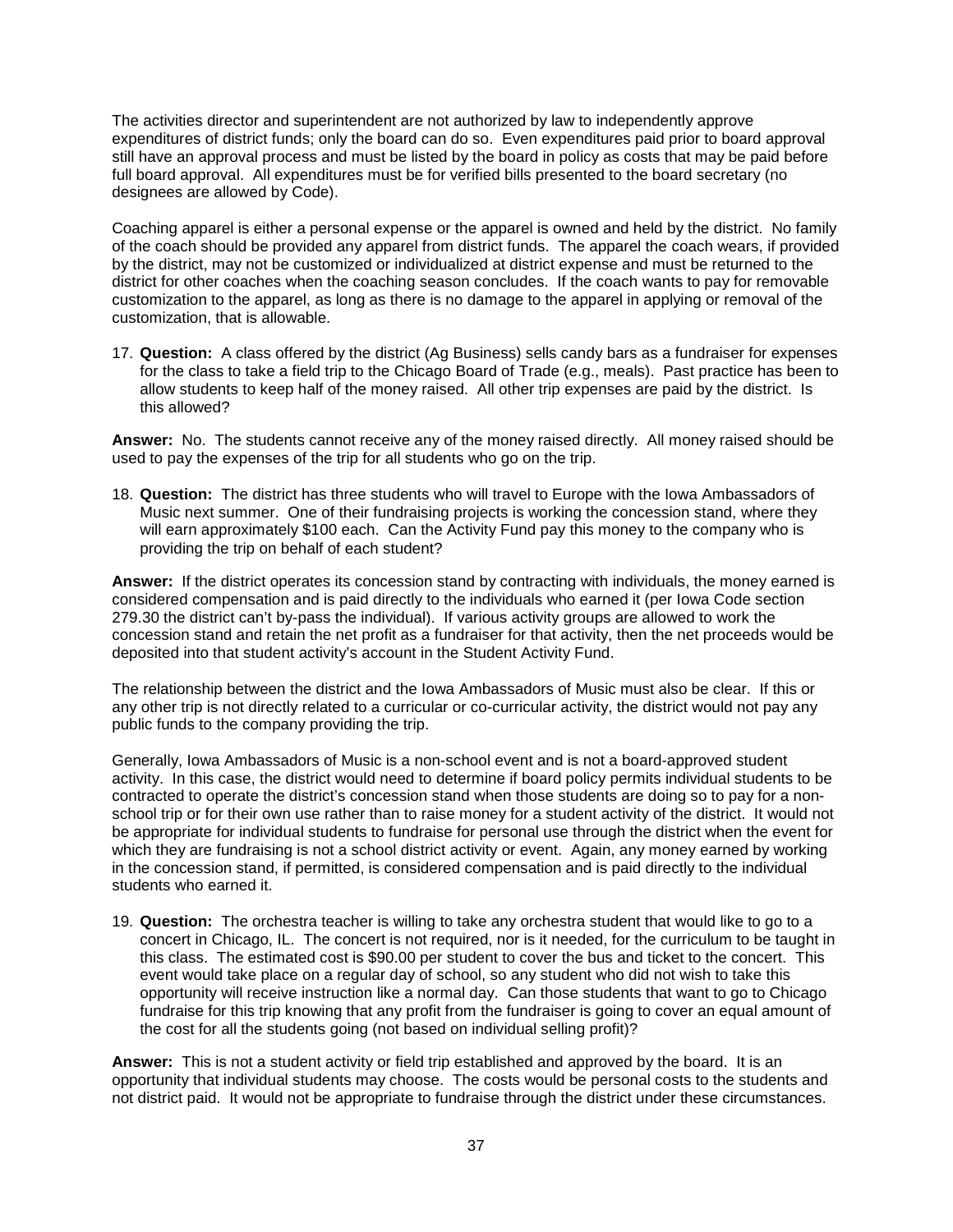# <span id="page-40-0"></span>Community Service Fundraising

1. **Question:** Is it legal to write a check out of the school activities account to Relay for Life®, Cancer Awareness, or something along those lines, if the students had done a fundraiser for this?

**Answer:** A student club can fundraise for a specific project that benefits the community as long as the fundraising activity meets the purpose for which the student activity exists. For example, if a fundraiser is designed to contribute to the civic growth of the students participating in the district-sponsored student activity, it may be appropriate, with board approval, to conduct that community service project. The Student Activity Fund is not created for the purpose of supporting outside entities or individuals except within the purpose of IAC. If a student activity held a fundraiser for this purpose and it was publicized to the public as for that purpose, the district can pay the net proceeds of that fundraiser to the stated organization.

2. **Question:** Can a student club fundraise for a private organization if that is the stated purpose of the fundraiser, for example, a community service project?

**Answer:** A student club can fundraise for a specific project that benefits the community as long as the fundraising activity meets the purpose for which the student activity exists. For example, if a fundraiser is designed to contribute to the civic growth of the students participating in the district-sponsored student activity, it may be appropriate, with board approval, to conduct that community service project. The Student Activity Fund is not created for the purpose of supporting outside entities or individuals except within the purpose of IAC.

3. **Question:** A fundraiser was held for a Habitat for Humanity house for a family in the district. Should the check be issued from General Fund or Activity Fund?

**Answer:** It depends on how the board authorized the fundraiser. If it was a fundraiser conducted as a community service under the IAC related to student activities, then the proceeds would be paid from the Student Activity Fund to Habitat for Humanity. If it was a school-wide or district-wide fundraiser approved by the board rather than a fundraiser of a specific student activity, the money would be accounted for in the General Fund and the check would be paid from the General Fund.

### <span id="page-40-1"></span>Shared Activity Program

1. **Question:** We have various districts for which we cooperatively provide athletic programs: soccer, tennis, bowling, and swimming, and non-sports programs such as drama or music. Is there a correct way to handle these cooperative sharing arrangements? Can we charge the other districts \$250 per student to participate in a sport? Can the other districts pass the cost on to the student participants?

**Answer:** There is no fee allowed by law for athletics or other student activities. Instead, the districts can share the cost of offering the program(s). The districts would pay for the program in some proportionate way. Billing is based on cost of services rendered rather than a flat fee. The cost is paid by the district(s) and cannot be passed to the student participants.

2. **Question:** Is the district responsible for transporting the students to cooperatively shared athletic programs, or non-athletic programs, for practice?

**Answer:** Yes. The programs which are cooperatively shared are part of the district's offering under its student activity program. If a program is not offered at the school where the student attends, transportation by the district must be available to the students free of charge.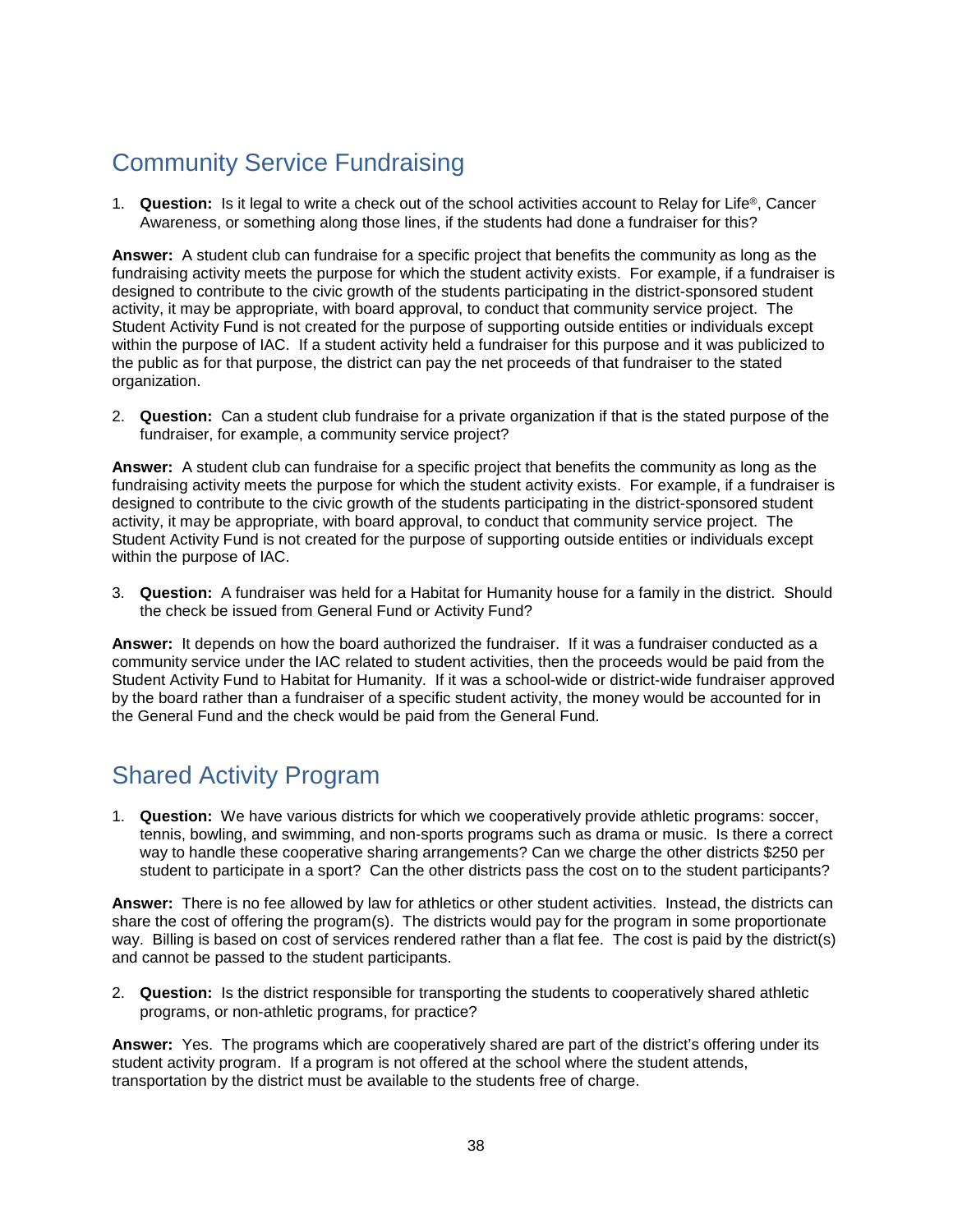### <span id="page-41-0"></span>Staff

#### <span id="page-41-1"></span>Paid Staff

1. **Question:** What staff could be paid from Student Activity Fund?

**Answer:** Athletic officials, judges, clinicians, accompanists, and other staff exclusively used for the individual student activity, could be paid from Student Activity Fund. Payments to these employees would be processed through the district's regular payroll process, subject to proper payroll withholdings and reporting. Staff that perform administrative, director, clerical, fiscal or similar functions and responsibilities on behalf of the district, even if exclusively working with the student activity program, would be paid from the General Fund. An activity director would be a General Fund expenditure.

The cost related to sponsors and to coaches would need to be considered on a person-by-person basis, based on what they do with or for students. If the nature of their work is more like an athletic director or activity supervisor, the costs would be more appropriate to the General Fund. If the nature of their work is more like an athletic official, where multiple staff can and do perform the service exclusively needed for that sport or activity, the costs would be more appropriate to the Student Activity Fund.

Student Activity Fund revenues, by definition, include admissions, activity fees, student dues, student fundraising events, or other student-related cocurricular and extracurricular activity. Much of this revenue is generated from students and parents (i.e., dues, fees, and fundraising). The district must be mindful that it does not use funding in a way that could be construed as "pay for play." This is not allowed in Iowa and would violate the concept of free public education. In other words, no student fundraiser proceeds, student dues, or activities fees should be used to support district staff supervising, sponsoring, coaching, or similar positions.

The amount that staff will be paid will be board determined or may be included in the language of the Master Contract.

2. **Question:** Do employees of a district that officiate for the district have to be paid with regular payroll or may they be treated as an independent contractor?

**Answer**: This question is addressed in Chapter 16 of the Uniform Administrative Procedures for Iowa School District and AEA Officials manual and in Internal Revenue Code. Anyone who performs services is an employee if the employer can control what will be done and how it will be done. This is so even when the employee has considerable freedom of action. It only matters that the employer has the legal right to control the method, result, or other key elements of the services. The employer will be liable for income tax and employee social security and Medicare taxes if these taxes are not deducted and withheld because the employer considered an employee to be a nonemployee (see IRS Publication 15). Athletic officials are employees (Revenue Ruling 57-119, CB 1957-1,331). Even though athletic officials are not controlled as to their officiating, the employer determines which games, the pay per game, the scheduling of the games and, if wanted, the pairing of officials.

In addition, the Auditor of State has published a [Technical Update "School Districts –](http://auditor.iowa.gov/tech_updates/TecIndependentContractorVsEmployee.pdf) Independent [Contractor vs. Employee"](http://auditor.iowa.gov/tech_updates/TecIndependentContractorVsEmployee.pdf) document, dated January 2011.

The Iowa Public Employees Retirement System (IPERS) has determined that even though the individual may otherwise be a covered employee, the income received as a result of performing referee services for varsity and junior varsity athletic events for which a license is needed from the IHSAA, is excluded from IPERS coverage. Without regard to this IPERS decision on coverage, payments to employees of a district who provide additional services to the district shall be handled through the district's regular payroll process and reported as wages on the employee's W-2.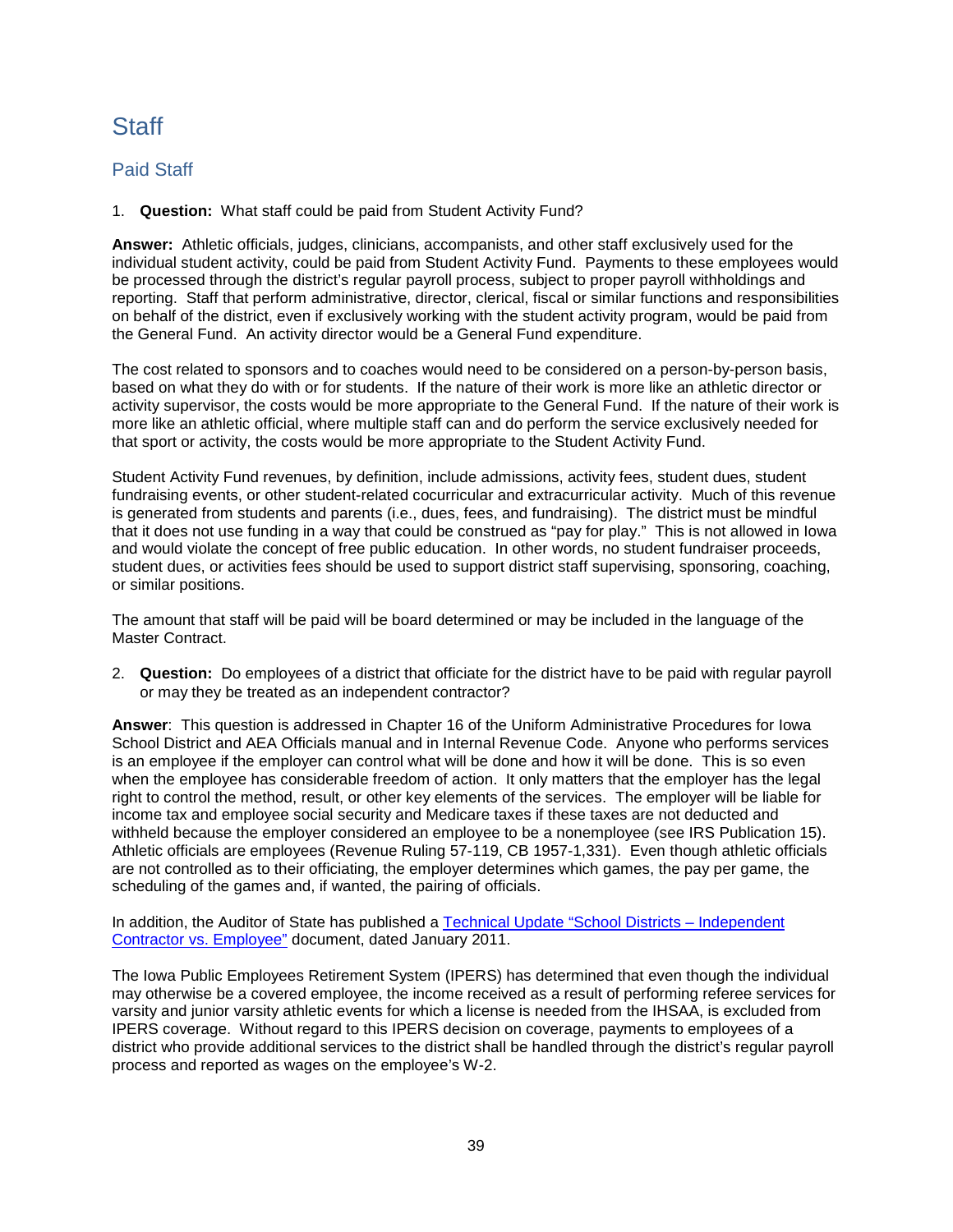3. **Question:** Do individuals that officiate, who are not otherwise employees of the district, have to be paid with regular payroll or may they be treated as an independent contractor?

**Answer:** Pursuant to IRS section 31.3306(d), the IRS has allowed school districts to treat athletic officials, who are not otherwise employed by the district, as if they were independent contractors, even though technically they are not.The IRS specifies athletic officials and does not address any other individuals.

4. **Question:** Can speech judges be treated as non-employees, like athletic officials coming from other districts?

**Answer:** No. The IRS regulation that allows athletic officials who are not otherwise district employees to be treated as if they were non-employees was specific to athletic officials. The district would need to use the IRS guidelines on all other individuals to determine if each one is either an employee or an independent contractor.

5. **Question:** Can districts pay athletic officials immediately following the game?

**Answer**: Section 279.30 of the Code of Iowa states, "The board of directors of a school district or an area education agency may by resolution authorize the secretary, upon approval of the superintendent or designee, or administrator, in the case of an area education agency, to issue payments when the board of directors is not in session in payment of reasonable and necessary expenses, but only upon verified bills filed with the secretary or administrator, and for the payment of salaries pursuant to the terms of a written contract…"

This section goes on to state, "Each payment must be made payable only to the person performing the service or presenting the verified bill, and must state the purpose for which the payment is issued. All bills and salaries for which payments are issued prior to audit and allowance by the board must be passed upon by the board of directors at the next meeting and be entered in the regular minutes of the secretary."

Pursuant to a valid contractual agreement between the school board and the officials, which includes terms and conditions for payment and compliance with sections 279.29 and 279.30 of the Code of Iowa, officials could be paid the night of the game, after the service has been rendered. For non-contract officials or substitute officials, payment should be made after services have been rendered and audited and allowed, similar to other vendor payments. The district should have a policy, and (athletic) officials should be informed, that payment will be made in this manner unless a valid contract exists.

6. **Question:** If payment must be made through payroll, does that mean it must be a General Fund expenditure?

**Answer:** No. Any fund that would have wages paid to staff would be paid through payroll and expended in the proper fund from which those wages are due.

7. **Question:** Can the district pay athletic trainers from the Student Activity Fund?

**Answer:** Yes. Staff, other than an athletic or activity director, exclusively used for the individual student activity, could be paid from Student Activity Fund. Payments to these employees would be processed through the district's regular payroll process, subject to proper payroll withholdings and reporting.

8. **Question:** Can a district pay current students to umpire middle school softball/baseball?

**Answer:** Yes. This would be pay for a service rendered and is taxable income to the student.

9. **Question:** Is it appropriate for a district to pay sporting event referees/officials from the General Fund rather than the Student Activity Fund?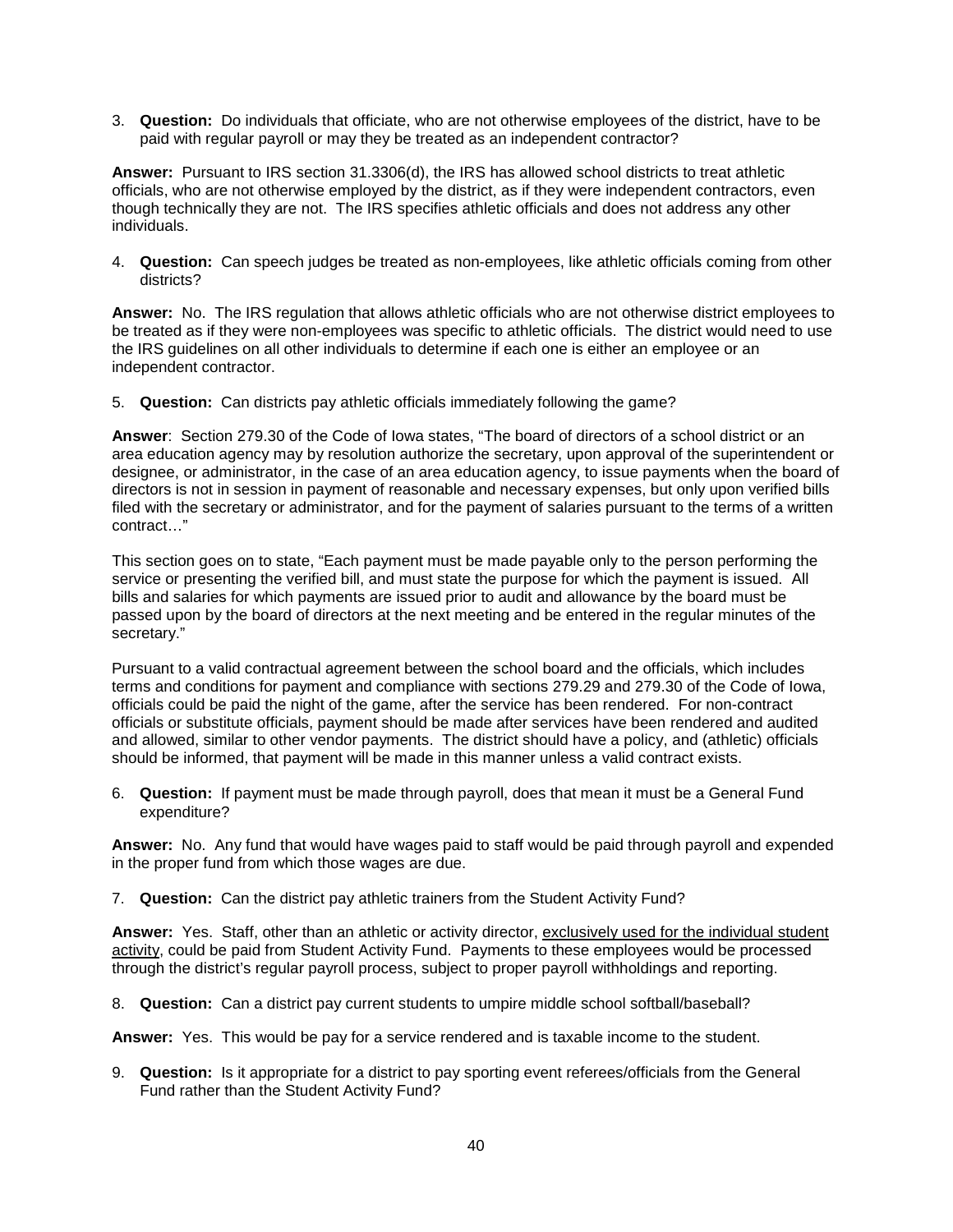**Answer:** Use of General Fund for this purpose is not appropriate. Iowa Code section 298A.2 specifies, "All moneys received by a school corporation from taxes and other sources must be accounted for in the general fund, *except moneys required by law to be accounted for in another fund* [emphasis added]." Section 298A.8 requires establishment of a Student Activity Fund, and requires this fund to be used to support the cocurricular program defined in Department of Education administrative rules.

10. **Question:** Can a district, by board policy, establish a percentage of the net proceeds for a camp or clinic that will go to the coaches for providing the camp?

**Answer:** Yes, if that method of payment is consistent with the coaching contract with the district, any applicable master contract provisions, and paid through payroll.

#### <span id="page-43-0"></span>Unpaid Staff or Volunteers

1. **Question:** Can a district give a gift certificate or activity pass to volunteers that have assisted its athletic department during the year?

**Answer**: Article III, Section 31 of the Constitution of Iowa provides that public funds may only be spent for the public benefit. This concept is also addressed in various court cases and opinions of the Iowa Attorney General, including an opinion dated April 25, 1979.

Expenditures in this area should be evaluated and determined through the criteria of "public purpose" and the board should document the public purpose served, including how the public benefits through the expenditure of public funds for the particular purpose. Because doing so would establish a precedent, this decision should be made by the district's board, rather than district officials, department heads, or employees. Documentation should be in the board minutes and/or through established board policy. The decision and documentation should be in place prior to spending the public funds. Keep in mind this decision and related documentation may not eliminate the doubt surrounding this type of expenditure. It simply establishes the district's consideration and justification for the expenditure.

If the volunteer is also an employee of the district, the value of the gift certificate would be compensation and must be accounted for through the district's regular payroll process and subject to withholdings pursuant to section 422.16 of the Code of Iowa. If the volunteer is not an employee of the district, the gift certificate, if provided for services performed, should be reported on a 1099, if applicable.

It would be best if the district found a way to honor the volunteers that did not involve giving cash or cash equivalents. A banquet might be easier to document as having a public purpose than cash/cash equivalents when the person is an unpaid volunteer.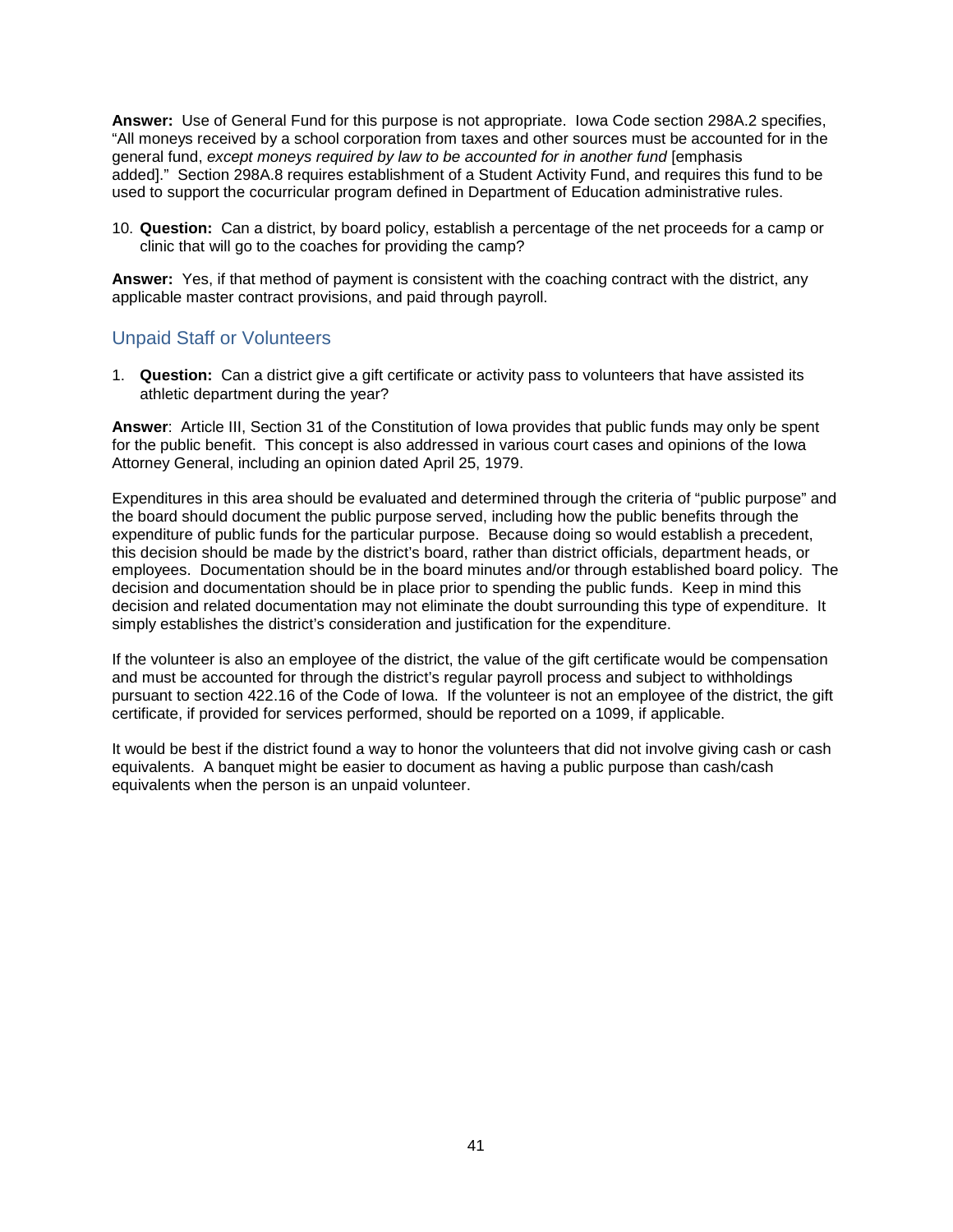### <span id="page-44-0"></span>Professional Development

1. **Question:** Is the cost for staff to attend the Student Activity Fund Conference appropriate to be paid from Student Activity Fund?

**Answer:** No. The professional development costs for staff would be a cost of the General Fund.

2. **Question:** Can items such as conference registrations and lodging related to professional development for coaches for speech/drama, music, and athletics be paid out of Student Activity Fund?

**Answer:** No. These would be General Fund costs.

3. **Question**: Can individual association membership fees of staff members be paid from Student Activity Fund?

**Answer**: No. These would be General Fund costs if the membership is required by the district. The individual staff members would pay the fees themselves, without district reimbursement, if the membership is for personal benefit and not district benefit.

### <span id="page-44-1"></span>**Transportation**

1. **Question:** What transportation costs are allowed to be paid from the Student Activity Fund?

**Answer:** Transporting students to and from school and between schools within the district would not be appropriate to any fund except General Fund. However, transportation outside of getting students to and from school and between buildings which is specific transportation necessary for the activity program to function would be allowable to the Student Activity Fund. The students cannot be charged for that transportation (Iowa Code section 285.10(9)) in lieu of using district funds. Iowa Code section 285.1(12) specifies when the pro rata cost is calculated, it may not include transportation for student activities. The Student Activity Fund may reimburse the General Fund for transportation (mileage rate) related to student activities, but the board has discretion not to charge the Student Activity Fund for the transportation.

2. **Question:** May the Student Activity Fund pay for a bus driver rather than pay a mileage rate?

**Answer:** No. Paying specific costs of transportation would not result in the Student Activity Fund paying the "fair value" for such travel. The pro rata cost calculated in Code is the method used to arrive at fair value. The cost of the driver may be higher or lower than the pro rata cost. Iowa Code section 285.10(9) allows the board, in its discretion, not to require reimbursement from the Student Activity Fund to the General Fund for transporting pupils to and from student activities sponsored by the school district.

3. **Question:** If a district charters a bus instead of using a school bus, can the additional cost be charged to students?

**Answer:** No. Transportation cannot be charged to student participants, whether or not the bus the district chooses to use is district-owned or chartered.

In addition, the district will need to consider Title IX issues and Iowa Code section 282.20(2) if it provides a chartered bus for some students or student activities, but not for other students or other student activities where the traveling distance is similar.

4. **Question:** Could a booster club donate money to "upgrade" the transportation for a student activity from using a school bus to chartering a bus?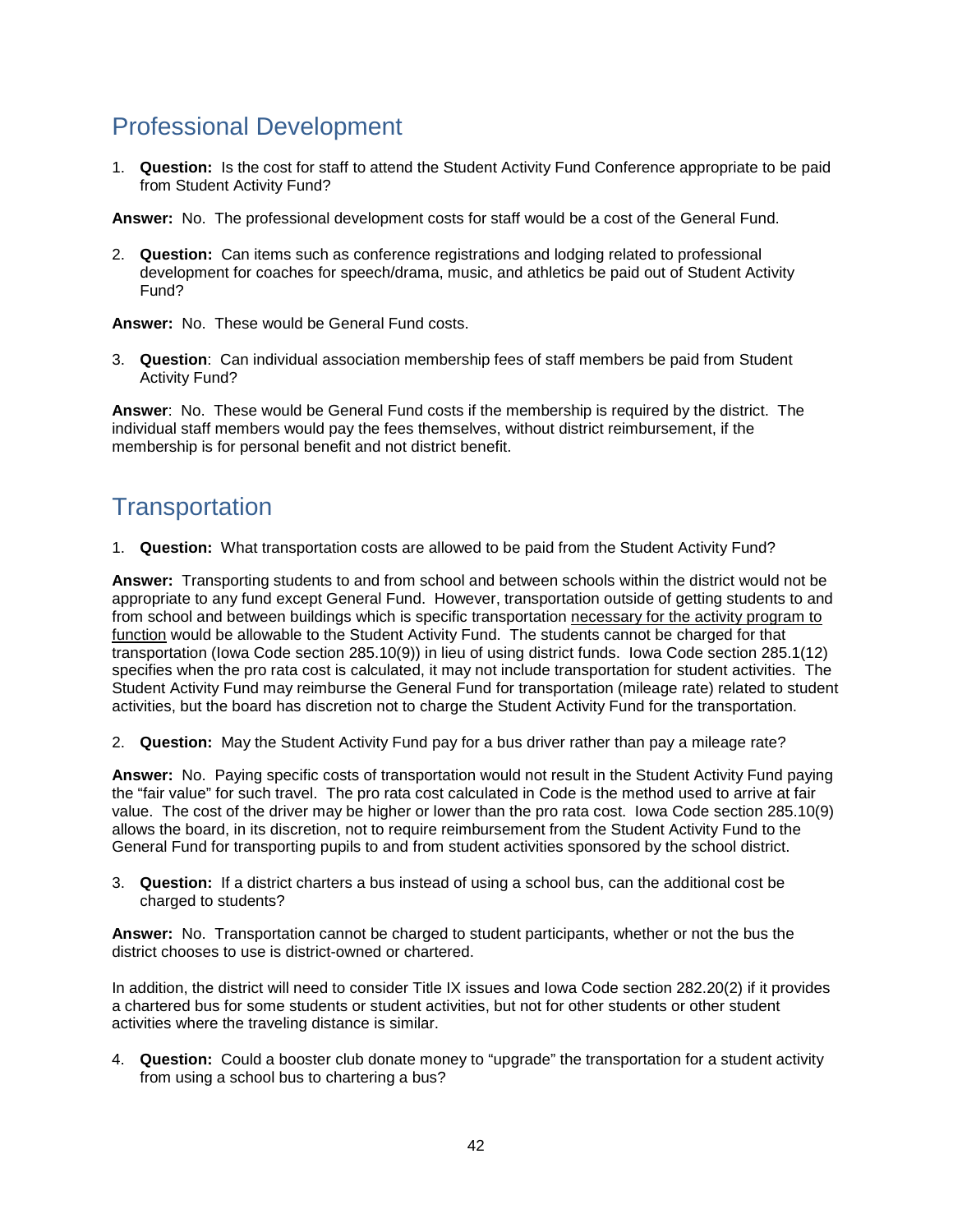**Answer:** Yes. The district should receive the designated donation prior to chartering the bus. The district should pay the entire invoice directly, using the booster club donation for the excess cost.

The reason that the booster club could pay for upgrade in transportation in this case when other answers in this document have said "no" is because upgrading transportation was a legal option that the district could have done, but chose not to do. The answer would have been different if the cost was not a legal cost to the district and using the booster club to pay for that cost would have circumvented law.

5. **Question:** Can the district charge students to ride a school bus to watch (not participate in) a sporting event since those students are not participating in the student activity?

<span id="page-45-0"></span>**Answer**: Yes.

### Travel/Trips

1. **Question:** On international trips, if students miss an instructional day because they leave a day before spring break, but the rest of the trip is over spring break, would that need to be schoolsponsored, board-approved, and all transactions run through a Student Activity Fund account? Can it be managed by a tour company, and if so, would the agreement need to be between the district and the tour company instead of between the tour company and each individual student?

**Answer:** If the students are going on a trip, it doesn't need to be school-sponsored just because the students are missing one day of school. Whether or not the day missed is considered an excused absence is determined by district policy. The tour company could manage the whole thing without involving the district. The district may not want to be involved if the tour company is handling this because it makes it a district liability.

There would be more issues to resolve if a student organization is going, a district-paid sponsor is involved, or the students did fundraising through the district activity fund for this trip. The district could pay the tour company actual travel bills from the student activity fundraising proceeds; however, that probably makes the trip associated with, if not sponsored by, the district. Once the trip is considered district-sponsored, the district is responsible for managing the collection of payments, fundraising, and paying the travel costs. The district could pay those travel costs through a tour company or it could pay those costs directly. It is a toss-up on which way would be less expensive—the tour company will get a commission but it will also get group discounts, neither of which would be available to the district.

2. **Question:** The show choir normally competes in two or three out-of-state competitions per year. They leave on Friday evening and return on Sunday. Can the students who are participating in the competition be charged or required to pay for their own meals, lodging, and a transportation fee?

**Answer:** The students participating in the competition cannot be charged for transportation or lodging for overnight travel for a district-sponsored team/choir attending a regular competition. However, the district may arrange for budget accommodations, such as dorms. Students may be expected to provide their own meals or meal money outside of a normal school day.

3. **Question:** If there is a district-sponsored trip, and families paid their own way, and a refund is issued from the company who managed the trip, should that amount be refunded to the families?

**Answer:** Yes. The refund should be distributed to those that originally incurred costs for that trip, in proportion to the amount they paid.

4. **Question:** How should costs for chaperones be handled for district-sponsored trips? Can the charges to students going on the trip be high enough to cover the costs of the trip for the chaperones?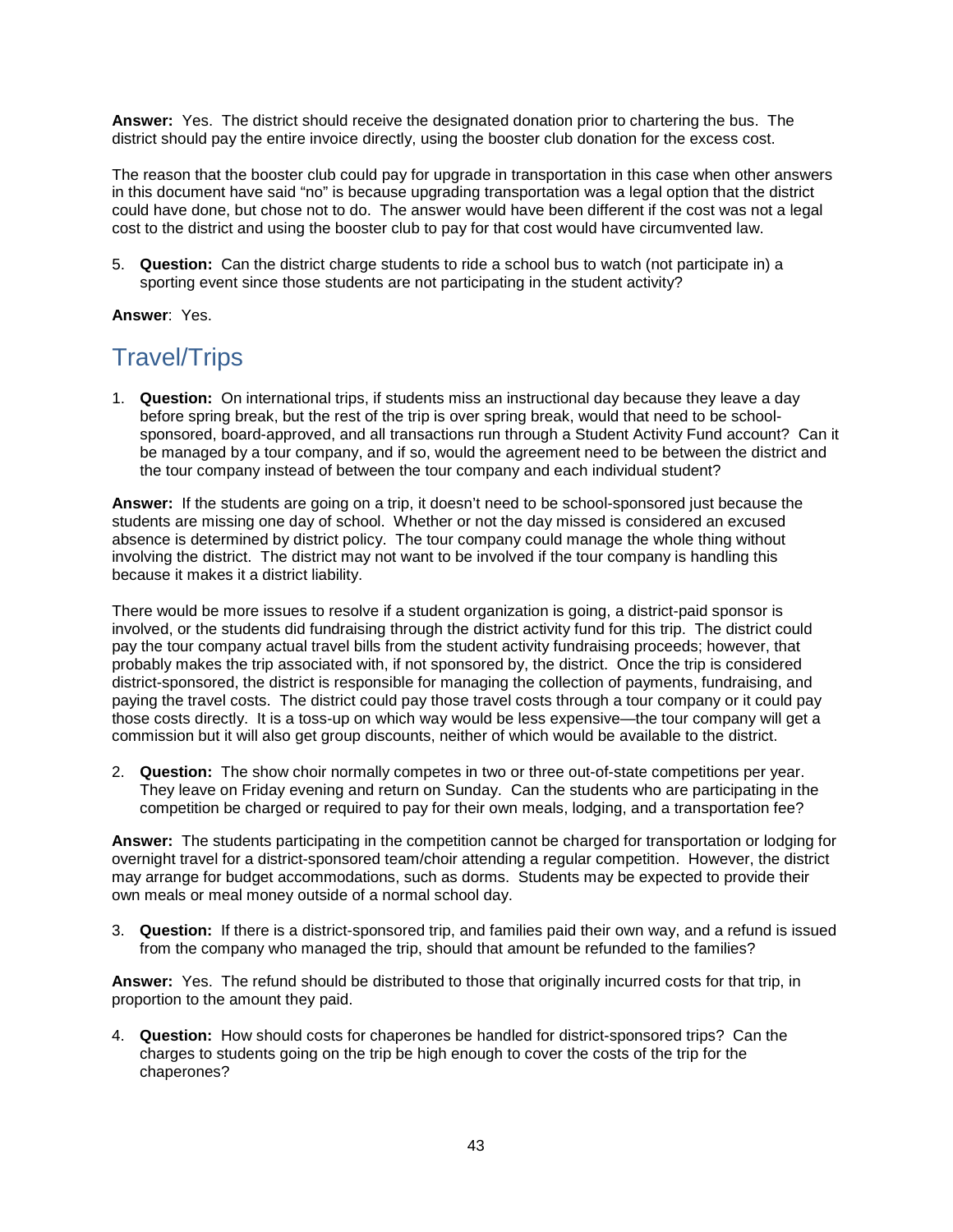**Answer:** If the chaperone is receiving a trip as a reward or in lieu of compensation in exchange for being a chaperone, that would be taxable compensation. If the trip is district-sponsored, and the chaperones are being compensated by having their costs paid, that is an expense to the district, even if paid from the Student Activity Fund, and not to the students going on the trip. If the chaperones are volunteers, they should be paying their own expenses.

5. **Question:** A senior trip does not seem to fit the definition of public purpose. How should this type of activity be handled?

**Answer:** A senior trip would need to meet the parameters of a student activity as defined in IAC and established by the board. If the senior trip is part of the district's board plan to provide activities for all students, as is required by IAC, it could be considered a student activity.

6. **Question:** Who pays the costs of the district's Business Professionals of America (BPA) advisor to attend the national convention?

**Answer:** If the advisor is assigned by the district to attend the national convention, the district would pay the costs.

### <span id="page-46-0"></span>Uniforms/Clothing

1. **Question:** Can the district purchase shirts, jackets, or other clothing for district employees from the Student Activity Fund?

**Answer:** Article III, Section 31 of the Constitution of the State of Iowa stipulates that public funds may only be spent for the public benefit. Student Activity Funds are public funds; therefore, the district must determine the propriety and document the public purpose and public benefit to be derived. Districts should establish a policy to preclude purchases of personal clothing from public funds, and/or define the exceptions, if any, including the requirement for board consideration, documentation of public purpose, and approval.

In addition, based on IRS guidelines, the value of the apparel (or other property, award, or prize) must be of "nominal value" and provided "infrequently" to be excludable from an employee's wages, and it may not be cash or cash equivalent (i.e., gift card or certificate, savings bond). Examples of excludable de Minimis awards include items such as holiday turkeys and hams, plaques, and coffee mugs.

Districts may wish to refrain from allowing public funds to be used to purchase personal items of clothing under any circumstances since this establishes a precedent that may be difficult to justify and/or administer fairly and consistently among employees and student groups. A better alternative would be to have employees pay for the cost of the apparel. The payments from the employees would be collected by the district and accounted for in the General Fund. The district would order the apparel when sufficient funds have been collected.

2. **Question:** If a district decides to customize required uniforms in some way, could it then require the participating students to buy the uniforms?

**Answer:** No; this would violate the law, the rules, and the associated OAGs. If customizing is necessary for some purpose, uniforms can have customizing such as a name badge that is sewn on and can be removed.

3. **Question:** Can the district sell to students and staff clothing with the school logo?

**Answer:** Yes, with certain restrictions. Public funding cannot be used for this purpose, so the district must collect payment with the orders from students and staff prior to purchasing the clothing items. Any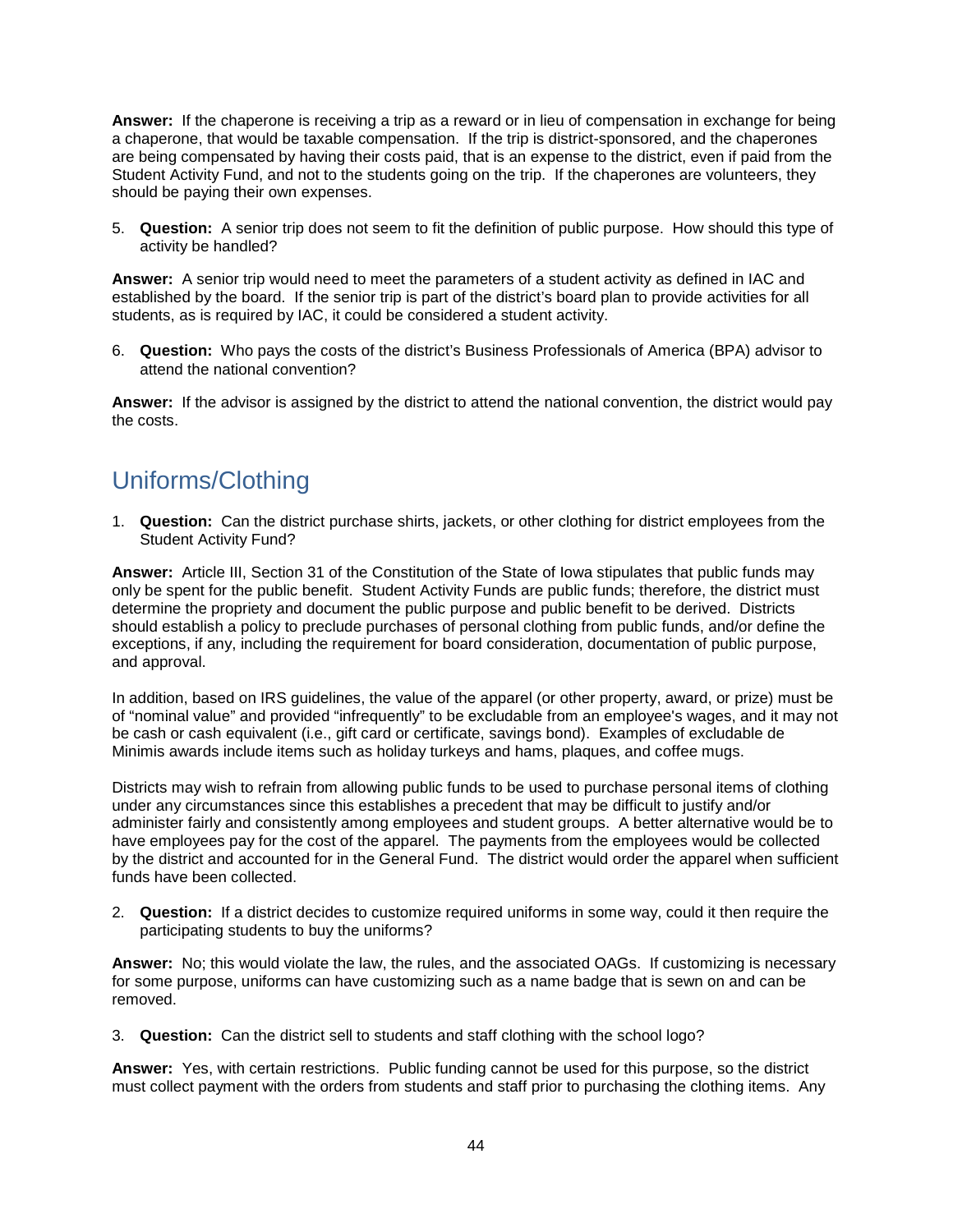sale would need to be at cost (no profit) unless advertised as a fundraiser. In addition, the district must work with the Department of Revenue regarding any requirement for collecting and remitting sales tax.

4. **Question:** When would the cleaning cost of choir uniforms be accounted for in the General Fund and when would it be accounted for in the Student Activity Fund?

**Answer:** If wearing of the robes is a requirement imposed by the district for its curricular program, the cleaning cost would be accounted for in the General Fund. If the district charged a cleaning fee to students in choir who are using those robes, the fee and the cleaning cost would be accounted for in the General Fund.

If wearing of the robes is a requirement imposed by the district for its cocurricular or extracurricular program, the cost of cleaning may be accounted for in the Student Activity Fund and no fee may be charged to students.

#### <span id="page-47-0"></span>Vendor Incentives

1. **Question:** The Blood Center encouraged the elementary art teacher to organize a blood drive as a fundraiser for the art program, then sent the teacher a \$200 gift card. Another school plans to sponsor a "pennies for patients" event for the Leukemia Foundation. If it raises more than \$500, the Foundation will send a \$50 gift card for a pizza party. Are these appropriate?

**Answer:** No; these fundraisers were not handled appropriately. First, no staff member should organize a fundraiser which has not been board-approved, nor should the staff member use his/her position with the district to solicit for a non-district fundraiser. Second, no staff member should solicit or accept gifts or incentives from a vendor or fundraising sponsor. Any gift cards or other incentives received should be turned in to the district's business office.

2. **Question:** When the district orders merchandise, vendors sometimes "throw in" some extra items for the coaching staff. Is this allowable?

**Answer:** Chapter 68B of the Code of Iowa establishes the ethical requirements for state and local government for Iowa's "gift law." According to the Iowa's Ethics and Campaign Disclosure Board, the gift law prohibits officials and employees or their immediate family members from receiving or soliciting gifts from a "restricted donor." The district's board should have a policy regarding compliance with Iowa's gift law.

Section 68B.2(24) includes four definitions for restricted donor including "a person seeking to be a party to a sale, purchase, lease or contract with the agency (includes school districts) by which the state official or employee is employed." Exceptions to the receipt or solicitation of gifts are detailed in section 68B.22(4), including an exception for nonmonetary items with a value of three dollars or less received from any one donor during one calendar day. Restricted donors may not "pool" resources to give a gift greater than three dollars. Section 68B.22(3) of the Code of Iowa requires items received from restricted donors be turned over to the school district for official use within 30 days.

Referring again to the Iowa Ethics and Campaign Disclosure Board document, "a good rule of thumb is for state (and local) officials and employees to avoid receiving or soliciting gifts from anyone who would have an interest in the actions of the official or employee's agency."

Pursuant to Iowa Code sections 68B.25 and 903.1, violating the gift law could result in imprisonment and/or fines and can also be grounds for dismissal or other employee discipline.

3. **Question:** With some "card fundraisers," the coaches also receive clothing. Is this a violation of the gift law?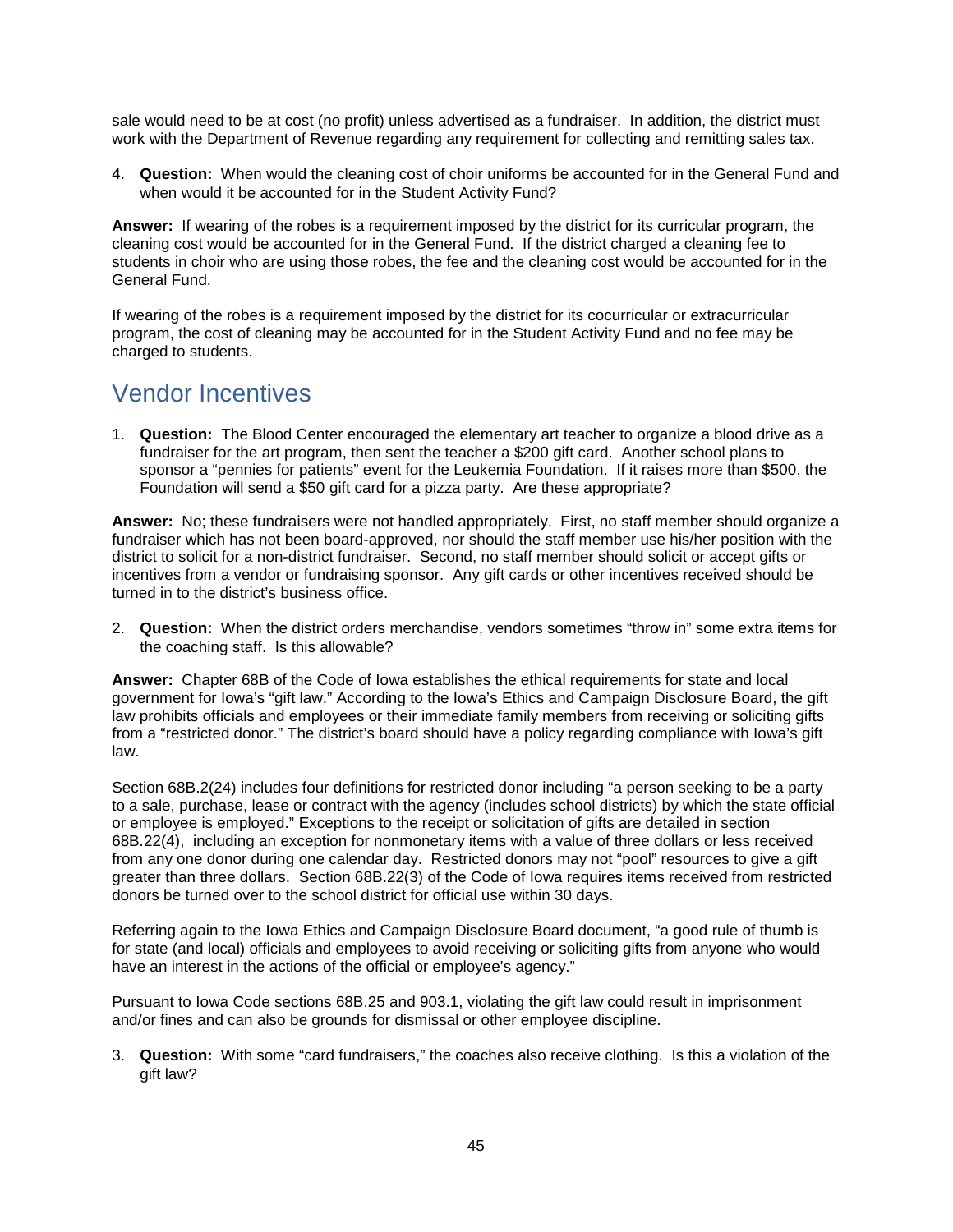**Answer:** Depending on the value, it may be a gift law violation. It would not be appropriate for a coach or a sponsor of any activity to receive gifts directly related to school or student activities at any amount, whether or not it violates the gift law. If a coach or sponsor receives such an item, it should be returned unused to the fundraiser organization or given to the district to determine its use.

4. **Question:** A district is holding a contest to name its high school café. A vendor with which it does a lot of business would like to donate a tablet or smartphone to give to a student in the district for naming the high school café. Is this allowable?

**Answer:** The district could not give the item to a student as it would amount to use of public funds (public property) for private benefit. Once the tablet or smartphone is given to the district, even if it was intended to be given to a student, it becomes district (public) property.

5. **Question:** Annually, the district's FFA holds a fruit sale. The student advisor contacted the vendor to request that the vendor provide awards to students as incentives for higher sales. Is this allowable?

**Answer:** No. This is a district fundraiser; no money or cash equivalent can be given to students as part of that fundraiser.

6. **Question:** A district recently held a fundraiser in which the high school students sold pizzas through a local pizza establishment. The checks and cash were deposited in the school account, and the district paid the invoice. The employees who initiated the fundraiser were told they could not give out gift cards for top sellers, so they contacted the pizza establishment to buy the gift cards for them and those cards were included on the invoice. Would this be an example of the district using an external fundraiser in which all the rules apply and cash/cash equivalents are not permitted?

**Answer:** Yes, this is not permitted. The district is still buying gift cards with funds that are district (public) funds, even if the pizza establishment buys them and then puts them on the invoice.

The rules apply to the total amount of funds raised due to the district; therefore, the gift cards were purchased with district funds. Buying gift cards listed on the invoice is no different than if the district had purchased gift cards directly. The district should try to work with the pizza establishment to return the gift cards for cash that the district should have received as proceeds. If they refuse, the district will need to use the gift cards from the central office for allowable purchases that have passed the audit and allowance process.

### <span id="page-48-0"></span>Support for Participation by Students with IEPs or 504 Plans

**1. Question:** What are the obligations of school districts concerning student activities for students with disabilities?

**Answer:** School districts, pursuant to IDEA and according to the Office for Civil Rights (OCR) and the Office of Special Education Programs (OSEP), must provide students with disabilities with an "equal opportunity for participation" in school activities. Iowa Admin. Code r. 281—41.107(1); 34 C.F.R. § 300.107(a). But generalizations cannot be made as to how that must be accomplished, and individual assessment is necessary to determine the appropriate level of participation. It is not an arbitrary decision on the part of the district, its administration, or its coaches. It is a child-specific inquiry. Refer to guidance from OCR and IDEA in this matter.

**2. Question:** If a student has an Individualized Education Program (IEP), does that mean the district must automatically waive all fees and dues related to extracurricular activities?

**Answer:** No. IDEA states that students with disabilities can be charged the same school fees and activity dues that are charged to all other non-disabled students. Iowa Admin. Code r. 281—41.39(3); 34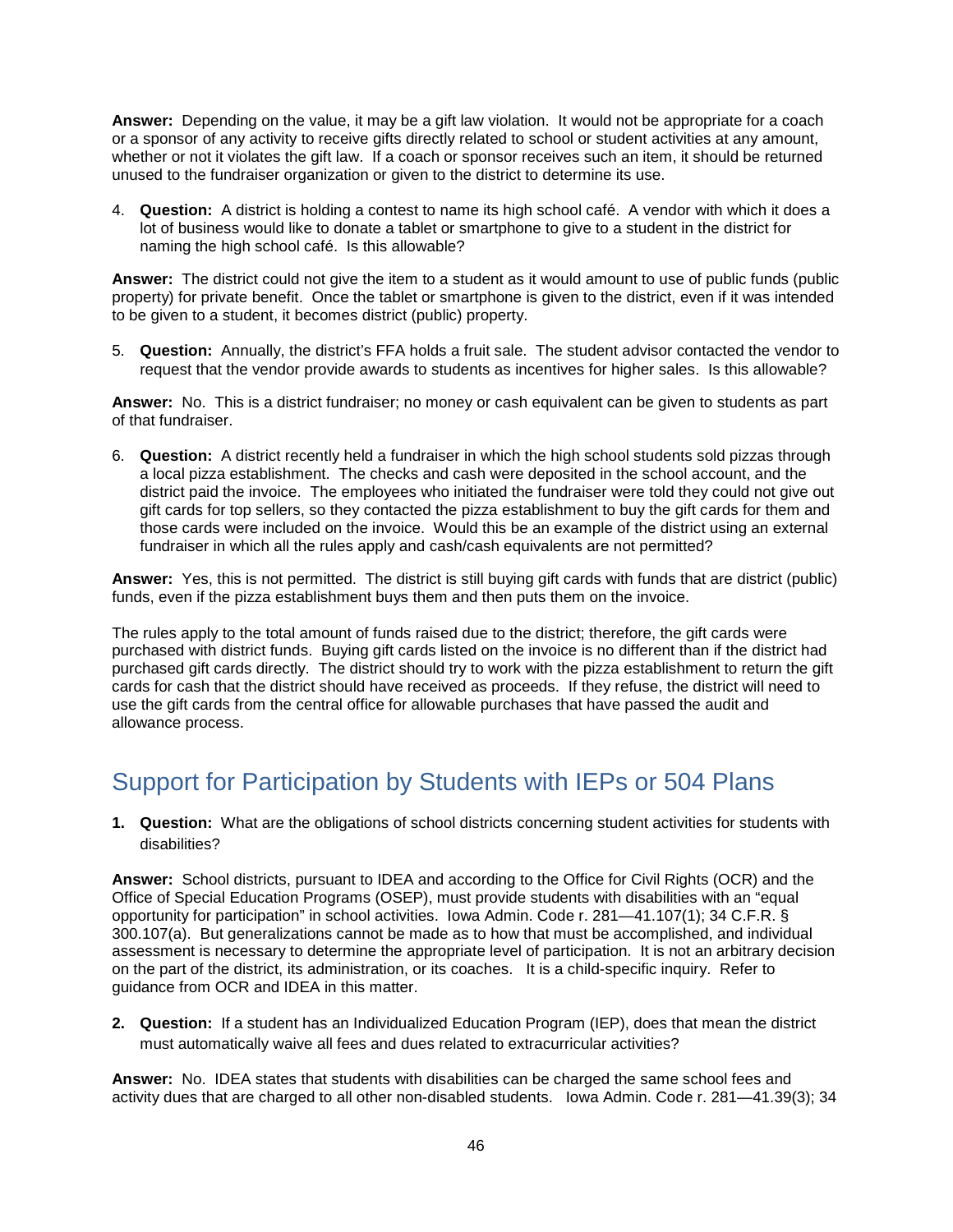C.F.R. § 300.39(c). Of course, fee waiver requirements would apply to students with disabilities the same as non-disabled students. Iowa Admin. Code Chapter 281—18.

**3. Question:** If a student has an IEP, is the district required to provide similar IEP services necessary to permit the student to participate in a district-sponsored student activity?

**Answer:** Yes, if it is necessary per the IEP for the child to have an equal opportunity for participation. Iowa Admin. Code r. 281—41.320(1); 34 C.F.R. § 300.320(a). Refer to OCR and IDEA guidance.

**4. Question:** Is it necessary for the school activity to relate to the child's goal before the school district is obligated to provide services?

**Answer:** No, a school district is obligated to provide the child with an equal opportunity for participation in cocurricular and extracurricular activities, even if the chosen activity does not relate to the child's IEP goals.

**5. Question:** What is meant by an "equal opportunity for participation"?

**Answer:** As a general rule, this refers to "leveling the playing field" and ensuring the needs of children with disabilities are met as effectively as the needs of children without disabilities. A child with a disability must have an equal opportunity to participate in and benefit from the activity, which may include providing supports to the child or modifying nonessential elements of the activity. Please keep the following in mind.

- A child with a disability may not be excluded from an activity merely because she has a disability ("She's in special education. She'll never be able to handle our team's complex playbook!").
- A child with a disability is entitled to supports and supplementary aids and services necessary for the equal opportunity for participation (e.g., a large print script or large print sheet music, adult support).
- A child with a disability may be entitled to reasonable modifications of an activity; however, a school need not make a requested modification if it would result in a fundamental alteration of the activity or one that would give the competitor a competitive advantage. If the activity is at issue was cross country, a reasonable modification might be to provide a deaf runner a visual cue that is synchronized with the starting gun. In contrast, cross country need not be fundamentally altered, such as by shortening the length of the course or providing a runner with a disability a one minute head start.
- Equal opportunity for participation does not mean that all children with disabilities must be guaranteed a certain level of participation (a spot on a team, a certain number of lines in a play, a certain amount of playing time, first chair in orchestra, a solo in the end-of-year choir concert), and IEP teams and 504 teams do not have the authority to make those decisions. Children with disabilities, with or without reasonable modifications and supports, still must meet skill levels appropriate to the activity, as determined by the leader of that activity (e.g., coach, director, or conductor).
- Schools may impose legitimate safety-related criteria for participation in an activity. A child may be excluded from an activity only if the child's safety cannot be addressed with reasonable modifications or the use of supplementary aids and services. For example, a child with a disability is interested in playing interscholastic football. If the child needed an adult to monitor fluid intake during competition, that may be a required modification. If the child's impairment precluded any physical contact, there would be no way this child's disability could be accommodated, even with modifications or supports.
- **6. Question:** May school districts require children with disabilities to participate in separate activities solely for children with disabilities?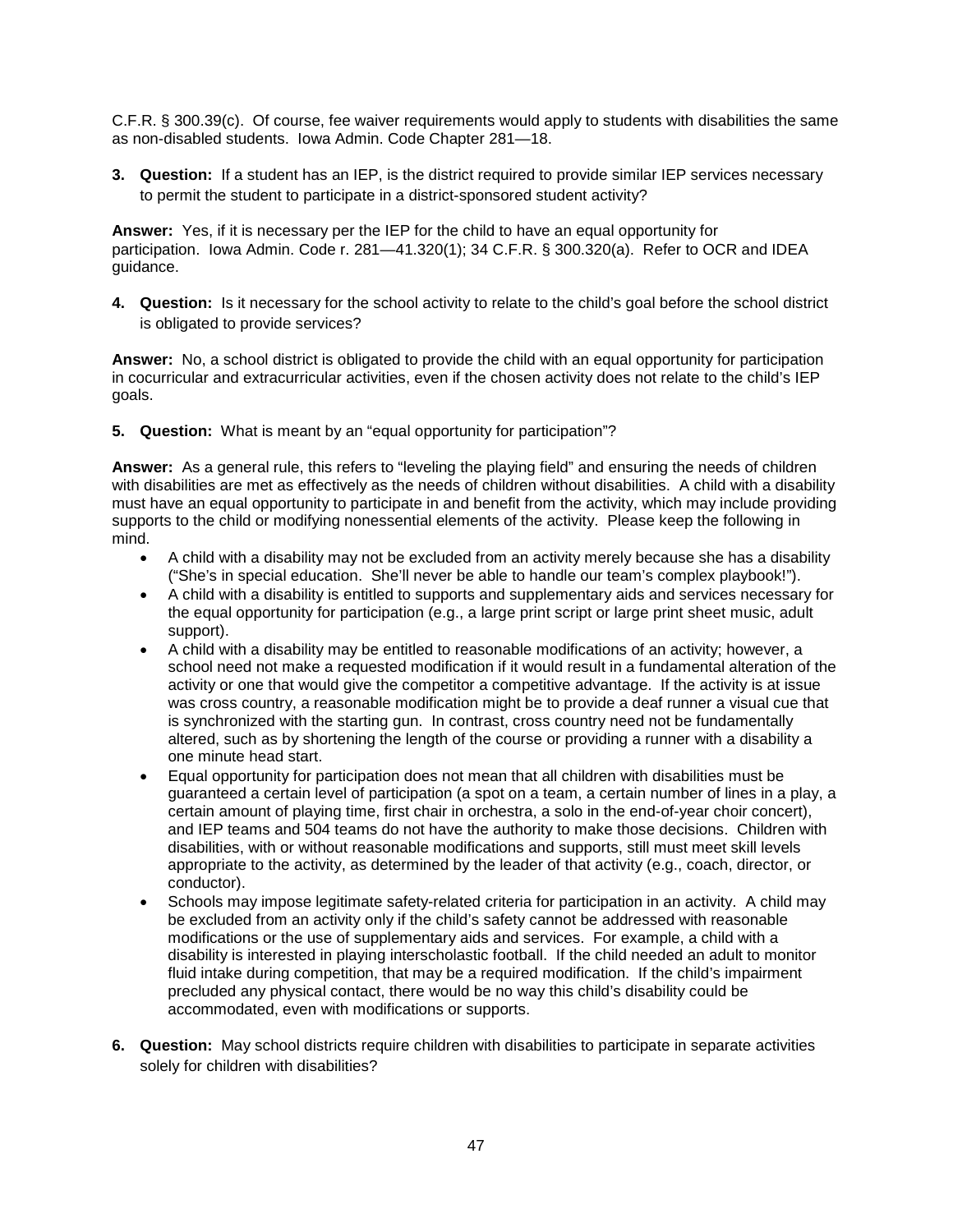**Answer:** No. Children with disabilities must have the opportunity to participate with children without disabilities to the maximum extent appropriate. Children with disabilities cannot be categorically restricted to segregated activities. For example, a child with a disability who wishes to participate in a school's track and field team may not be told "You can only do Special Olympics" if the child is able to participate in the school's track and field team, with or without modifications and supports, if the child was given an equal opportunity for participation.

**7. Question:** What happens if students with disabilities cannot participate in a district's currently offered student activities program?

**Answer:** For students with disabilities who are unable to participate in a school's current activity program, OCR advised that school districts "should create additional opportunities for those students with disabilities." OCR recognizes that there is no legal obligation to do so; however, it encourages school districts to do so voluntarily. OCR provides the following guidance on this option:

These athletic opportunities provided by school districts should be supported equally, as with a school district's other athletic activities. School districts must be flexible as they develop programs that consider the unmet interests of students with disabilities. For example, an ever-increasing number of school districts across the country are creating disability-specific teams for sports such as wheelchair tennis or wheelchair basketball. When the number of students with disabilities at an individual school is insufficient to field a team, school districts can also: (1) develop district-wide or regional teams for students with disabilities as opposed to a school-based team in order to provide competitive experiences; (2) mix male and female students with disabilities on teams together; or (3) offer "allied" or "unified" sports teams on which students with disabilities participate with students without disabilities.

According to OCR, a school district's separate activities must be "supported equally as compared with the district's other … activities." That would depend on the facts of each case. If a school maintains a choral group for students with disabilities, for example, OCR would ask how other choral groups are supported. If the concert choir goes on a tour, does the choral group for students with disabilities go on a tour? If the concert choir has a winter concert on school premises and promoted by the school district, does the choral group for students with disabilities also have a similarly supported winter concert (whether that be a separate program or on the same program as the concert choir)?

**8. Question:** Does "non-academic" as used by OCR mean "non-school?"

**Answer:** No. "Non-academic" means things outside of the academic classroom provided by or through the school district. "Non-school" means activities provided or sponsored by outside or private entities rather than the school district.

**9. Question:** Is there any situation where a "non-school" activity could be deemed to be a "nonacademic" activity of the school district?

**Answer:** Yes, according to OCR guidance. If the school district provides substantial assistance to the non-school activity, it could be deemed to be a district's activity for purposes of federal requirements (such as IDEA, 504, or OCR). The example given was a private bowling activity after school where the school district was providing staff, student transportation and promotion during the school day or during school activities. How much assistance would be considered "substantial" was not clarified.

**10. Question:** If a student has an IEP or a 504 Plan and wants to participate in a community-based activity program (such as Park and Rec), is the district required to provide similar IEP services necessary to permit the student to participate?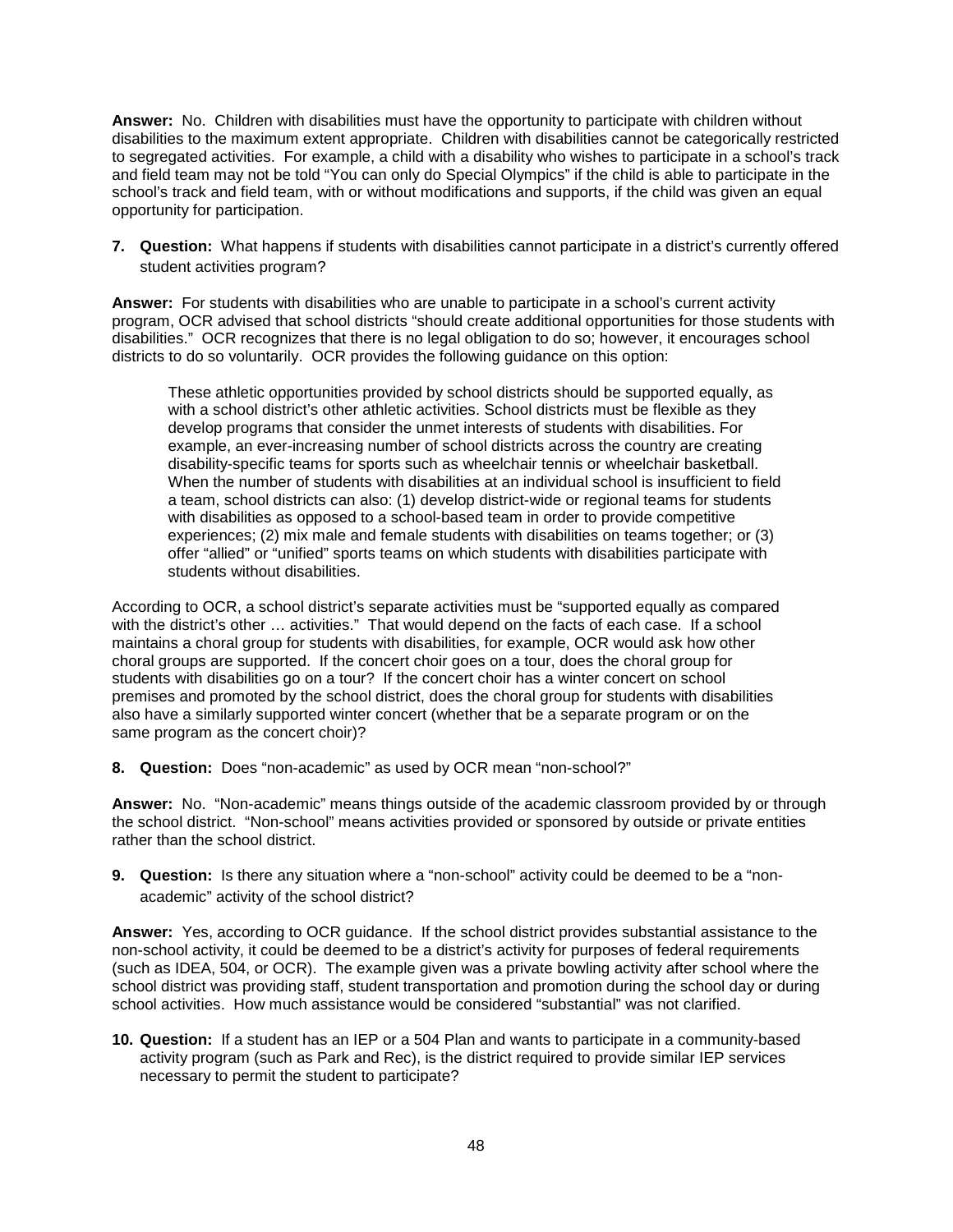**Answer:** No, as long as the activity is a non-school activity/program and the district does not provide substantial assistance (staff, facilities, student transportation, referrals or promotion, etc.) to the community-based activity program.

**11. Question:** If a student has a service animal, is the student permitted to bring that animal with him/her to student activities, either as a spectator or as a participant?

**Answer**: Yes. Keep in mind that the service animal may not fundamentally alter the program or activity. For example, a child with a disability may have a service animal on the sidelines of an interscholastic football game; however, it would be a fundamental alteration of the game of football to allow the service animal onto the field during game action.

**12. Question:** If a child with a disability is able to participate in an integrated activity, may the child also participate in a separate activity for persons with disabilities?

**Answer:** Yes, if the child with disabilities is eligible for both activities and it is otherwise feasible to do so (e.g., no scheduling constraints). For example, if a child is eligible to participate in concert choir and a separate choral group for persons with disabilities, the child may choose to participate in both, in one, or in neither.

**13. Question:** If separate activities solely for children with disabilities are not required, may a school district discontinue offering them?

**Answer:** While OCR states that adding activities may be voluntary, it is likely that OCR would conclude that discontinuing an existing separate program or activity solely for students with disabilities would violate the ADA and Section 504, unless there was a legitimate nondiscriminatory reason for doing so (e.g., lack of student interest).

**14. Question**: Is the director of a separate activity for children with disabilities (e.g., the coach for the Special Olympics Team) paid from special education funding?

**Answer:** No. However, the separate activity, such as Special Olympics, might be a student activity if the separate activity is the alternative athletic/competitive experience the district (board) is voluntarily using to provide equitable opportunity under OCR guidance. In that case, it would be paid for in the same way as any other student activity, including transportation for the participants, but will not be paid from special education funding.

**15. Question:** Where can I find more information about these topics?

**Answer:** For more information, please consult the following resources.

- Americans with Disabilities Act, Title II, regulations: <http://www2.ed.gov/policy/rights/reg/ocr/edlite-28cfr35.html>
- Section 504 Regulations:<http://www2.ed.gov/policy/rights/reg/ocr/edlite-34cfr104.html>
- United States Department of Education, Office for Civil Rights, "Guidance on Schools' Obligation to Provide Equal Opportunity to Students with Disabilities to Participate in Extracurricular Athletics" (Jan. 25, 2013): <http://www2.ed.gov/about/offices/list/ocr/letters/colleague-201301-504.pdf>
- Letter to Negron (OCR, Dec. 16, 2013): [https://www.nsba.org/sites/default/files/reports/OCR%20Dec.%2016%20%20Letter%20-](https://www.nsba.org/sites/default/files/reports/OCR%20Dec.%2016%20%20Letter%20-%20RE%20-%20NSBA%20May%202013%20Letter.pdf) [%20RE%20-%20NSBA%20May%202013%20Letter.pdf](https://www.nsba.org/sites/default/files/reports/OCR%20Dec.%2016%20%20Letter%20-%20RE%20-%20NSBA%20May%202013%20Letter.pdf)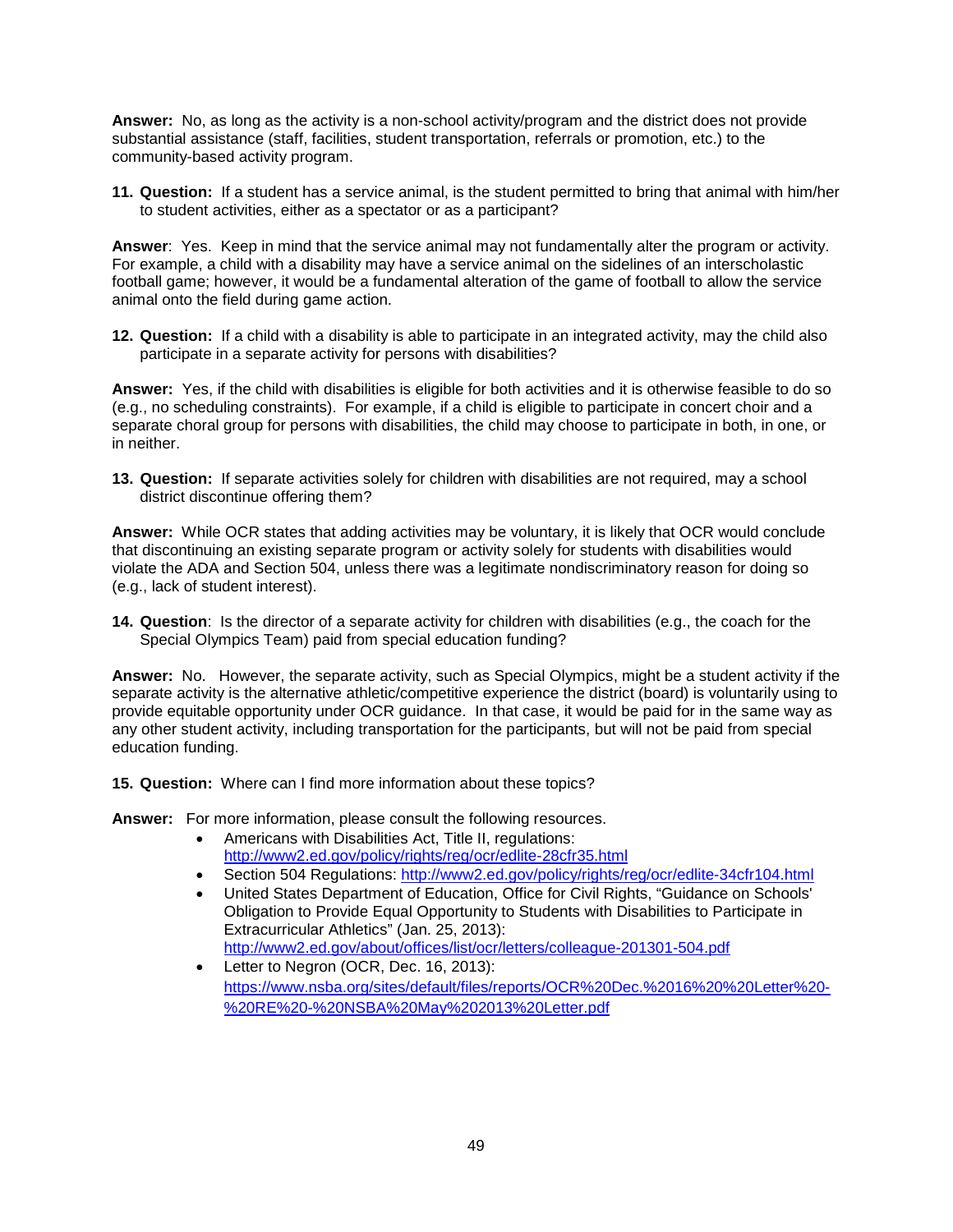## <span id="page-52-0"></span>Appendix A – Checklist for Indicators of District-sponsored Event or Activity

Occasionally, there is a question about whether an event or activity in which students participate is district-sponsored (or otherwise connected to a district) or is not. The board must make a determination based on factors such as:

- Is the activity mandatory for certain courses or groups of students?
- Is the district, or should the district, be paying for expenditures related to the activity?
- Are district personnel responsible for the students while on the activity?
- If district personnel are responsible, are they being paid for the activity by the district?
- Are district personnel making arrangements for the activity or coordinating the event in some way?
- Do district fee waivers apply to any costs for the activity (applies to curricular activities only)?
- Does the district hold any liability for any damages incurred by individuals participating in the activity?
- Is the activity on school time?
- If on school time, are the absences by the students coded as approved or as present rather than absent?
- Is the district providing transportation for the event or activity?
- Is the district advertising or otherwise promoting the event or activity and if yes, is the event or activity identified as a school district event or activity?
- Are school district personnel advertising or otherwise promoting the event or activity while on school property or at school events? What is their level of involvement?
- Is the school district deriving any benefit from the event (cash rebate, free participation for staff, etc.)?
- Is the event or activity promotional materials using the school district's name or logo?
- Does the curriculum nest around it? Assignments or lectures linked to the trip? Moving other tests in courses to accommodate the trip?

#### **To assist the board in its determination, the following guidance is provided.**

A "yes" answer to any of the following five questions means that the activity is school-sponsored.

- Is the activity mandatory for certain courses or groups of students?
	- o Note that the activity must be mandatory. "Strongly suggested" or "highly preferred" is not mandatory. The line between mandatory and "strongly suggested" will vary based on the facts of each case.
- Is the district paying for any of the expenditures related to the activity?
	- o Note that whether the district should be paying for the expenditures is a separate question the board must determine.
- Is the district providing transportation for the event or activity?
	- o This applies regardless of how the district is providing transportation (directly, through contract, through reimbursement, etc.).
	- $\circ$  Note that whether the district should be providing transportation for the event or activity is a separate question the board must determine.
- Is the event or activity sponsored by or affiliated with a student organization recognized by the school district?
- Is the activity or event used as a school-identified incentive for student performance (perfect attendance, honor roll, meeting individualized learning goals)?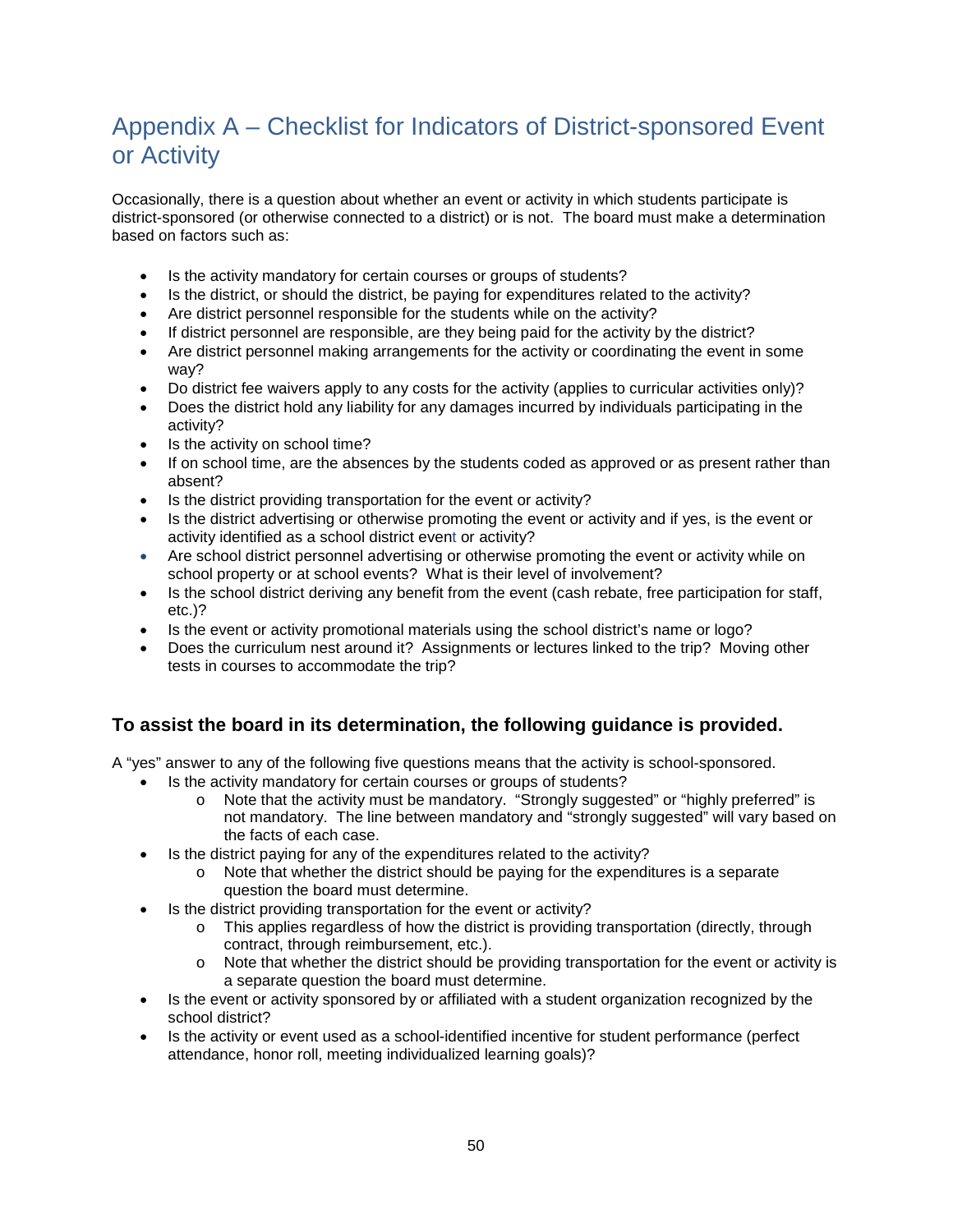If all five of these questions are answered "no," the event or activity may still be school-sponsored based on answers to the following questions, when the answers are taken as a whole, based on the nature and extent of the evidence.

- Are district personnel responsible for the students while on the activity? If so, are they being paid for the activity by the district?
	- o A "no" answer to either question suggests that it is not a school-sponsored event or activity. A "yes" answer to both suggests that it is a school-sponsored event or activity.
- Are district personnel making arrangements for the activity? If so, are district personnel making arrangements for the activity during time in which they are being paid by the school district?
	- o A "no" answer to either question suggests that it is not a school-sponsored event or activity. A "yes" answer to both suggests that it is a school-sponsored event or activity.
- Is the activity on school time? If on school time, are the absences by the students coded as approved or as present rather than absent (whether excused or unexcused)?
	- $\circ$  A "no" answer to either question suggests that it is not a school-sponsored event or activity. A "yes" answer to both suggests that it is a school-sponsored event or activity.
- Is the district advertising or otherwise promoting the event or activity (whether paid or free)? If so, is the event or activity identified as a school district event or activity?
	- o A "no" answer to either question suggests that it is not a school-sponsored event or
- activity. A "yes" answer to both suggests that it is a school-sponsored event or activity. • Are school district personnel advertising or otherwise promoting the event or activity during their contract time, while on school property, or at school events?
	- $\circ$  A "no" answer suggests that it is not a school-sponsored event or activity. A "yes" answer suggests that it is a school-sponsored event or activity. The degree of promotion will be considered for this factor.
- Is the school district deriving any benefit from the event or activity (cash rebates, discounts, free participation for staff, etc.)?
	- $\circ$  A "no" answer suggests that it is not a school-sponsored event or activity. A "yes" answer suggests that it is a school-sponsored event or activity. The amount and degree of promotion will be considered for this factor.
- Is the school district providing any benefit to the organizer of the event or activity (free or reduced-cost advertising or promotional efforts, free or reduced-cost services, free or reducedcost facilities fees or rental agreements, etc.)?
	- o A "no" answer suggests that it is not a school-sponsored event or activity. A "yes" answer suggests that it is a school-sponsored event or activity. The amount and degree of benefit provided will be considered for this factor.
- Is the school district's name, the name of a school building, or other intellectual property of the district (school seal, school logo, school mascot, school slogan, school colors, etc.) used in the promotion of the event or activity?
	- o A "no" answer suggests that it is not a school-sponsored event or activity. A "yes" answer suggests that it is a school-sponsored event or activity. The amount and degree of usage will be considered for this factor.
- Is the activity or event embedded in the school's curriculum (alternatively, does the curriculum "nest around" the event or activity)? For example, are assignments or lectures linked to the event or activity? Are tests in courses or other school events scheduled or moved to accommodate the event or activity?
	- o A "no" answer suggests that it is not a school-sponsored event or activity. A "yes" answer suggests that it is a school-sponsored event or activity. The amount and degree of integration with the curriculum will be considered for this factor.

If the school district is aware of actions promoting an event or activity that are done without its express permission (teachers promoting an activity in class, an event organizer using a school district's name or other intellectual property, etc.) and it does not take steps to stop those unauthorized actions, the event or activity may be deemed school-sponsored under certain circumstances.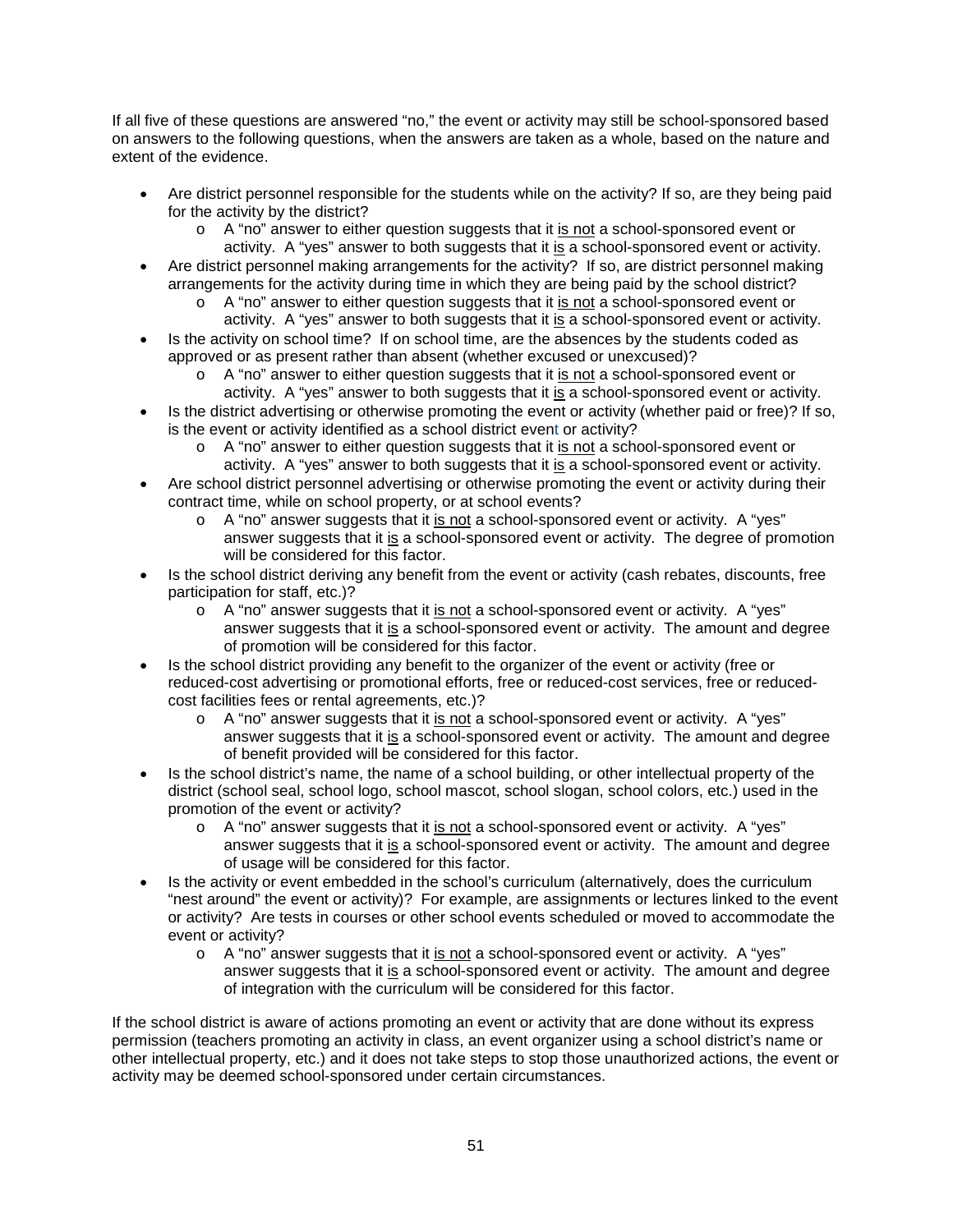### <span id="page-54-0"></span>Appendix B – Statutory References and Definitions

#### Article III, Section 31, Constitution of the State of Iowa

"No extra compensation shall be made to any officer, public agent, or contractor, after the service shall have been rendered, or the contract entered into; nor, shall any money be paid on any claim, the subject matter of which shall not have been provided for by pre-existing laws, and no public money or property shall be appropriated for local, or private purposes, (emphasis added), unless such appropriation, compensation or claim be allowed by two-thirds of the members elected to each branch of the General Assembly."

#### Section 279.62 of the Code of Iowa

Nonprofit School Organizations. "The board of directors of a school district may take action to adopt a resolution to establish, and authorize expenditures for the operational support of, an entity or organization for the sole benefit of the school district and its students that is exempt from federal income taxation under section 501(c) (3) of the Internal Revenue Code. The entity or organization shall reimburse the school district for expenditures made by the school district on behalf of the entity or organization. Prior to establishing such an entity or organization, the board of directors shall hold a public hearing on the proposal to establish such an entity or organization. Such an entity or organization shall maintain its records in accordance with Chapter 22 (of the Code of Iowa), except that the entity or organization shall provide for the anonymity of a donor at the written request of the donor. The board of directors of a school district shall annually report to the Department and to the local community the administrative expenditures, revenues, and activities of the entity or organization established by the school district pursuant to this section. The Department shall include in its annual condition of education report a statewide summary of the expenditures and revenues submitted in accordance with this section."

Note: Section 11.6(1)(a) was also amended to require an audit of "the revenues and expenditures of any nonprofit school organization established pursuant to section 279.62."

#### Section 298A.8 of the Code of Iowa

Student Activity Fund. "The student activity fund is a special revenue fund. A student activity fund must be established in any school corporation receiving money from student- related activities such as admissions, activity fees, student dues, student fund-raising events, or other student-related cocurricular or extracurricular activities. Moneys in this fund shall be used to support only the cocurricular program defined in Department of Education administrative rules."

#### Component Unit

"Legally separate organizations for which the elected officials of the primary government are financially accountable. In addition, a component unit can be other organizations for which the nature and significance of their relationship with a primary government are such that exclusion would cause the reporting entity's financial statements to be misleading." (GASB Statement 14, as amended by GASB Statements 39 and 61)

#### Dillon's Rule

School districts operate under Dillon's Rule. This means school districts "possess and can exercise the following powers and no others: First, those granted in express words; second, those necessarily implied or necessarily incident to the powers expressly granted; and third, those absolutely essential to the declared objects and purposes of the (school) corporation – not simply convenient or desired, but indispensable" (Black, H.C., *Black's Law Dictionary*, 6th ed. 1990: West Publishing, St. Paul.)

#### Financial Reporting Entity

"A primary government, and organizations for which the primary government is financially accountable, is a financial reporting entity. In addition, the primary government may determine, through exercise of management's professional judgment, that the inclusion of an organization that doesn't meet the financial accountability criteria is necessary in order to prevent the reporting entity's financial statements from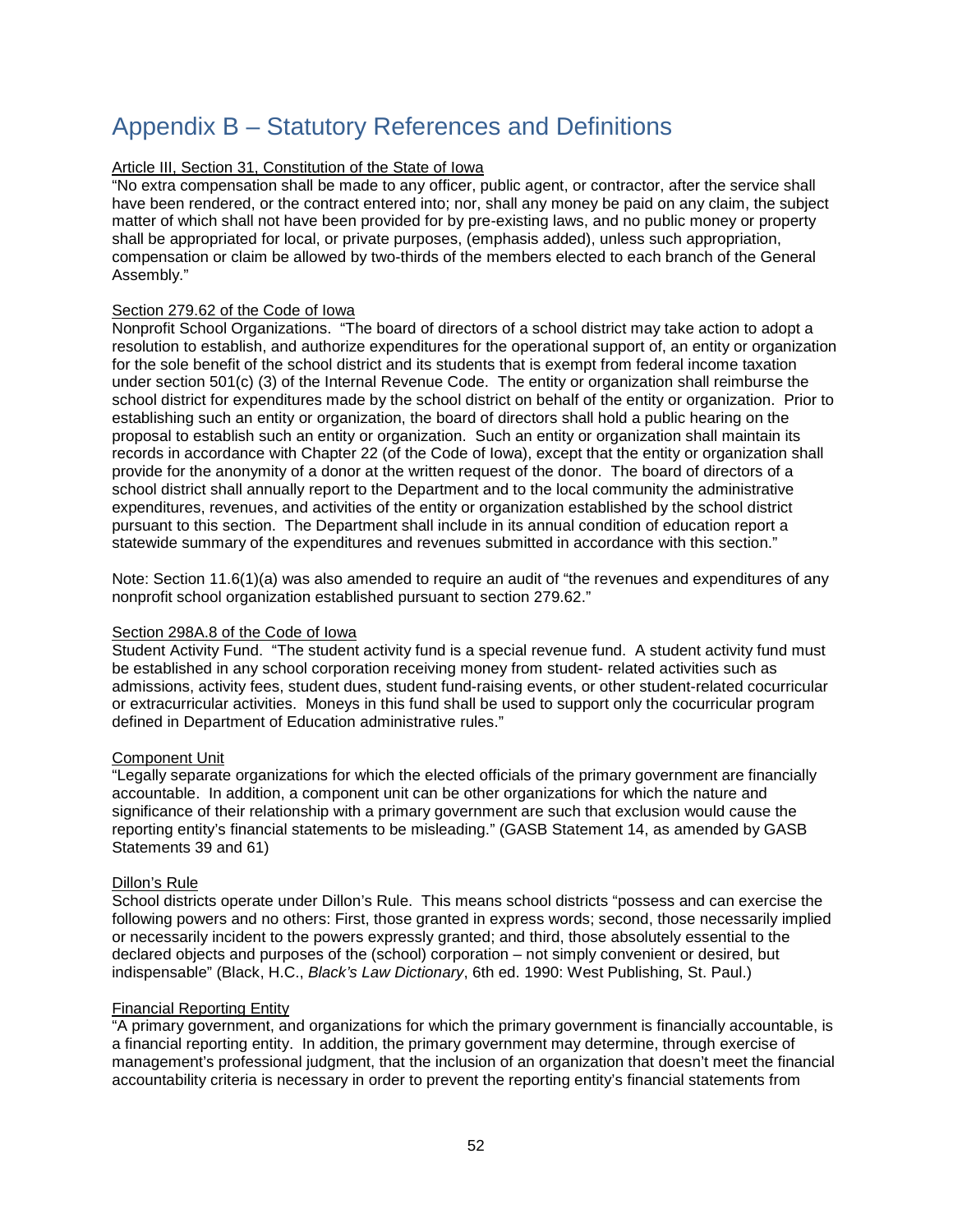being misleading. This determination should be based on the nature and significance of the organization's relationship with the district." (GASB Statement 14, as amended by GASB Statement 61)

#### GASB

Governmental Accounting Standards Board (GASB) establishes the basic principles applicable to governmental accounting and reporting.

#### **Gift**

Chapter 68B.2 (9) of the Code of Iowa. "Gift means a rendering or anything of value in return for which legal consideration of equal or greater value is not given or received."

#### Iowa Administrative Code rule 281--12.6(1)

"Each Board shall sponsor a pupil activity program sufficiently broad and balanced to offer opportunities for all pupils to participate. The program shall be supervised by qualified professional staff and shall be designed to meet the needs and interests and challenge the abilities of all pupils consistent with their individual stages of development; contribute to the physical, mental, athletic, civic, social, moral, and emotional growth of all pupils; offer opportunities for both individual and group activities; be integrated with the instructional program; and provide balance so a limited number of activities will not be perpetuated at the expense of others."

#### Internal Control

"A process, effected by an entity's governing body, management, and other personnel, designed to provide reasonable assurance regarding the achievement of objectives in the following categories: (1) reliability of financial reporting, (2) compliance with applicable laws and regulations and (3) effectiveness and efficiency of operations."

Internal control is the responsibility of all officials and employees of the school district and is designed to protect both the district and its employees.

Recommended governmental internal control procedures are detailed in the Iowa Auditor of State's Internal Control Questionnaire located on the [Auditor of State website.](http://auditor.iowa.gov/) Select "audit practice aids" and page down to ["internal control questionnaire.](http://auditor.iowa.gov/practice_aids/index.html)"

#### Primary Government

"A state government or general purpose local government. Also, a special-purpose government that has a separately elected governing body, is legally separate and is fiscally independent of other state and local governments." (GASB Statement 14)

#### Restricted Donor

Section 68B (2)(24)(a) of the Code of Iowa "Restricted donor" includes a person who "is seeking to be a party to any one or any combination of sales, purchases, leases, or contracts to, from or with the agency in which the donee holds office or is employed."

#### Iowa Administrative Code rule 281—98.70

"The student activity fund must be established in any school district receiving moneys from studentrelated activities such as admissions, activity fees, student dues, student fund-raising events, or other student-related cocurricular or extracurricular activities. Moneys collected through school activities are public funds that are the property of the school district and are under the financial control of the school board. Upon dissolution of an activity, such as a graduating class or student club, the surplus must be used to support other student activities in the student activity fund. Prudent and proper accounting of all receipts and expenditures in these accounts is the responsibility of the board. School districts may maintain subsidiary records for student activities if those records are reconciled to the official records on a monthly basis; however, all official accounting records of the student activity fund shall be maintained within the school district's chart of account pursuant to Uniform Financial Accounting for Iowa School Districts and Area Education Agencies."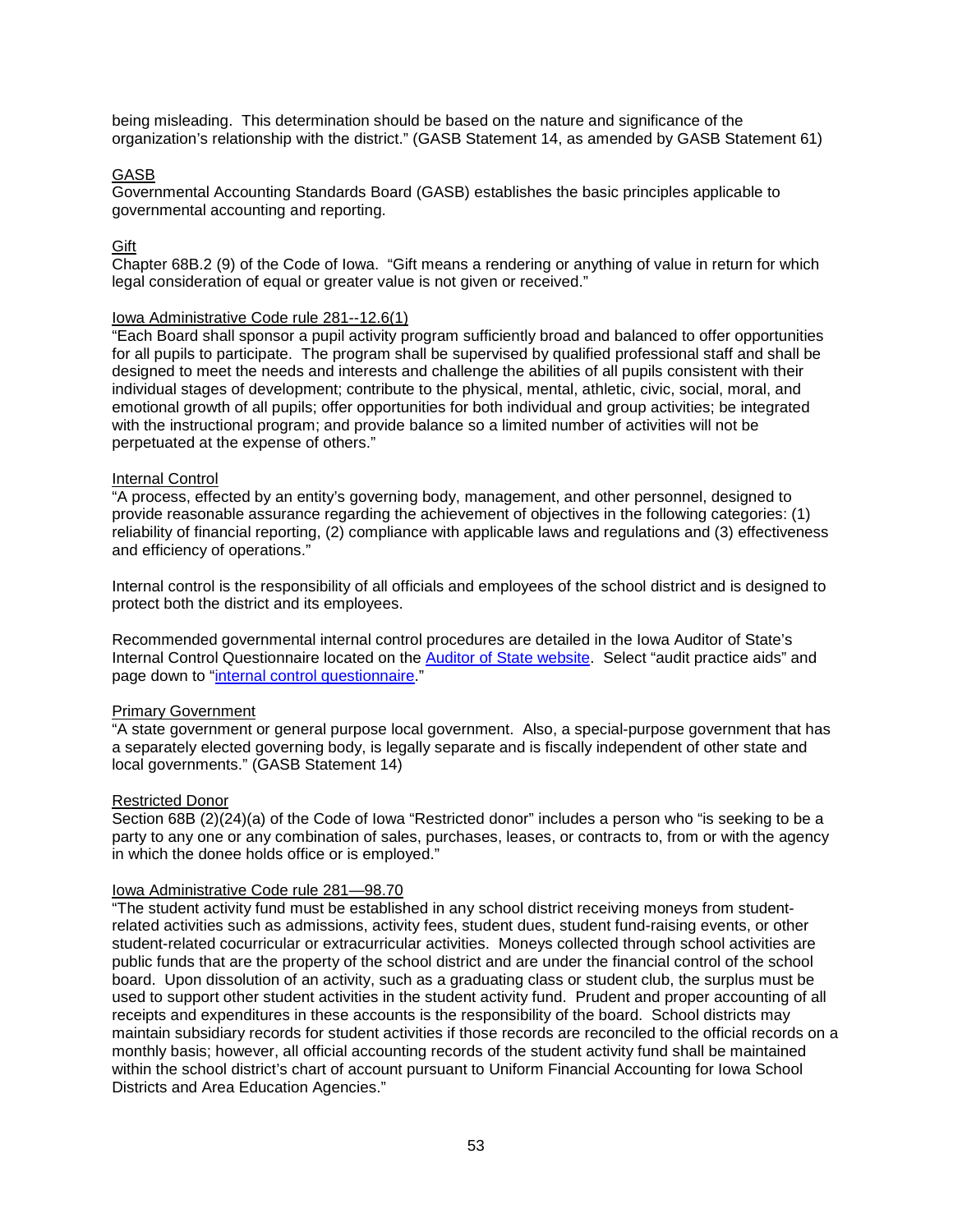98.70(1) Sources of revenue in the student activity fund. Sources of revenue in the student activity fund include income derived from student activities such as gate receipts, ticket sales, admissions, student club dues, donations, fund-raising events, and any other receipts derived from student body cocurricular or extracurricular activities, contests, and exhibitions as well as interest on the investment of those moneys.

98.70(2) Appropriate uses of the student activity fund. Appropriate expenditures in the student activity fund include ordinary and necessary expenses of operating school district-sponsored and districtsupervised student cocurricular and extracurricular activities, including purchasing services from another school district to provide for the eligibility of enrolled students in interscholastic activities provided by the other school district when that school district does not provide an interscholastic activity for its students.

98.70(3) Inappropriate uses of the student activity fund. Inappropriate expenditures in the student activity fund include the following:

- a. Maintenance of funds raised by outside organizations.
- b. The cost of bonds for employees having custody of funds derived from cocurricular and extracurricular activities in the conduct of their duties. These are costs to the general fund.
- c. Expenditures that lack public purpose.
- d. Payments to any private organization unless a fundraiser was held expressly for that purpose and the purpose of the fundraiser was specifically identified.
- e. Transfers to any other fund of any surplus within the fund.
- f. Payments more properly accounted for in another fund such as public tax funds, trust funds, state and federal grants, textbook/library book fines, fees, rents, purchases or sales, sales of school supplies, or curricular activities.
- g. Use of the student activity fund as a clearing account for any other fund.
- h. Cash payments to student members of activity groups.
- i. The cost of optional equipment or customizing uniforms.
- j. The cost of uniforms when the following two tests are not met:
	- (1) The activity is a part of the school's educational program, and
	- (2) The wearing of the uniform or equipment is necessary in order to participate.
- k. Hospital or medical claims for student injuries or procurement of student medical insurance.
- l. Optional costs related to activities that are not necessary to the cocurricular and extracurricular program such as promotional costs.
- m. Membership fees in student activity-related associations if the fees are optional, i.e., nonmember schools may participate in sponsored events.
- n. Costs to participate in or to allow students to participate in any cocurricular and extracurricular interscholastic athletic contest or competition not sponsored or administered by either the Iowa High School Athletic Association or the Iowa Girls High School Athletic Union.

#### Iowa Administrative Code rule 281—12.6

The following standards shall apply to the activity program of accredited schools and school districts.

12.6(1) *General guidelines.* Each board shall sponsor a pupil activity program sufficiently broad and balanced to offer opportunities for all pupils to participate. The program shall be supervised by qualified professional staff and shall be designed to meet the needs and interests and challenge the abilities of all pupils consistent with their individual stages of development; contribute to the physical, mental, athletic, civic, social, moral, and emotional growth of all pupils; offer opportunities for both individual and group activities; be integrated with the instructional program; and provide balance so a limited number of activities will not be perpetuated at the expense of others.

12.6(2) *Supervised intramural sports.* If the board sponsors a voluntary program of supervised intramural sports for pupils in grades seven through twelve, qualified personnel and adequate facilities, equipment, and supplies shall be provided. Middle school grades below grade seven may also participate.